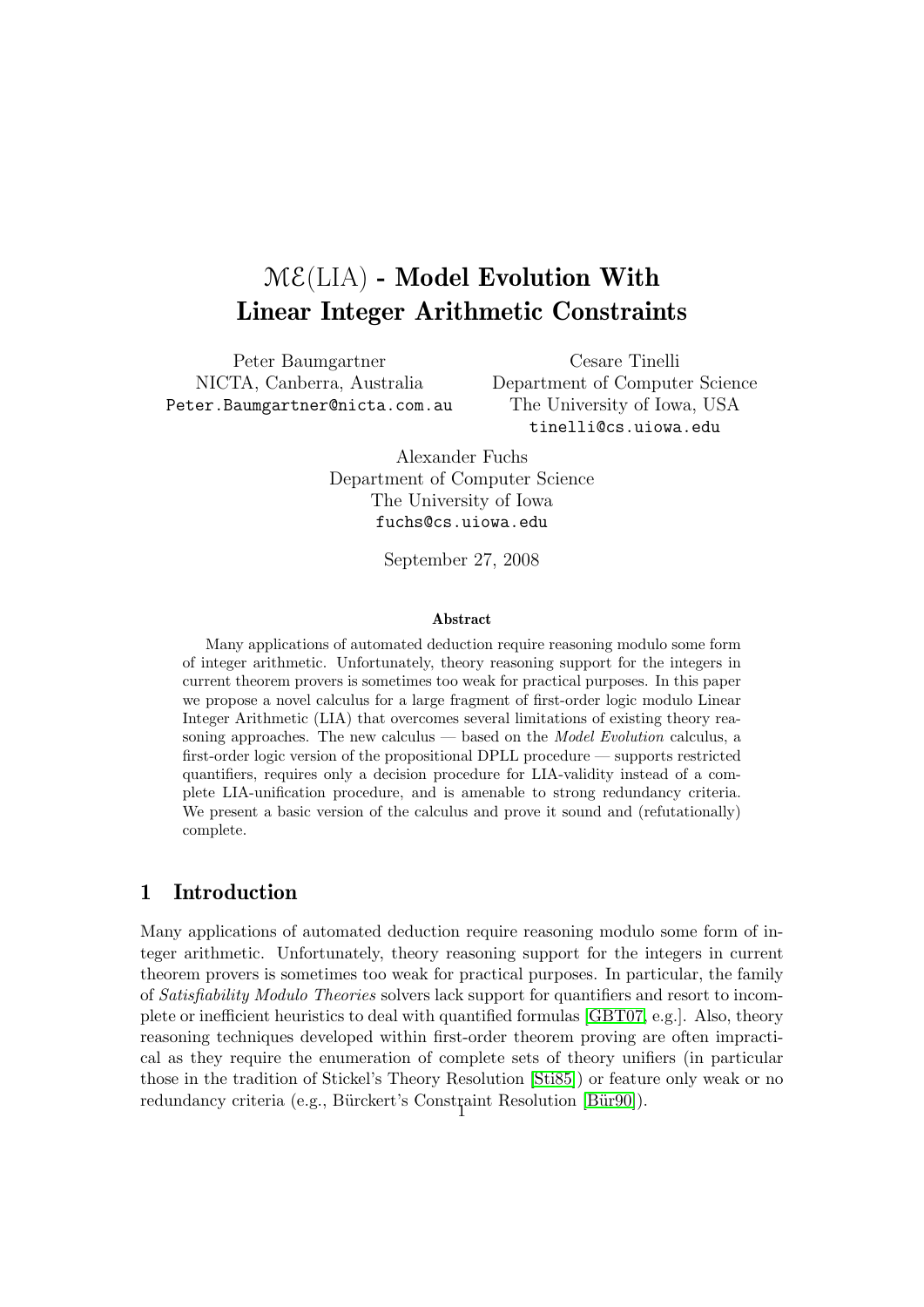In this paper we propose a novel refutation calculus for a fragment of first-order logic modulo Linear Integer Arithmetic (LIA) that overcomes these problems. The fragment is a clause logic with restricted quantifiers whose language extends that of LIA with free constant and predicate symbols, and whose models are arbitrary expansions of the integers structure to those free symbols.

The quantifier restrictions are as follows: every (universal) variable is restricted to range over a bounded below interval of  $\mathbb Z$  (such as, for instance, N), while every free constant is restricted to range over a finite interval of Z.

The exclusion of free function symbols of non-zero arity and the restriction of free constant symbols to a finite range make (entailment in) the logic recursively enumerable, and semi-decided by the calculus we present here. The restriction of the variables on the other hand is not essential. It is used here only because it simplifies the treatment of the calculus. Further restricting the variables to finite intervals makes however the logic decidable, and our calculus terminating.

In spite of the restrictions, the logic is quite powerful. For instance, functions with a finite range can be easily encoded into it. This makes the logic particularly well-suited for applications that deal with bounded domains, such as, for instance, bounded model checking and planning. SAT-based techniques, based on clever reductions of BMC and planning to SAT, have achieved considerable success in the past, but they do not scale very well due to the size of the propositional formulas produced. It has been argued and shown by us and others [\[BFdNT07,](#page-21-2) [NP07\]](#page-22-1) that this sort of applications could benefit from a reduction to a more powerful logic for which efficient decision procedures are available. That work had proposed the function-free fragment of clause logic as a candidate. This paper takes that proposal a step further by adding integer constraints to the picture. The ability to reason natively about the integers can provide a reduction in search space even for problems that do not originally contain integer constraints. The following simple example from finite model reasoning demonstrates this: $<sup>1</sup>$  $<sup>1</sup>$  $<sup>1</sup>$ </sup>

$$
a: [1..100] \qquad P(a) \qquad \neg P(x) \leftarrow 1 \leq x \land x \leq 100 \ .
$$

The clause set above is unsatisfiable because the interval declaration  $a : [1..100]$  for the constant a together with the unit clause  $P(a)$  permit only models that satisfy one of  $P(1), \ldots, P(100)$ . Such models however falsify the third clause. Finite model finders, e.g., need about 100 steps to refute the clause set, one for each possible value of a. Our  $ME(LIA)$  calculus, on the other hand, reasons directly with integer intervals and allows a refutation in  $O(1)$  steps. See Section [2](#page-3-0) for an in-depth discussion of another example.

The calculus we propose relies on a decision procedure for the full fragment of LIA instead of a complete enumerator of LIA-unifiers. It is derived from the Model Evolution calculus (ME) [\[BT03\]](#page-21-3), a first-order logic version of the propositional DPLL procedure. In  $M\mathcal{E}$ , the main data structure is the *context*, a finite set of literals providing a compact representation of certain Herbrand interpretations serving as candidate models for the input clause set. The new calculus,  $M\mathcal{E}(LIA)$ , extends  $M\mathcal{E}'$ 's contexts to sets of literals

<span id="page-1-0"></span><sup>&</sup>lt;sup>1</sup>The predicate symbol  $\leq$  denotes less than or equal on integers.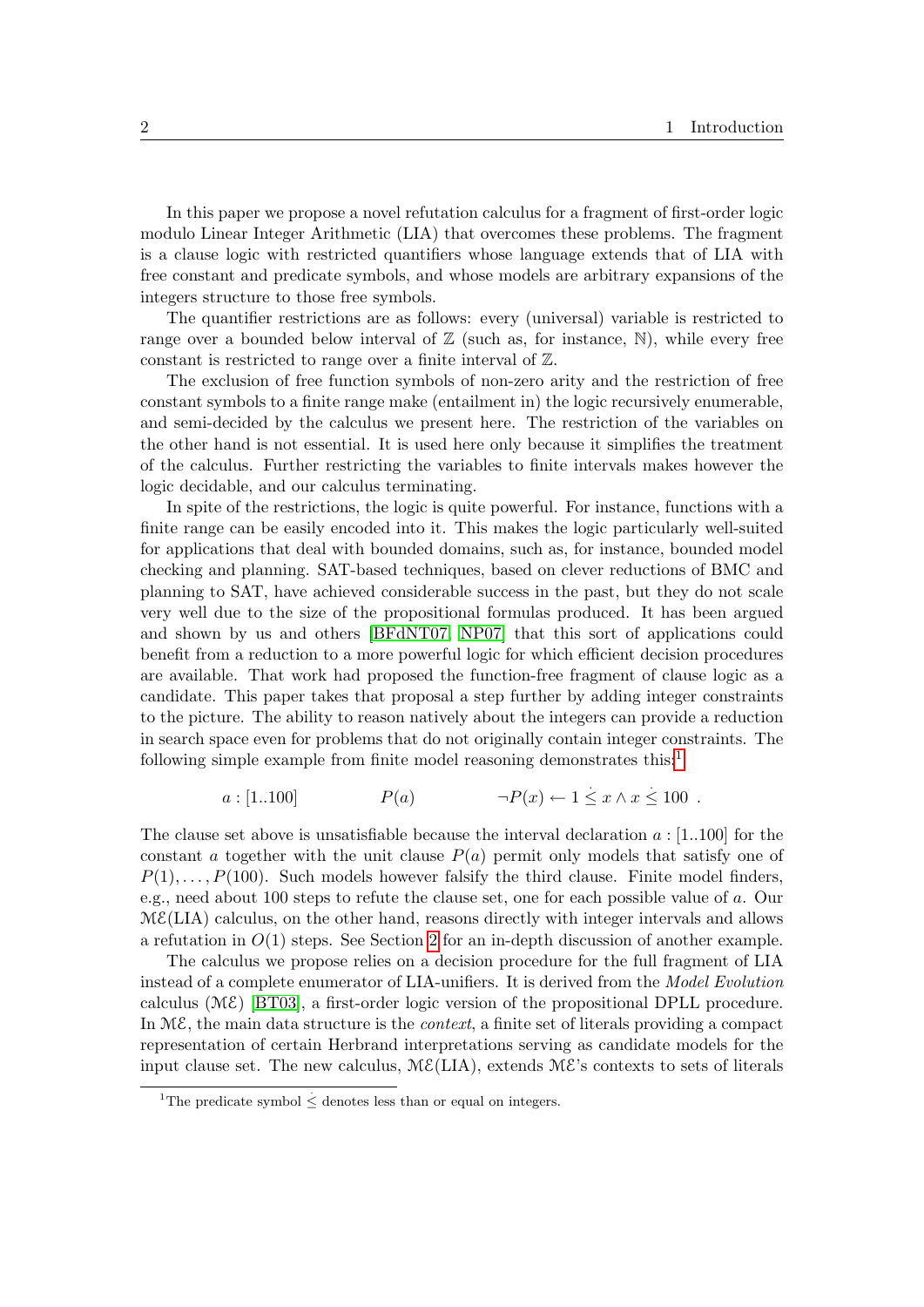with LIA constraints, representing expansions of the integers structure by free predicate and constant symbols. The crucial insight that leads from  $\mathcal{M}\mathcal{E}$  to  $\mathcal{M}\mathcal{E}(LIA)$  lies in the use of the ordering  $\lt$  on integers in  $\mathcal{M}\mathcal{E}(LIA)$  instead of the instantiation ordering on terms in ME. This then allows  $M\mathcal{E}(LIA)$  to work with concepts over integers that are similar to concepts used in ME over free terms. For instance, it enables a strong redundancy criteria that is formulated, ultimately, as certain constraints over LIA expressions.

In this paper we introduce the main ideas of the new calculus and discuss its theoretical properties. For simplicity and space constraints, we present only a basic version of the calculus, which is designed to use a minimal number of inference rules and treat the LIA decision procedure as an oracle, disregarding its (high) computational complexity. We are currently working on an enhanced version with additional rules that relies on a customized quantifier elimination procedure for LIA and efficient solvers for its universal fragment to reduce the cost of solving LIA constraints. The enhanced calculus will be described in a follow-up paper.

Related work. Most of the related work has been carried out in the framework of the resolution calculus. One of the earliest related calculi is theory resolution [\[Sti85\]](#page-22-0). In our terminology, theory resolution requires the enumeration of a complete set of solutions of constraints. The same applies to various "theory reasoning" calculi introduced later [\[Bau98,](#page-21-4) [GK06\]](#page-21-5). In contrast, in  $M\mathcal{E}(LIA)$  all background reasoning tasks can be reduced to satisfiability checks of (quantified) constraint formulas. This weaker requirement facilitates the integration of a larger class of solvers (such as quantifier elimination procedures) and leads to potentially far less calls to the background reasoner. For an extreme example, the clause  $\neg(0 \lt x) \vee P(x)$  has, by itself, infinitely many most general LIA-unifiers (the theory reasoning analogous of most general unifiers), namely  ${x \mapsto 1}, {x \mapsto 2}, \ldots$ , the most general solutions of the constraint  $(0 < x)$  with respect to the term instantiation ordering. Thus, any calculus based on the computation of complete sets of (most general) solutions of LIA-constraints may need to consider all of them. In contrast, in  $M\mathcal{E}(LIA)$ , or in other calculi based on *satisfiability* alone, notably Bürckert's *constrained resolution* [Bür90], it is enough just to check that a constraint like  $(0 < x)$  is LIA-satisfiable.

Constrained resolution is actually more general than  $M\mathcal{E}(LIA)$ , as it admits background theories with (infinitely, essentially enumerable) many models, as opposed to the single fixed model that  $M\mathcal{E}(LIA)$  works with.<sup>[2](#page-2-0)</sup> On the other hand, constraint resolution does not admit free constant or function symbols—unless they are considered as part of the background theory, which is pointless since specialized background theory reasoners do not accept free symbols. The most severe drawback of constraint resolution, however, is the lack of redundancy criteria.

The importance of powerful redundancy criteria has been emphasized in the development of the modern theory of resolution in the 1990s [\[NR01\]](#page-22-2). With slight variations they carry over to hierarchical superposition [\[BGW94\]](#page-21-6), a calculus that is related to constraint resolution. The recent calculus in [\[KV07\]](#page-21-7) integrates dedicated inference rules for Linear

<span id="page-2-0"></span><sup>&</sup>lt;sup>2</sup>Extending  $M\mathcal{E}(LIA)$  correspondingly is future work.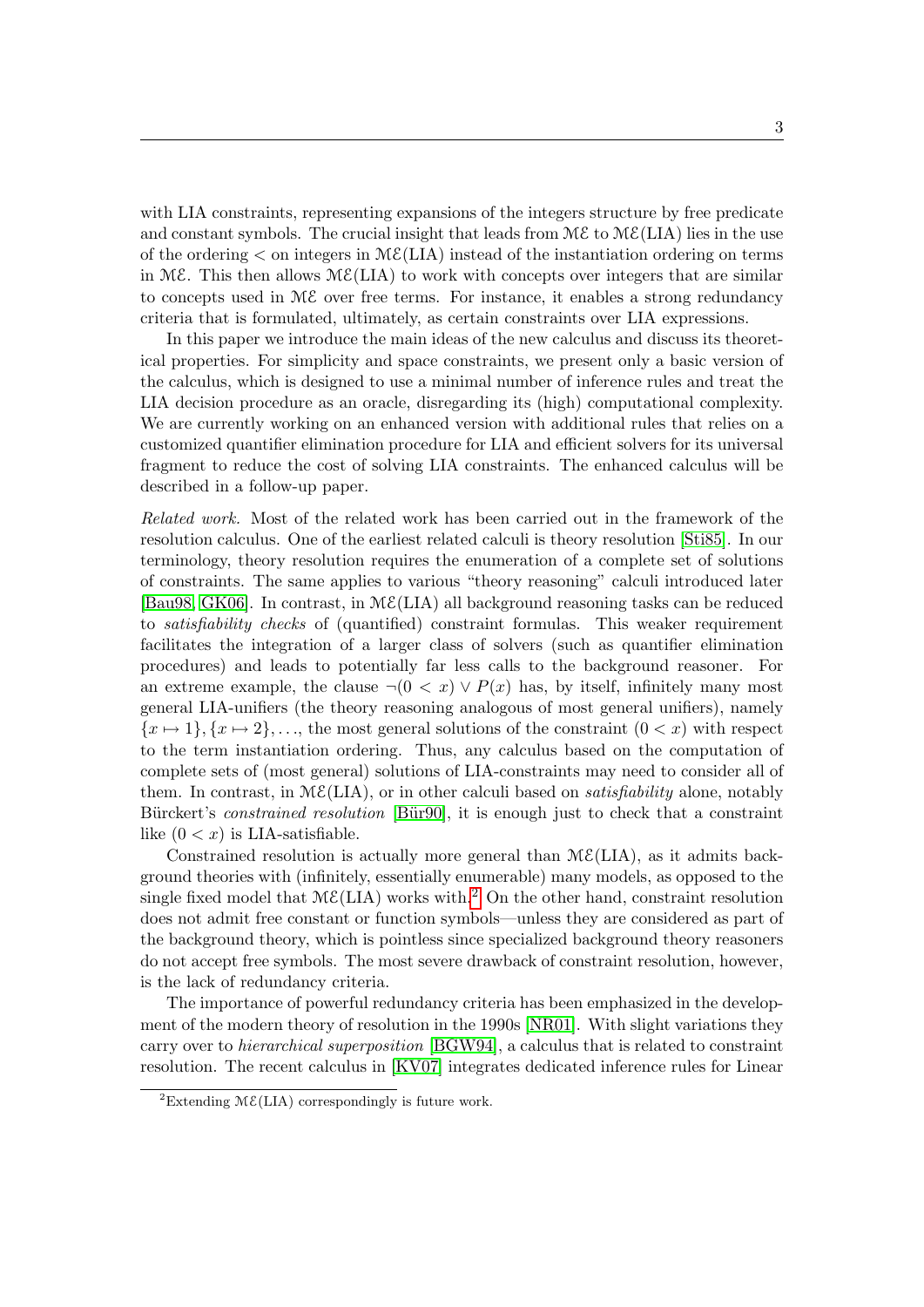Rational Arithmetic into superposition. In [\[BT03,](#page-21-3) e.g.] we have described conceptual differences between  $M\mathcal{E}$ , further *instance based methods* [\[Bau07\]](#page-21-8) and other (resolution) calculi. Many of the differences carry over to the constraint-case, possibly after some modifications. For instance,  $M\mathcal{E}(LIA)$  explicitly, like  $M\mathcal{E}$ , maintains a candidate model, which gives rise to a redundancy criterion different to the ones in superposition calculi. Also it is known that instance-based methods decide different fragments of first-order logic, and the same holds true for the constraint-case.

Over the last years, Satisfiability Modulo Theories has become a major paradigm for theorem proving modulo background theories. In one of its main approaches,  $DPLL(T)$ , a DPLL-style SAT-solver is combined with a decision procedure for the quantifier-free fragment of the background theory  $T$  [\[NOT06\]](#page-22-3). DPLL $(T)$  is essentially limited to the ground case. In fact, addressing this intrinsic limitation by lifting  $DPLL(T)$  to the first-order level is one of the main motivations for the  $M\mathcal{E}(LIA)$  calculus (much like  $M\mathcal{E}$ was motivated by the goal of lifting the propositional DPLL procedure to the first-order level while preserving its good properties). At the current stage of development the core of the procedure—the Split rule—and the data structures are already lifted to the first-order level. We are working on an enhanced version with additional rules, targeting efficiency improvements. With these rules then  $M\mathcal{E}(LIA)$  can indeed be seen as a proper lifting of  $DPLL(T)$  to the first-order level (within recursion-theoretic limitations).

### <span id="page-3-0"></span>2 Calculus Preview

It is instructive to discuss the main ideas of the  $M\mathcal{E}(LIA)$  calculus with a simple example before defining the calculus formally. Consider the following two unit constrained clauses (formally defined in Section  $3$ ):<sup>3</sup>

$$
P(x) \leftarrow a < x \tag{1}
$$

$$
\neg P(x) \leftarrow x \doteq b \tag{2}
$$

where  $a, b$  are free constants, which we call *parameters*,  $x, y$  are (implicitly universally quantified) variables, and  $a \leq x$  and  $x \neq b$  are the respective constraints of clause (1) and (2). The restriction that all parameters range over some finite integer domain is achieved with the global constraints  $a : [1..10], b : [1..10]$ . Informally, clause (1) states that there is a value of a in  $\{1, \ldots, 10\}$  such that  $P(x)$  holds for all integers x greater than  $a$ . Similarly for clause  $(2)$ .

The clause set above is satisfiable in any expansion of the integers structure  $\mathcal Z$  to  $\{a, b, P\}$  that maps  $a, b$  into  $\{1, \ldots, 10\}$  with  $a \geq b$ . The calculus will discover that and compute a data structure that denotes exactly all these expansions. To see how this works, it is best to describe the calculus' main operations using a semantic tree construction, illustrated in Figure [1.](#page-4-0) Each branch in the semantic tree denotes a finite set of first-order interpretations that are expansions of  $Z$ . These interpretations are the

<span id="page-3-1"></span><sup>&</sup>lt;sup>3</sup>The predicate symbol  $\stackrel{\sim}{=}$  denotes integer equality and  $\neq$  stands for  $\neg(\cdot \stackrel{\sim}{=} \cdot)$ ; similarly for  $\lt$ .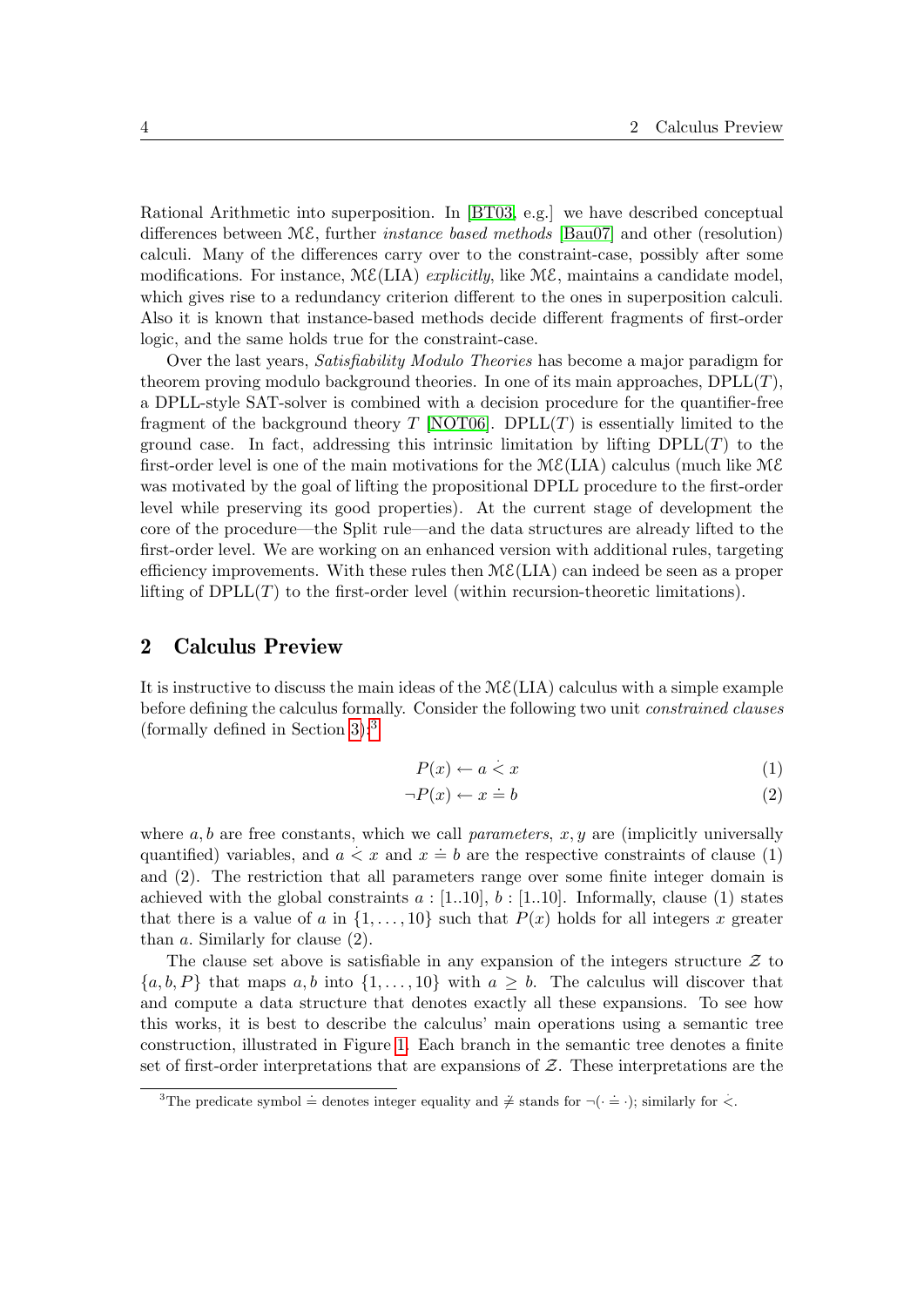<span id="page-4-4"></span><span id="page-4-3"></span><span id="page-4-2"></span><span id="page-4-1"></span>

<span id="page-4-5"></span><span id="page-4-0"></span>Figure 1: Derivation example. Closed branches are marked with the number of the clause used to close them.

key to understanding the working of the calculus. The calculus' goal is to construct a branch denoting a set of interpretations that are each a model of the given clause set and the global parameter constraints, or to show that there is no such model.

In the example in Figure [1a,](#page-4-1) the initial single-node tree denotes all interpretations that interpret a and b over  $\{1, \ldots, 10\}$  and falsify by default all ground atoms of the form  $P(n)$  where n is an integer constants (e.g.,  $P(-1)$ ,  $P(4)$ ,...). Each of these (100) interpretations falsifies clause (1). The calculus detects that and tries to fix the problem by changing the set of interpretations in two essentially complementary ways. It does that by computing a *context unifier* and applying the *Split* inference rule (both defined later) which extends the tree as in Figure [1b.](#page-4-2) With the addition of the constrained literal  $P(x) | a \lt x$ , the left branch of the new tree now denotes all interpretations that interpret a and b as before but satisfy  $P(n)$  only for values of n greater than a.

The right branch in Figure [1b](#page-4-2) still denotes the same set of interpretations as in the original branch. However, the presence of  $\neg P(x) \mid a \leq x$  now imposes a restriction on later extensions of the branch. To explain how, we must observe first that in the calculus the set of solutions of any constraint (which are integer tuples) is a well-founded poset. Hence, each satisfiable constraint has minimal solutions. Now, if a branch in the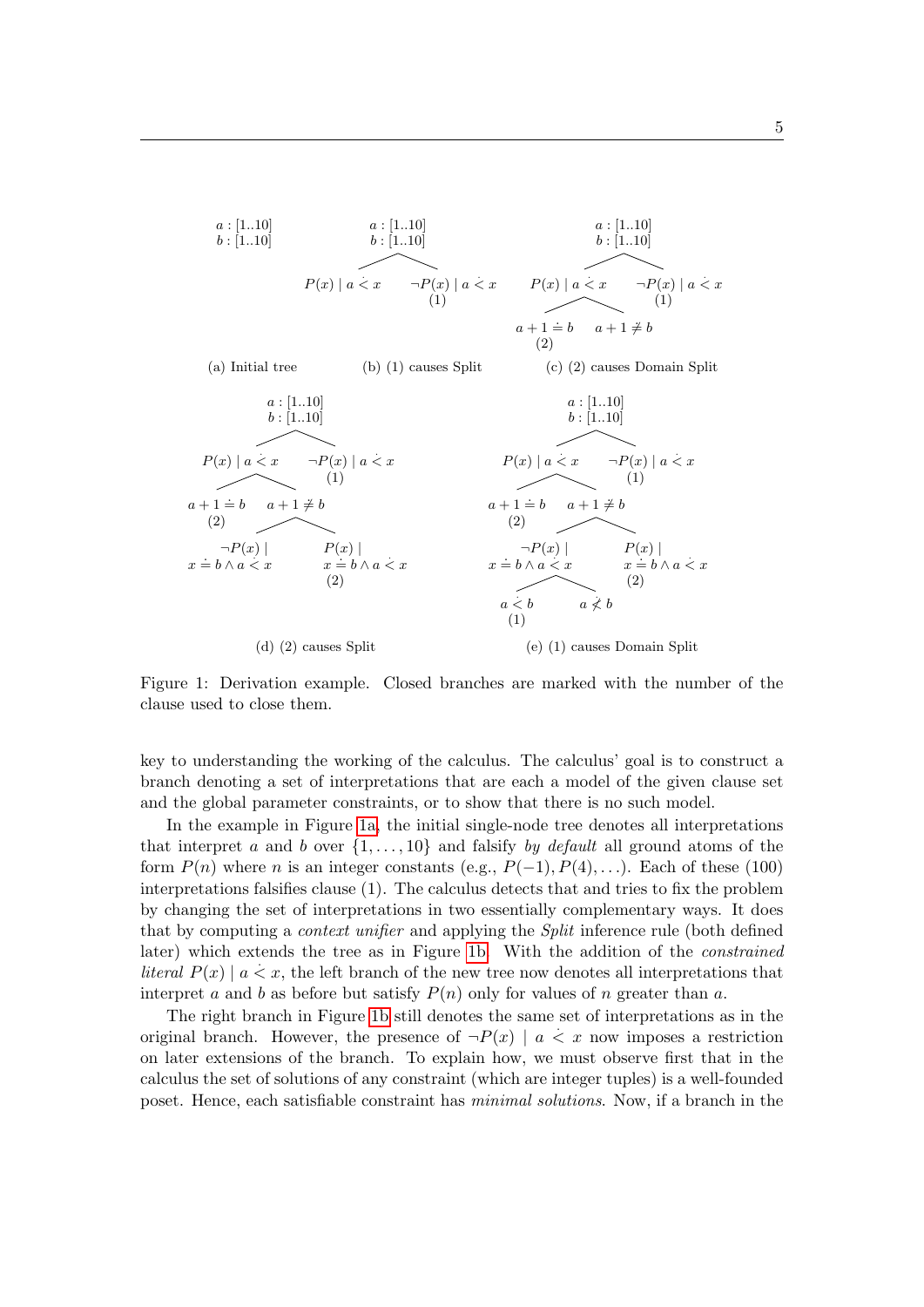semantic tree contains a literal  $L(x_1, \ldots, x_k)$  | c where c is a satisfiable constraint over the variables  $x_1, \ldots, x_n$ , each associated interpretation I satisfies  $L(n_1, \ldots, n_k)$  where  $(n_1, \ldots, n_k)$  is one of the minimal solutions of c in I. Further extensions of the branch must maintain  $L(n_1, \ldots, n_k)$  satisfied. This minimal solution is commited to at the time the literal is added to the semantic tree. In the right branch of Figure [1b](#page-4-2) a (unique) minimal solution of  $a \leq x$  is  $a + 1$  for all interpretations. This entails that  $\neg P(a + 1)$  is permanently valid in the branch in the sense that  $(i)$   $\neg P(a + 1)$  holds in every interpretation of the branch *and*  $(ii)$  no extensions of the branch are allowed to change that. As a consequence, the right branch permanently falsifies clause (1), and so it can be closed.

Similarly,  $P(a + 1)$  is permanently valid in the left branch of Figure [1b.](#page-4-2)<sup>[4](#page-5-0)</sup> In interpretations of the branch where  $a + 1 = b$  this is a problem because there clause (2) is falsified. Since the branch also has interpretations where  $a + 1 \neq b$ , the calculus makes progress by splitting on  $a + 1 = b$ . This is done with the *Domain Split* rule, leading to the tree in Figure [1c.](#page-4-3) The leftmost branch there denotes only interpretations where  $a + 1 = b$ . That branch can be closed because it permanently falsifies clause (2). It is worth pointing out that domain splits like the above, identifying "critical" cases of parameter assignments, can be computed deterministically. They do not need not be guessed.

The branch ending in  $a+1\neq b$  still contains interpretations that falsify the clause set. For instance, those that map a to 2 and b to 4, say, will satisfy  $P(4)$ , and so falsify clause (2). This situation is identified by conjoining the constraint  $a < x$  in  $P(x) | a < x$  and the constraint  $x = b$  in clause (2). The obtained constraint  $x = b \land a \leq x$  is satisfiable under the parameter valuation  $\{a \mapsto 2, b \mapsto 4\}$ . Moreover, its minimal solution differs from the minimal solution of the constraint in  $P(x) | a \lt x$ . This makes the Split rule applicable with the literal  $\neg P(x) \mid x = b \land a < x$ , which yields the tree in Figure [1d.](#page-4-4) The branch ending in  $P(x) | x \doteq b \land a \leq x$  can be closed, with clause (2), for permanently satisfying  $P(b)$ .<sup>[5](#page-5-1)</sup>

Moving to the branch ending in  $\neg P(x) \mid x = b \land a < x$ , let us consider its interpretations where  $a < b$ . As defined later, those interpretations satisfy  $P(a + 1), \ldots, P(b-1)$ and falsify, among others,  $P(b), P(b + 1)$  and so on. This is a consequence of the fact that when  $a < b$  the minimal solution of the constraint in  $P(x) | a < x$ , namely  $a + 1$ , is smaller than the minimal solution of the constraint in  $\neg P(x) \mid x = b \land a \leq x$ , namely  $x \neq 0$ . b. If the branch had only such interpretations, it would permanently falsify clause (1) and could then be closed. This situation is achieved by applying Domain Split with the literal  $a < b$ , resulting in the tree of Figure [1e.](#page-4-5) As for the branch ending in  $a \nless b$ , all its interpretations satisfy  $P(n)$  for all  $n > a$  (because the constraint in  $\neg P(x) \mid x = b \land a < x$ is now unsatisfiable) and falsify  $P(b)$  (by default, because  $a \nless b$ ). It follows that they

<span id="page-5-0"></span><sup>&</sup>lt;sup>4</sup> In DPLL terms, the split with  $P(x) | a < x$  and  $\neg P(x) | a < x$  is akin to a split on the complementary literals  $P(a + 1)$  and  $\neg P(a + 1)$ . The calculus soundness proof relies in essence on this observation.

<span id="page-5-1"></span><sup>&</sup>lt;sup>5</sup> Because *b* is a minimal solution of  $x = b \land a < x$  in all interpretations of the branch where  $x \doteq b \wedge a < x$  has a solution.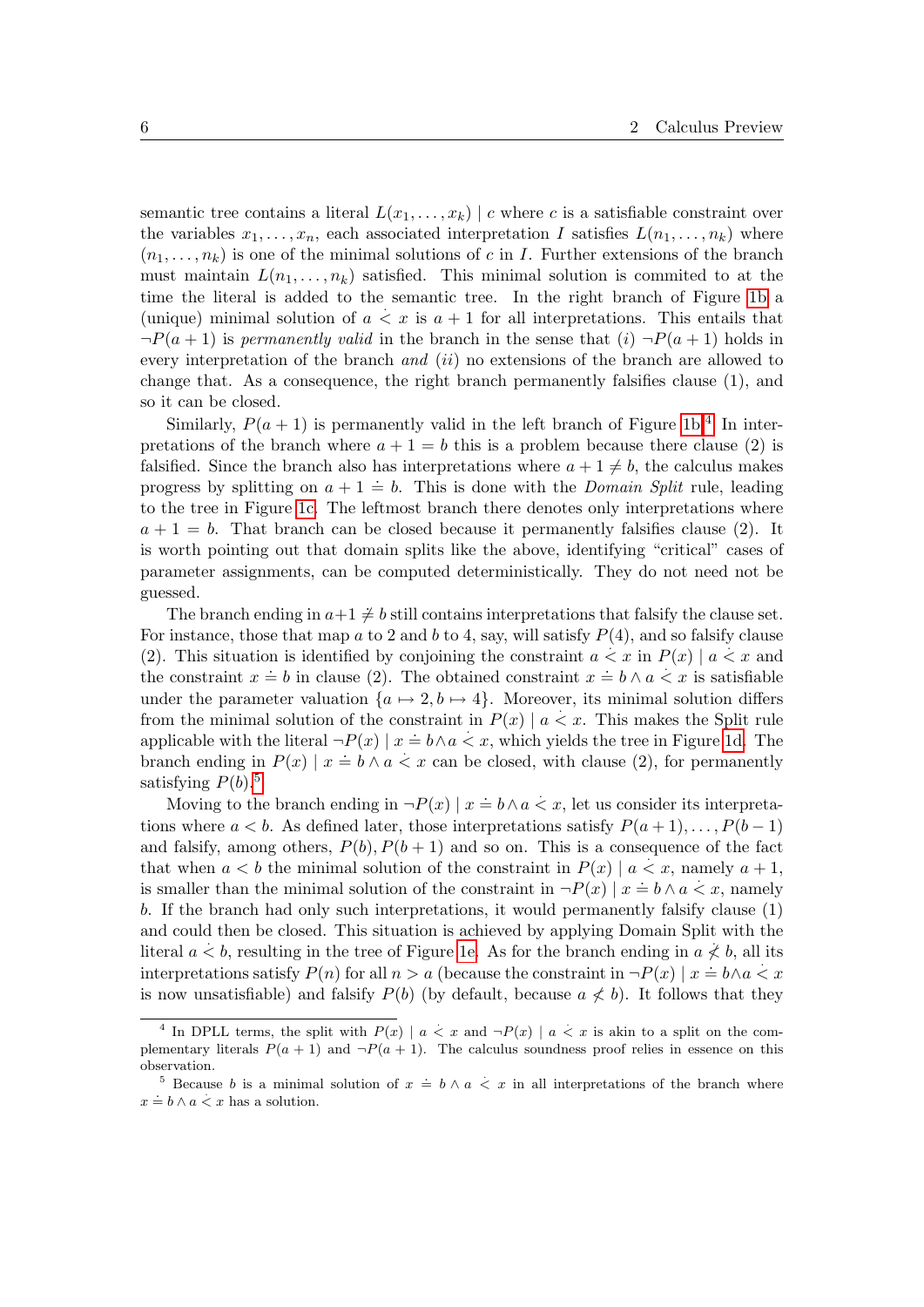all satisfy the clause set. The calculus recognizes that and stops. Had the clause set been unsatisfiable, the calculus would have generated a tree with closed branches only.

Note how the calculus found a model, in fact a set of models, for the input clause set without having to enumerate all possible values for the parameters  $a$  and  $b$ , resorting instead to much more course-grained domain splits. In its full generality, the calculus still works as sketched above. Its formal description is, however, more complex because the calculus handles constraints with more than one (free) variable, and does not require the computation of explicit, symbolic representations of minimal solutions.

## <span id="page-6-0"></span>3 Constraints and Constrained Clauses

The new calculus works with clauses containing parametric linear integer constraints, which we call here simply constraints. These are any first-order formulas over the signature  $\Sigma_Z^{\Pi} = {\implies} \langle \cdot, +, -, 0, \pm 1, \pm 2, ...\rangle \cup \Pi$ , where  $\Pi$  is a finite set of constant symbols not in  $\Sigma_{\mathcal{Z}} = \Sigma_{\mathcal{Z}}^{\Pi} \setminus \Pi$ . The symbols of  $\Sigma_{\mathcal{Z}}$  have the expected arity and usage. Following a common math terminology, we will call the elements of Π parameters. We will use, possibly with subscripts, the letters  $m, n$  to denote the integer constants (the constants in  $\Sigma_{\mathcal{Z}}$ ); a, b to denote parameters; x, y to denote variables (chosen from an infinite set X); s, t to denote terms over  $\Sigma_{\mathcal{Z}}^{\Pi}$ , and l to denote literals.

We write  $t : [m \dots n]$  as an abbreviation of  $m \leq t \wedge t \leq n$ . We denote by  $\bar{\exists} c$  (resp.  $\bar{\forall} c$ ) the existential (resp. universal) closure of the constraint c, and by  $\pi \times c$  the projection of c on x, i.e.,  $\exists y c$  where y is a tuple of all the free variables of c that are not in the variable tuple x.

A constraint is ground if it contains no variables, closed if it contains no free vari-ables.<sup>[6](#page-6-1)</sup> We define a satisfaction relation  $\models z$  for closed parameter-free constraints as follows:  $\models$ z c if c is satisfied in the standard sense in the structure Z of the integers—the one interpreting the symbols of  $\Sigma_{\mathcal{Z}}$  in the usual way over the universe Z. A parameter valuation  $\alpha$ , a mapping from  $\Pi$  to  $\mathbb{Z}$ , determines an expansion  $\mathcal{Z}_{\alpha}$  of  $\mathcal Z$  to the signature  $\Sigma_{\mathcal{Z}}^{\Pi}$  that interprets each  $a \in \Pi$  as  $\alpha(a)$ . For each parameter valuation  $\alpha$  and closed constraint c we write  $\alpha \models_{\mathcal{Z}} c$  to denote that c is satisfied in  $\mathcal{Z}_{\alpha}$ . A (possibly non-closed) constraint c is  $\alpha$ -satisfiable if  $\alpha \models_{\mathcal{Z}} \exists c$ .

For finite sets  $\Gamma$  of closed constraints we denote by  $Mods(\Gamma)$  the set of all valuations  $\alpha$  such that  $\alpha \models_{\mathcal{Z}} \Gamma$ . We write  $\Gamma \models_{\mathcal{Z}} c$  to denote that  $\alpha \models_{\mathcal{Z}} c$  for all  $\alpha \in Mod_{\mathcal{S}}(\Gamma)$ . For instance,  $a : [1..10] \models_{\mathcal{Z}} \exists x \ x < a \text{ but } a : [1..10] \not\models_{\mathcal{Z}} \exists x \ (\dots \infty \land x < a).$ 

If e is a term or a constraint,  $y = (y_1, \ldots, y_k)$  is a tuple of distinct variables containing the free variables of e, and  $\mathbf{t} = (t_1, \ldots, t_k)$ , we denote by  $e[\mathbf{t}/\mathbf{y}]$  the result of simultaneously replacing each free occurrence of  $y_i$  in e by  $t_i$ , possibly after renaming e's bound variables as needed to avoid variable capturing. We will write just  $e[t]$  when y is clear from context. With a slight abuse of notation, when x is a tuple of distinct variables, we will write  $e[x]$  to denote that the free variables of e are included in **x**.

<span id="page-6-1"></span> $6$  Note that a ground or closed constraint can contain parameters.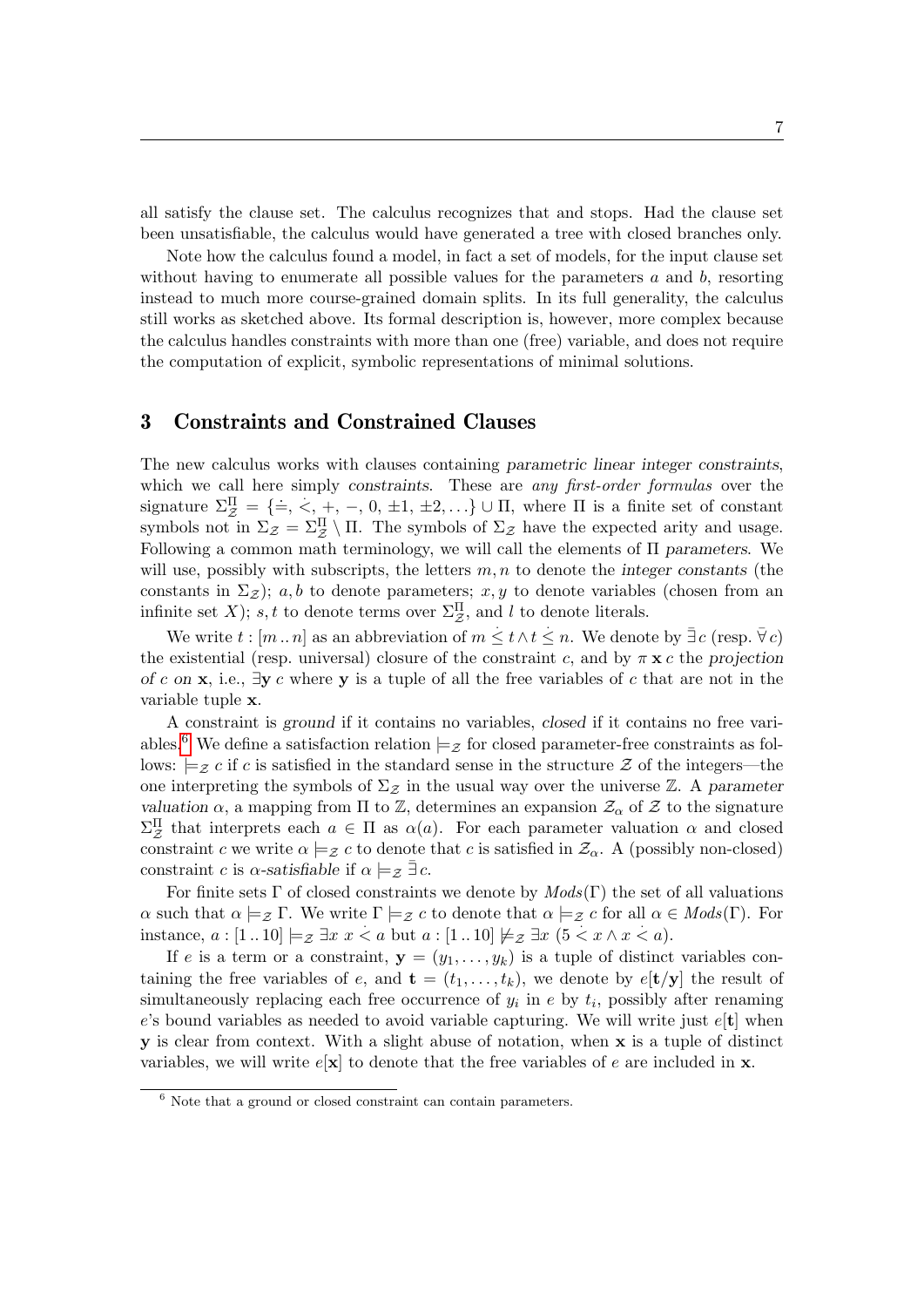For any valuation  $\alpha$ , a tuple **m** of integer constants is an  $\alpha$ -solution of a constraint c[x] if  $\alpha \models z$  c[m]. For instance,  $\{a \mapsto 3\} \models z$  c[4, 1], where c[x, y] =  $(a \Rightarrow x - y)$ .

With tuples  $\mathbf{s} = (s_1, \ldots, s_n)$  and  $\mathbf{t} = (t_1, \ldots, t_n)$  of terms, we will use the following abbreviations:

$$
\begin{array}{rcl}\n\mathbf{s} \doteq \mathbf{t} & \stackrel{\text{def}}{=} & s_1 \doteq t_1 \wedge \dots \wedge s_n \doteq t_n \\
\mathbf{s} \leq \mathbf{t} & \stackrel{\text{def}}{=} & s_1 \leq t_1 \wedge \dots \wedge s_n \leq t_n \\
\mathbf{s} <_{\ell} \mathbf{t} & \stackrel{\text{def}}{=} & \begin{cases}\n\perp & \text{if } n = 0 \\
s_1 < t_1 \vee (s_1 = t_1 \wedge (s_2, \dots, s_n) <_{\ell} (t_2, \dots, t_n))\n\end{cases} & \text{if } n > 0\n\end{array}
$$
\n
$$
\mathbf{s} \leq_{\ell} \mathbf{t} & \stackrel{\text{def}}{=} & \mathbf{s} \doteq \mathbf{t} \vee \mathbf{s} <_{\ell} \mathbf{t}
$$

It should be clear that  $s \leq t$  denotes the component-wise extension of the integer ordering  $\leq$  to integer tuples,  $\mathbf{s} \leq_{\ell} \mathbf{t}$  denotes the lexicographic extension of  $\leq$ , and  $\mathbf{s} < \mathbf{t}$ and  $\mathbf{s} \leq_{\ell} \mathbf{t}$  the strict versions of those.

The example in the introduction demonstrated the role of minimal solutions of (satisfiable) constraints. However, minimal solutions need not always exist—consider e.g. the constraint  $x < 0$ . We say that a constraint c is admissible iff for all parameter valuations  $\alpha$ , if c is  $\alpha$ -satisfiable then the set of  $\alpha$ -solutions of c contains finitely many minimal elements with respect to  $\leq$ , each of which we call a minimal  $\alpha$ -solution of c. From now on we always assume that all constraints are admissible. Note that admissibility can be easily enforced by conjoining a given constraint  $c[\mathbf{x}]$  with the constraint  $n \leq x$  for some tuple n of integer constants.

As indicated in Section [2,](#page-3-0) the calculus needs to analyse constraints and their minimal solutions. We stress that for the calculus to be effective, it need not actually compute minimal solutions. Instead, it is enough for it to work with constraints that denote each of the minimal  $\alpha$ -solutions  $m_1, ..., m_n$  of an  $\alpha$ -satisfiable constraint  $c[\mathbf{x}]$ . This can be done with the formulas  $\mu_k c$  defined below, where y is a tuple of fresh variables with the same length as **x** and  $k \geq 1$ .

$$
\mu c \stackrel{\text{def}}{=} c \wedge \forall \mathbf{y} (c[\mathbf{y}] \rightarrow \neg(\mathbf{y} \leq \mathbf{x})) \qquad \qquad \mu_{\ell} c \stackrel{\text{def}}{=} c \wedge \forall \mathbf{y} (c[\mathbf{y}] \rightarrow \mathbf{x} \leq_{\ell} \mathbf{y})
$$
\n
$$
\mu_{k} c \stackrel{\text{def}}{=} \mu_{\ell} (\neg(\mu_{1} c) \wedge \dots \wedge \neg(\mu_{k-1} c) \wedge (\mu c))
$$

Recalling that c is admissible, it is easy to see that for any valuation  $\alpha$ ,  $\mu c$  has at most n  $\alpha$ -solutions (for some n): the n minimal  $\alpha$ -solutions of c, if any. If c is  $\alpha$ satisfiable, let  $m_1, ..., m_n$  be the enumeration of these solutions in the lexicographic order  $\leq_{\ell}$ . Observing that  $\leq_{\ell}$  is a linearization of  $\leq$ , it is also easy to see that  $\mu_{\ell} c$  has exactly one  $\alpha$ -solution:  $m_1$ . Similarly, for  $k = 1, \ldots, n$ ,  $\mu_k c$  has exactly one  $\alpha$ -solution:  $m_k$  (this is thanks to the additional constraint  $\neg(\mu_1 c) \wedge \cdots \wedge \neg(\mu_{k-1} c)$ , which excludes the previous minimal  $\alpha$ -solutions, denoted by  $\mu_1 c, \ldots, \mu_{k-1}$ . For  $k > n$ ,  $\mu_k c$  is never  $\alpha$ -satisfiable. This is a formal statement of these claims:

<span id="page-7-1"></span><span id="page-7-0"></span><sup>&</sup>lt;sup>7</sup> The notations  $\forall$ **x** c and  $\exists$ **x** c stand just for c when **x** is empty.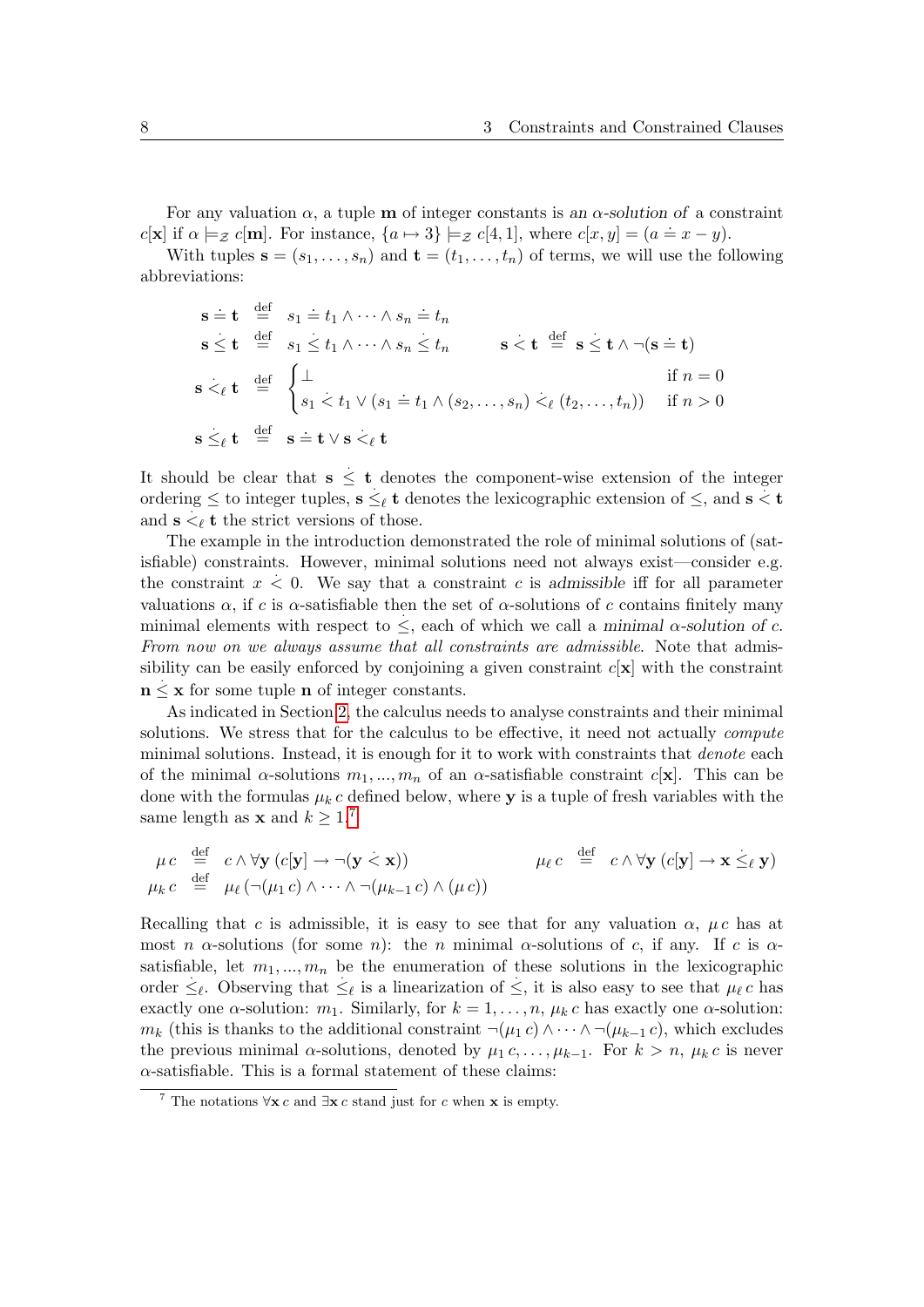**Lemma 3.1** Let  $\alpha$  be an assignment and c an admissible constraint. Then, there is an  $n \geq 0$  such that  $\mu_1 c, \ldots, \mu_n c$  have unique, pairwise different  $\alpha$ -solutions, which are all minimal  $\alpha$ -solutions of c. Furthermore, for all  $k > n$ ,  $\mu_k c$  is not  $\alpha$ -satisfiable.

For example, if  $c[(x, y)] = a \leq x \wedge a \leq y \wedge \neg(x = y)$  then  $\mu_{\ell}c$  is semantically equivalent (≡) to  $x = a \wedge y = a + 1$ ,  $\mu c \equiv (x = a \wedge y = a + 1) \vee (x = a + 1 \wedge y = a)$ ,  $\mu_1 c \equiv (x \doteq a \land y \doteq a+1), \mu_2 c = (x \doteq a+1 \land y \doteq a) \text{ and } \mu_3 c \text{ is not } \alpha\text{-satisfiable, for }$ any  $\alpha$ .

In Section [2](#page-3-0) we introduced the (informal) notion of a *permanently valid* literal. In the current terminology, a (ground) literal, say  $P(a+1, a)$  is permanently valid if there is a literal in the semantic tree  $P(x, y) | c_k$  such that the tuple  $(a + 1, a)$  is  $c[x, y]$ 's least  $\alpha$ -solution wrt.  $\lt_{\mu_\ell}$ , for all  $\alpha \in \Gamma$ , where  $c_k$  admits only  $\alpha$ -solutions that are greater or equal wrt.  $\leq$  than  $\mu_k c$ , for some constraint c.

As we will see later, the calculus compares lexicographically minimal  $\alpha$ -solutions of constraints that have a *single* minimal solution. With such constraints it is enough to compare their least  $\alpha$ -solutions with respect to  $\leq_{\ell}$ . This is done with the following comparison operators over constraints, where  $x$  and  $y$  are disjoint vectors of variables of the same length:

$$
c \stackrel{\cdot}{\leq_{\mu_{\ell}}} d \stackrel{\text{def}}{=} \exists \mathbf{x} \exists \mathbf{y} \left( \mu_{\ell} c[\mathbf{x}] \wedge \mu_{\ell} d[\mathbf{y}] \wedge \mathbf{x} \stackrel{\cdot}{\leq_{\ell}} \mathbf{y} \right).
$$

In words, for every  $\alpha$ , the formula  $c \leq_{\mu_{\ell}} d$  is  $\alpha$ -satisfiable iff the least  $\alpha$ -solutions of  $c$ and d exist, and the former is  $\leq_{\ell}$ -smaller than the latter. Similarly, we write

$$
c \doteq_{\mu_{\ell}} d \stackrel{\text{def}}{=} \exists \mathbf{x} \left( \mu_{\ell} c[\mathbf{x}] \wedge \mu_{\ell} d[\mathbf{x}] \right)
$$

to denote the formula expressing that  $c[x]$  and  $d[x]$  have the same least solution.

From the above, it is not difficult to show the following.

<span id="page-8-0"></span>**Lemma 3.2 (Total ordering)** Let  $\alpha$  be a parameter valuation, and c[x] and d[x] two  $\alpha$ satisfiable (admissible) constraints. Then, exactly one of the following cases applies: (i)  $\alpha \models z \ c \leq_{\mu_{\ell}} d, \text{ (ii) } \alpha \models z \ c \models_{\mu_{\ell}} d, \text{ or (iii) } \alpha \models z \ d \leq_{\mu_{\ell}} c.$ 

We stress that the restriction to  $\alpha$ -satisfiable constraints is essential here. If c or d is not  $\alpha$ -satisfiable, then none of the listed cases applies.

### 3.1 Constrained Clauses

We now expand the signature  $\Sigma^{\Pi}_{\mathcal{Z}}$  with a finite set of free predicate symbols, and denote the resulting signature by  $\Sigma$ . The language of our logic is made of sets of admissible constrained Σ-clauses, defined below. The semantics of the logic consists of all the expansions of the integer structure to the signature  $\Sigma$ , the  $\Sigma$ -expansions of  $\mathcal{Z}$ .

A normalized literal is an expression of the form  $(\neg)p(\mathbf{x})$  where p is a n-ary free predicate symbol of  $\Sigma$  and  $\bf{x}$  is an *n*-tuple of *distinct* variables. We write  $L(\bf{x})$  to denote that L is a normalized literal whose argument tuple is exactly  $x$ .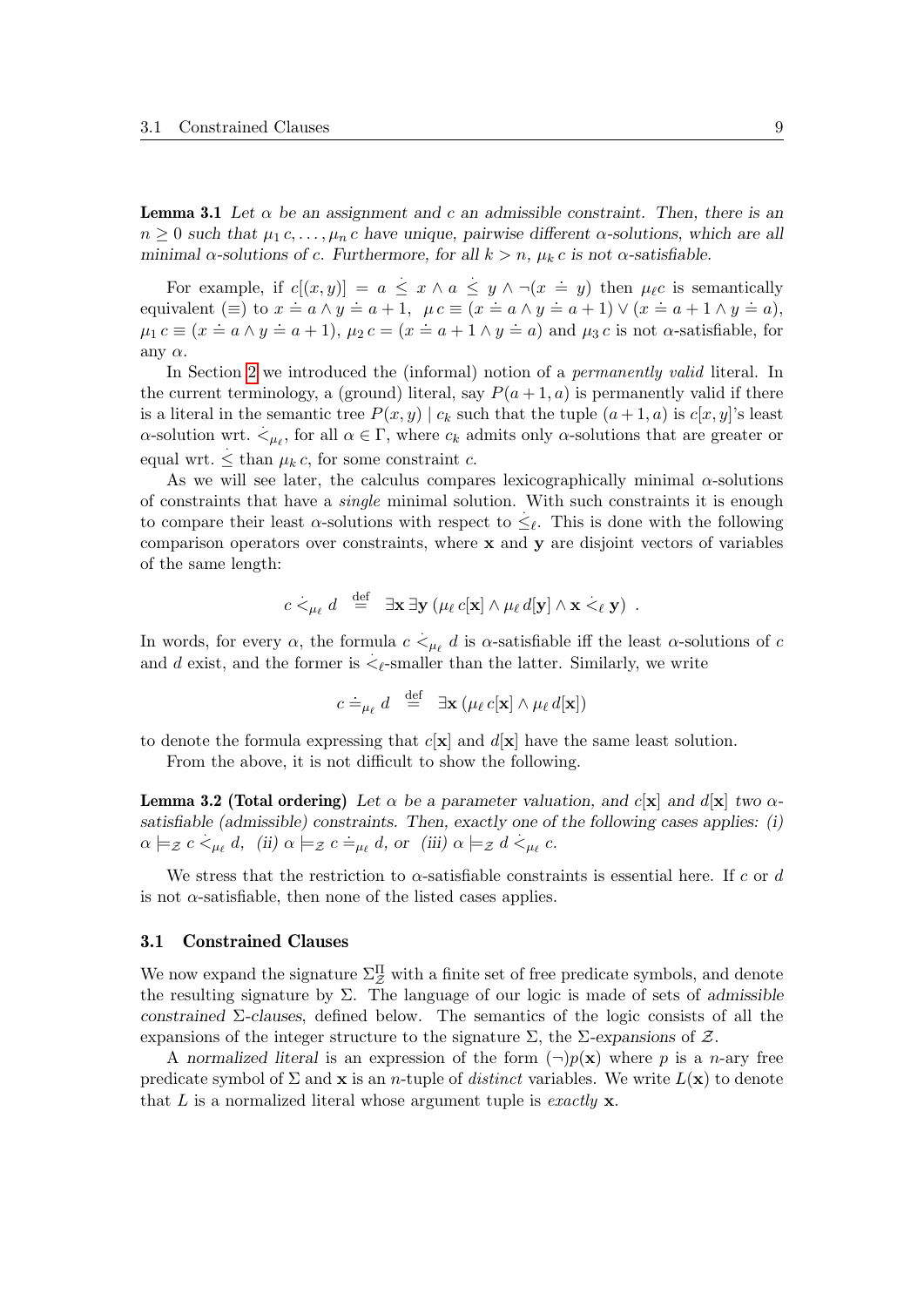A normalized clause is an expression  $C = L_1(\mathbf{x}_1) \vee \cdots \vee L_n(\mathbf{x}_n)$  where  $n \geq 0$  and each  $L_i(\mathbf{x}_i)$  is a normalized literal, called a literal in C. We write  $C(\mathbf{x})$  to indicate that  $C$  is a normalized clause whose variables are exactly **x**. We denote the empty clause by  $\square.$ 

A (constrained  $\Sigma$ -)clause  $D[\mathbf{x}]$  is an expression of the form  $C(\mathbf{x}) \leftarrow c$  with the free variables of c included in **x**. When C is  $\Box$  we call D a constrained empty clause. A clause  $C(\mathbf{x}) \leftarrow c$  is  $LIA$ -(un)satisfiable if there is an (no)  $\Sigma$ -expansion of the integer structure Z that satisfies  $\forall$ **x** (c → C(**x**)). A set S of clauses and constraints is LIA-(un)satisfiable if there is an (no)  $\Sigma$ -expansion of  $\mathcal Z$  that satisfies every element of  $S$ .

We will consider only admissible clauses, i.e., constrained clauses  $C(\mathbf{x}) \leftarrow c$  where (i)  $C \neq \Box$  and (ii) c is an admissible constraint. Condition (i) above is motivated by purely technical reasons. It is, however, no real restriction, as any clause  $\Box \leftarrow c$  in a clause set S can be replaced by false  $\leftarrow c$ , where false is a 0-ary predicate symbol not in S, once S has been extended with the clause  $\neg false \leftarrow \top$ .<sup>[8](#page-9-0)</sup> Condition (ii) is the real restriction, needed to guarantee the existence of minimal solutions, as explained earlier. To simplify the presentation, we will further restrict ourselves to clauses with (trivially admissible) constrains of the form  $c[x] \wedge 0 \leq x$ , where 0 is the tuple of all zeros. For brevity, in our examples we will sometimes leave the constraint  $0 \leq x$  implicit.

## <span id="page-9-1"></span>4 Constrained Contexts

A context literal K is a pair  $L(\mathbf{x}) \mid c$  where  $L(\mathbf{x})$  is a normalized literal and c is an (admissible) constraint with free variables included in **x**. We denote by  $\overline{K}$  the constrained literal  $\overline{L}(\mathbf{x}) \mid c$ , where  $\overline{L}$  is the complement of L.

A (constrained) context is a pair  $\Lambda \cdot \Gamma$  where  $\Gamma$  is a finite set of closed constraints and  $\Lambda$  is a finite set of context literals. We will implicitly identify the sets  $\Lambda$  with their closure under renamings of a context literal's free variables.

In terms of the semantic tree presentation in Figure [1,](#page-4-0) each branch there corresponds (modulo a detail explained below) to a context  $\Lambda \cdot \Gamma$ , where  $\Gamma$  are the parameter constraints along the branch and  $\Lambda$  are the constrained literals. In the discussion of Figure [1](#page-4-0) we explained informally the meaning of parameter constraints and constrained literals. The purpose of this section is to provide a formal account for that. We start with some preliminary definitions.

<span id="page-9-2"></span>Definition 4.1 ( $\alpha$ -Covers,  $\alpha$ -Extends) Let  $\alpha$  be a parameter valuation. A context literal  $L(\mathbf{x}) \mid c_1 \text{ }\alpha\text{- covers a context literal } L(\mathbf{x}) \mid c_2 \text{ if } \alpha \models_{\mathcal{Z}} \overline{\exists} c_2 \text{ and } \alpha \models_{\mathcal{Z}} \overline{\forall} (c_2 \rightarrow c_1).$ 

The literal  $L(\mathbf{x}) \mid c_1$   $\alpha$ -extends  $L(\mathbf{x}) \mid c_2$  if  $L(\mathbf{x}) \mid c_1$   $\alpha$ -covers  $L(\mathbf{x}) \mid c_2$  and  $\alpha \models z$  $c_1 \doteq_{\mu_\ell} c_2$ . If  $\Gamma$  is a set of closed constraints,  $L(\mathbf{x}) \mid c_1$   $\Gamma$ -extends  $L(\mathbf{x}) \mid c_2$  if it  $\alpha$ -extends it for all  $\alpha \in Mod(s(\Gamma)).$  $\Box$ 

<span id="page-9-0"></span><sup>&</sup>lt;sup>8</sup> We will use  $\top$  and  $\bot$  respectively for the universally true and the universally false constraint.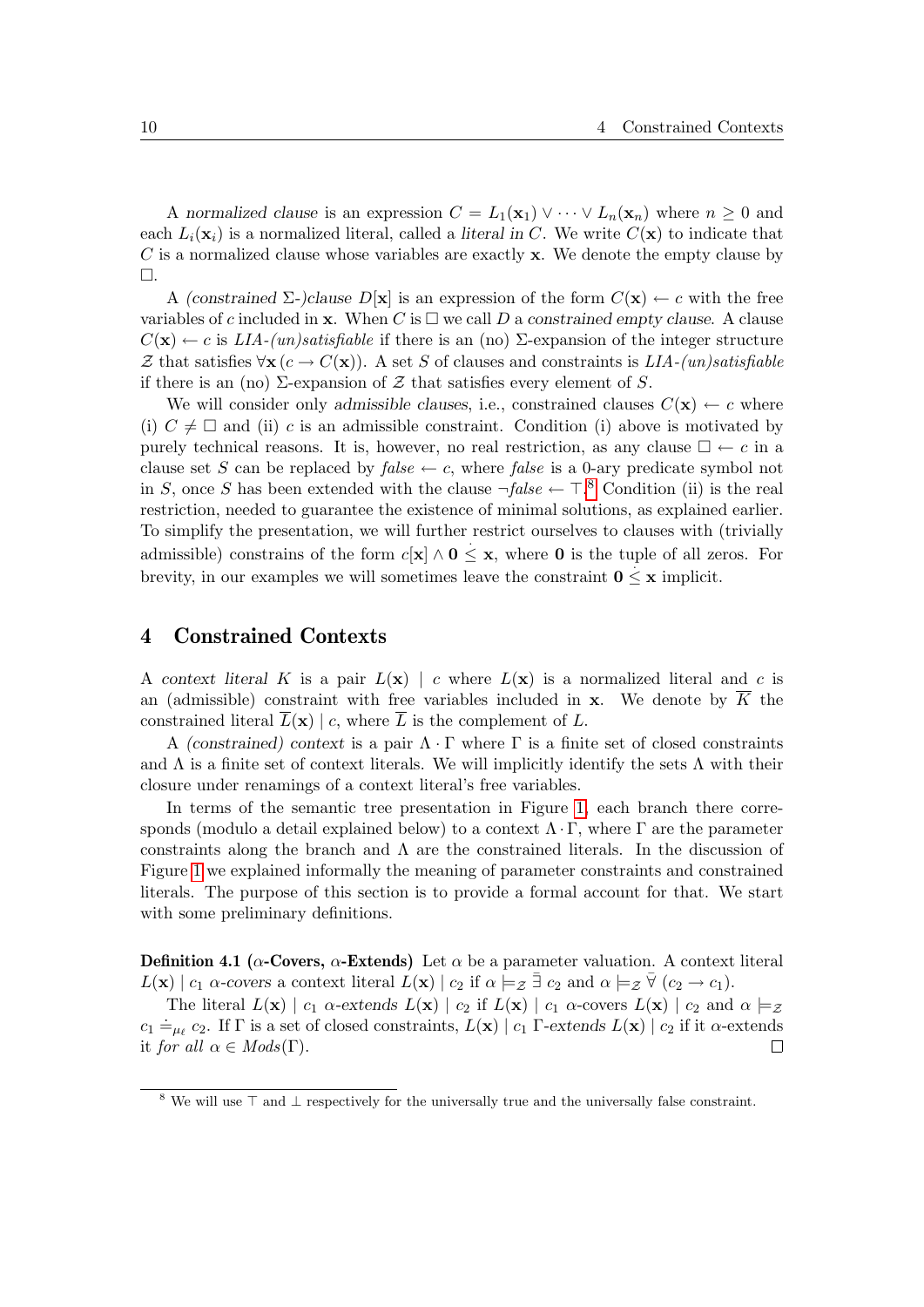For an unnormalized literal  $L(\mathbf{t})$  we say that  $L(\mathbf{x}) \mid c_1[\mathbf{x}]$   $\alpha$ -covers  $L(\mathbf{t})$  if  $L(\mathbf{x})$  covers the normalized version of  $L(\mathbf{t})$ , i.e., the literal  $L(\mathbf{x}) \mid \pi \mathbf{x} (\mathbf{x} = \mathbf{t} | \mathbf{z} / \mathbf{x})$  where z is a tuple of fresh variables.

The intention of the previous definition is to compare context literals with respect to their set of solutions for a fixed valuation  $\alpha$ . This is expressed basically by the second condition in the definition of  $\alpha$ -covers. For example,  $P(x) \mid a \leq x \alpha$ -covers  $P(x) \mid a + 1 \leq x$ , for any  $\alpha$ . The first condition  $(\alpha \models z \exists c_2)$  is needed to exclude  $\alpha$ -coverage for trivial reasons, because  $c_2$  is not  $\alpha$ -satisfiable. Without it, for example,  $P(x) \mid x \doteq 2$  would  $\alpha$ -cover  $P(x) \mid x \doteq a \land a \doteq 5$  when, say,  $\alpha(a) = 3$ , which is not intended. But note that  $\alpha \not\models z \exists x \ (x = a \land a = 5)$  in this case. Also note that the two conditions  $\alpha \models_{\mathcal{Z}} \bar{\exists} c_2$  and  $\alpha \models_{\mathcal{Z}} \bar{\forall} (c_2 \rightarrow c_1)$  in combination enforce that  $c_1$  is  $\alpha$ -satisfiable as well.

The notion of  $\alpha$ -extension is similar to that of  $\alpha$ -coverage, but applies to literals with the same least solutions only. For instance,  $P(x) | 0 \le x \land x < 7$   $\alpha$ -extends  $P(x) \mid 0 \leq x \wedge x < 3$ , and  $\alpha$ -covers it, for any  $\alpha$  (the least solution being 0 for both literals), and  $P(x)$  |  $3 < x$   $\alpha$ -covers  $P(x)$  |  $7 < x$  but does not  $\alpha$ -extend it.

The concepts introduced in the next three definitions allow us to associate a set of structures to each context satisfying certain well-formedness conditions.

<span id="page-10-0"></span>**Definition 4.2** ( $\alpha$ -**Produces**) Let  $\Lambda$  be a set of constrained literals and  $\alpha$  a parameter valuation. A context literal  $L(\mathbf{x}) | c_1 \alpha$ -produces a context literal  $L(\mathbf{x}) | c_2$  wrt. A if

- 1.  $L(\mathbf{x}) \mid c_1$   $\alpha$ -covers  $L(\mathbf{x}) \mid c_2$ , and
- 2. there is no  $\overline{L}(\mathbf{x}) \mid d$  in  $\Lambda$  that  $\alpha$ -covers  $\overline{L}(\mathbf{x}) \mid c_2$  and such that  $\alpha \models_{\mathcal{Z}} c_1 \prec_{\mu_\ell} d$ .

The set  $\Lambda$  α-produces a context literal K if some literal in  $\Lambda$  α-produces K wrt.  $\Lambda$ . A context  $\Lambda \cdot \Gamma$  produces K if there is an  $\alpha \in Mod(s(\Gamma))$  such that  $\Lambda$   $\alpha$ -produces K.  $\Box$ 

Note that a context literal  $L(\mathbf{x}) \mid c_1$  can  $\alpha$ -produce a context literal  $L(\mathbf{x}) \mid c_2$  only if both  $c_1$  and  $c_2$  are  $\alpha$ -satisfiable.

As an example, if  $\alpha(a) = 3$  then  $P(x) | 2 < x$   $\alpha$ -produces  $P(5)$  wrt.  $\Lambda = \{\neg P(x) |$ x = a  $\wedge$  a = 5}. Observe that neither  $\alpha \models z$  (2 < x) <  $\mu_{\ell}$  (x = a  $\wedge$  a = 5) holds nor  $d\cos \neg P(x) \mid x = a \land a = 5 \text{ }\alpha\text{-cover }\neg P(5), \text{ as } x = a \land a = 5 \text{ is not } \alpha\text{-satisfiable.}$ However, if  $\alpha(a) = 5$  then  $P(x) | 2 < x$  no longer  $\alpha$ -produces  $P(5)$  wrt.  $\Lambda$ , because now  $\alpha \models_{\mathcal{Z}} (2 < x) <_{\mu_{\ell}} (x = a \land a = 5)$  and  $\neg P(x) \mid x = a \land a = 5$   $\alpha$ -covers  $\neg P(5)$ .

**Definition 4.3** ( $\alpha$ -Contradictory) Let  $\Lambda \cdot \Gamma$  be a context and  $\alpha \in Mod(\Gamma)$ . A context literal  $L(\mathbf{x}) \mid c$  is  $\alpha$ -contradictory with  $\Lambda$  if there is a context literal  $\overline{L}(\mathbf{x}) \mid d$  in  $\Lambda$  such that  $\alpha \models z \ c \models_{\mu_{\ell}} d$ . It is Γ-contradictory with  $\Lambda$  if there is a  $\overline{L}(\mathbf{x}) \mid d$  in  $\Lambda$  such that  $\Gamma \models z \ c \doteq_{\mu_{\ell}} d.$ 

The literal  $L(\mathbf{x}) \mid c$  is contradictory with the context  $\Lambda \cdot \Gamma$  if it is  $\alpha$ -contradictory with  $\Lambda$  for some  $\alpha \in Mod(s(\Gamma))$ . The context  $\Lambda \cdot \Gamma$  itself is *contradictory* if some context literal in  $\Lambda$  is contradictory with it.  $\Box$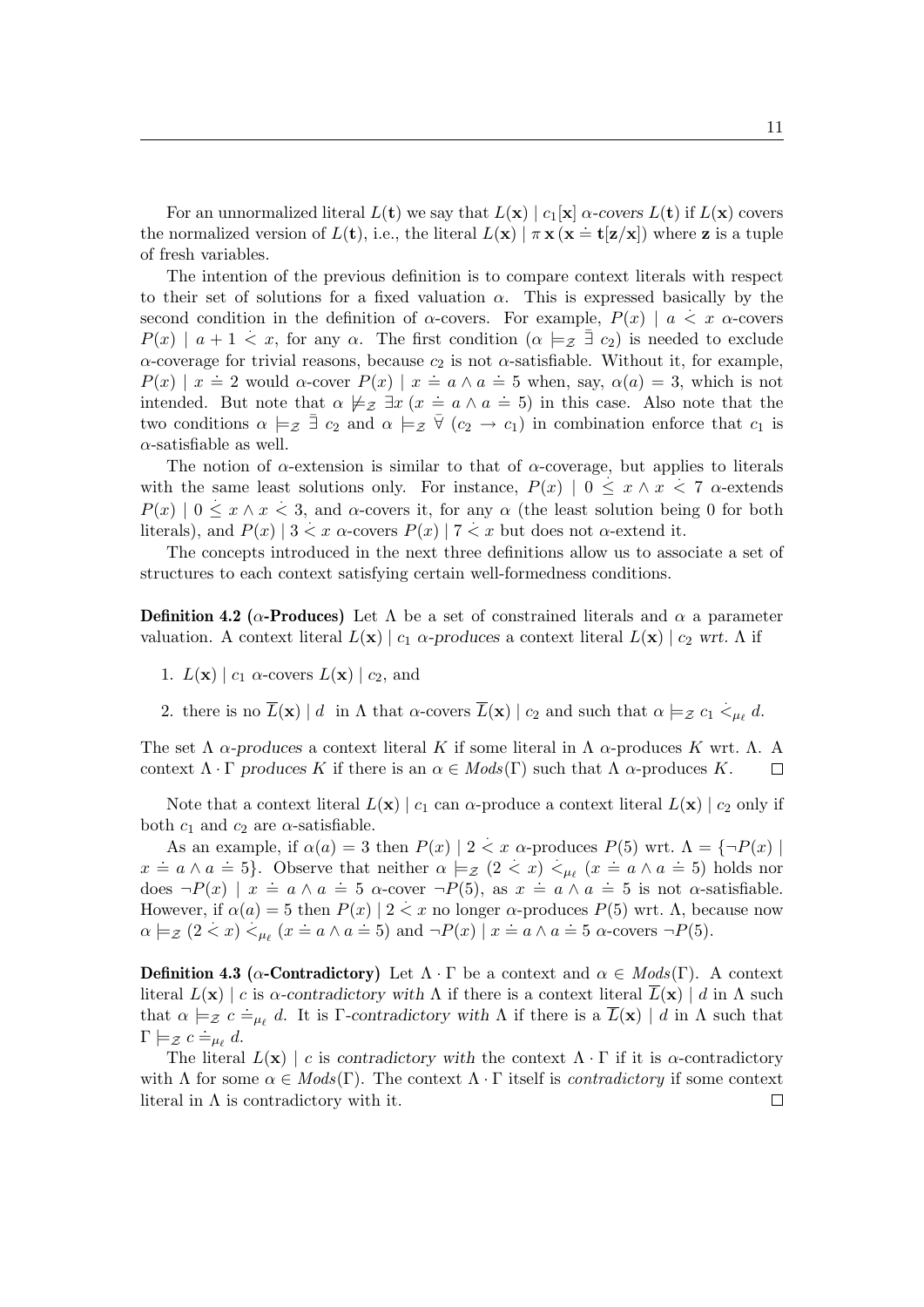The notion of Γ-contradictory is based on equality of the least  $\alpha$ -solutions of the involved constraints for all  $\alpha \in Mod(s(\Gamma))$ . It underlies the abandoning of candidate models due to permanently falsified clauses in Section [2,](#page-3-0) which is captured precisely as closing literals in Definition [4.8](#page-12-0) below.

We require our contexts not only to be non-contradictory but also to constrain each parameter to a finite subset of  $\mathbb{Z}$ . Furthermore, they should guarantee that the associated  $\Sigma$ -expansions of Z are total over tuples of natural numbers. All this is achieved with admissible contexts.

#### Definition 4.4 (Admissible Γ, Admissible Context) A context  $\Gamma \cdot \Lambda$  is admissible if

- 1. Γ is admissible, that is, Γ is satisfiable, and, for each parameter  $a$  in  $\Pi$ , there are integer constants  $m, n \geq 0$  such that  $\Gamma \models a : [m \dots n]$ .
- 2. For each free predicate symbol P in  $\Sigma$ , the set  $\Lambda$  contains  $\neg P(\mathbf{x}) \mid -\mathbf{1} \leq \mathbf{x}$ .
- 3.  $\Lambda \cdot \Gamma$  is not contradictory.<sup>[9](#page-11-0)</sup>

#### $\Box$

Thanks to Condition 2 in the above definition, an admissible context  $\alpha$ -produces a literal  $\neg P(n)$  with n consisting of non-negative integer constants, if no other literal in the context  $\alpha$ -produces  $P(n)$ . Observe that admissible contexts  $\Lambda \cdot \Gamma$  may contain context literals whose constraint is not  $\alpha$ -satisfiable for some (or even all)  $\alpha \in Mod(s(\Gamma))$ . For those  $\alpha$ 's, such literals simply do not matter as their effect is null.

<span id="page-11-2"></span>However, admissible contexts are always consistent in the following sense.

Lemma 4.5 (Consistent  $\alpha$ -Productivity) Let  $\Lambda \cdot \Gamma$  be an admissible context and  $\alpha \in$ Mods(Γ). For any context literal  $L(\mathbf{x}) \mid c$ ,  $\Lambda$  cannot  $\alpha$ -produce both  $L(\mathbf{x}) \mid c$  and its complement  $L(\mathbf{x}) \mid c$ .

<span id="page-11-3"></span>The following definition provides the formal account of the meaning of contexts announced at the beginning of this section.

Definition 4.6 (Induced Structure) Let  $\Gamma \cdot \Lambda$  be an admissible context and let  $\alpha \in$ Mods(Γ). The Σ-structure  $\mathcal{Z}_{\Lambda,\alpha}$  induced by  $\Lambda$  and  $\alpha$  is the expansion of  $\mathcal Z$  to all the symbols in  $\Sigma$  that agrees with  $\alpha$  on the parameters<sup>[10](#page-11-1)</sup> and satisfies a positive ground literal  $L(\mathbf{s})$  iff  $\Lambda$   $\alpha$ -produces  $L(\mathbf{s})$ .  $\Box$ 

<span id="page-11-4"></span>**Lemma 4.7** Let  $\Lambda \cdot \Gamma$  be an admissible context and  $\alpha \in Mod(S(\Gamma))$ . For any ground literal L(s) such that  $\alpha \models z$  **0**  $\leq$  s,  $\mathcal{Z}_{\Lambda,\alpha}$  satisfies L(s) if and only if  $\Lambda$   $\alpha$ -produces L(s).

<span id="page-11-0"></span><sup>&</sup>lt;sup>9</sup> Equivalently, for every  $\alpha \in Mod(s(\Gamma))$  and every pair of context literals  $L(\mathbf{x}) \mid c$  and  $\overline{L}(\mathbf{x}) \mid d$  in  $\Lambda$ , it is *not* the case that  $\alpha \models z \ c \models_{\mu_\ell} d$ .

<span id="page-11-1"></span><sup>&</sup>lt;sup>10</sup> That is,  $\mathcal{Z}_{\Lambda,\alpha}$  interprets each parameter a as  $\alpha(a)$ .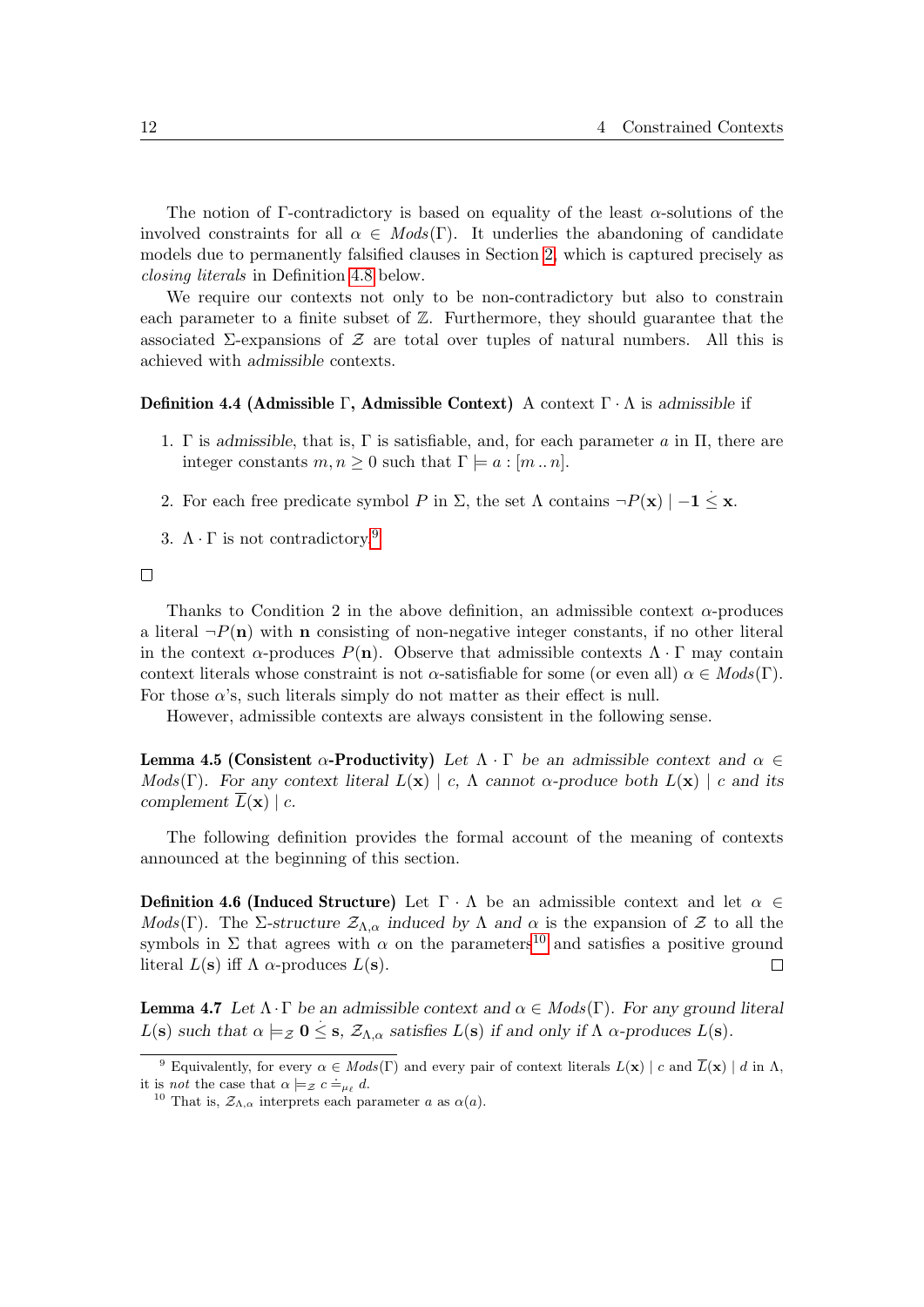*Proof.* This is a consequence of Lemma [4.5](#page-11-2) and the presence of the literals  $\neg P(\mathbf{x})$  $-1 \leq x$  in admissible contexts.

Thus, Definition [4.6](#page-11-3) connects syntax ( $\alpha$ -productivity) to semantics (truth) in a one-toone way.

In Section [2](#page-3-0) we explained the derivation in Figure [1](#page-4-0) as being driven by semantic considerations, to construct a model by successive branch extensions. The calculus' inference rules achieve that in their core by computing context unifiers.

<span id="page-12-0"></span>**Definition 4.8 (Context Unifier)** Let  $\Lambda \cdot \Gamma$  be an admissible context and  $D[\mathbf{x}] = L_1(\mathbf{x}_1) \vee$  $\cdots \vee L_k(\mathbf{x}_k) \leftarrow c[\mathbf{x}]$  a constrained clause with free variables **x**. A context unifier of D against  $\Lambda \cdot \Gamma$  is a constraint

$$
d[\mathbf{x}] = d'[\mathbf{x}] \wedge \exists \mathbf{y} \ (\mathbf{y} \leq \mathbf{x} \wedge \mu_j \ d'[\mathbf{y}]), \quad \text{where } d'[\mathbf{x}] = c[\mathbf{x}] \wedge c_1[\mathbf{x}_1] \wedge \cdots \wedge c_k[\mathbf{x}_k] \tag{1}
$$

with each  $c_i$  coming from a literal  $L_i(\mathbf{x}_i) | c_i$  in  $\Lambda$ , and  $j \geq 1$ .

For each  $i = 1, \ldots, k$ , the context literal

<span id="page-12-4"></span><span id="page-12-3"></span><span id="page-12-2"></span>
$$
L_i(\mathbf{x}_i) | d_i, \text{ with } d_i = \pi \mathbf{x}_i d \tag{2}
$$

is a *literal of* the context unifier. The literal  $L_i(\mathbf{x}_i) | d_i$  is closing if  $\Gamma \models_{\mathcal{Z}} c_i \doteq_{\mu_\ell} d_i$ . Otherwise, it is a  $(\alpha$ -)remainder literal  $(\alpha d)$  if there is an  $\alpha \in Mod(S(\Gamma))$  such that  $\alpha \models z$   $c_i <_{\mu_\ell} d_i$  (equivalently, such that  $\alpha \not\models z$   $c_i \doteq_{\mu_\ell} d_i$  and  $d_i$  is α-satisfiable)<sup>[11](#page-12-1)</sup>.

The context unifier d is closing if each of its literals is closing. It is  $(\alpha-)productive$ if for each  $i = 1, \ldots, k$ , the context literal  $\overline{L_i}(\mathbf{x}_i) \mid c_i$   $\alpha$ -produces  $\overline{L_i}(\mathbf{x}_i) \mid d_i$  wrt. A for some  $\alpha \in Mods(\Gamma)$ .  $\Box$ 

The constraint  $d$  in  $(1)$  can be perhaps best understood as follows. Its component  $d' = c[\mathbf{x}] \wedge c_1[\mathbf{x}_1] \wedge \cdots \wedge c_k[\mathbf{x}_k]$  denotes any simultaneous solution of D's constraint and the constraints coming from pairing each of  $D$ 's literal with a context literal with same predicate symbol but opposite sign. The component  $\mu_j d'[\mathbf{y}]$  denotes the  $j^{th}$  minimal solution of  $d'$ , which bounds from below the solutions of  $d$ . A simple, but important consequence (for completeness) is that for any  $\alpha$  and concrete solution **m** of d', j can be always chosen so that  $d[\mathbf{m}]$  is  $\alpha$ -satisfied. As a special case, when **m** is the j-th minimal solution of d', it is also the least solution of d. Regarding  $d_i$  in [\(2\)](#page-12-3), for any  $\alpha$ , the set of  $\alpha$ -solutions of  $d_i$  is the projection over the vector  $\mathbf{x}_i$  of the solutions of d.

A formal statement of the above is expressed by the following lemma.

**Lemma 4.9 (Lifting)** Let  $\Lambda \cdot \Gamma$  be an admissible context,  $\alpha \in Mod(s(\Gamma), D[\mathbf{x}] = L_1(\mathbf{x}_1) \vee$  $\cdots \vee L_k(\mathbf{x}_k) \leftarrow c[\mathbf{x}]$  with  $k \geq 1$  a constrained clause, and **m** a vector of constants from Z. If  $\mathcal{Z}_{\Lambda,\alpha}$  falsifies D[m], then there is an α-productive context unifier d of D against  $\Lambda \cdot \Gamma$  where **m** is an  $\alpha$ -solution of d.

<span id="page-12-1"></span><sup>&</sup>lt;sup>11</sup> Observe that if  $d_i$  is  $\alpha$ -satisfiable so are d and  $c_i$ .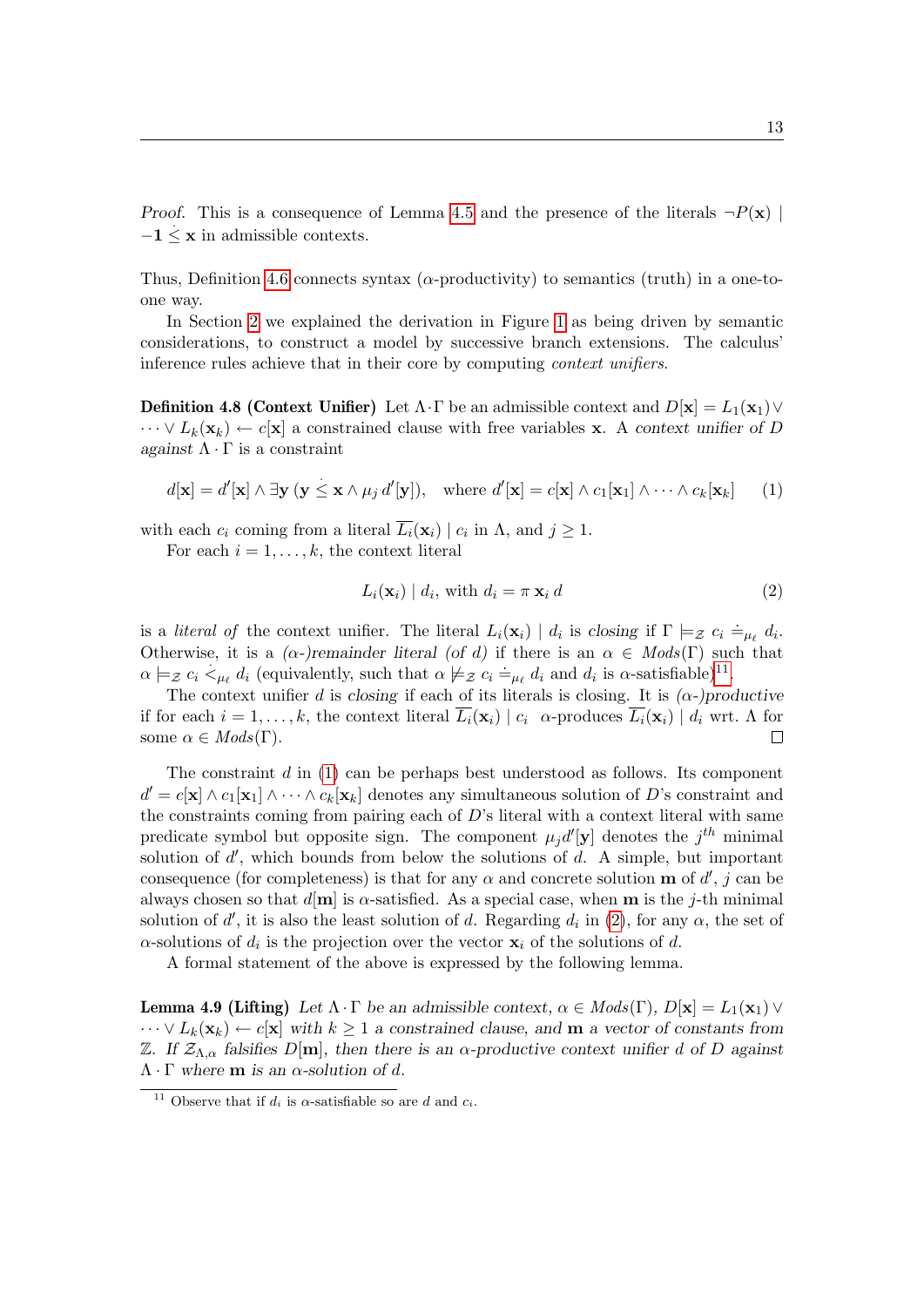As an example (with no parameters, for simplicity), let  $d' = c[x_1, x_2] \wedge c_1[x_1] \wedge c_2[x_2]$ where . .

$$
c = \neg(x_1 = x_2),
$$
  $c_1 = 1 \le x_1,$   $c_2 = 1 \le x_2$ .

Then, the (unique) solution of  $\mu_j d'$  for  $j = 1$  is (1,2); for  $j = 2$  it is (2,1). By fixing  $j = 1$  now let us commit to  $(1, 2)$ . Then the solutions of  $d_1$  are  $(1), (2), \ldots$  and the solutions of  $d_2$  are  $(2), (3), \ldots$  The least solution of  $d_1, (1),$  coincides with the projection over  $x_1$  of the commited minimal solution  $(1, 2)$ . Similarly for  $d_2$ . This is no accident and is crucial in proving the soundness of the calculus. It relies on the property that the least (individual) solutions of all the  $d_i$ 's are, in combination, the least solution of  $d$ —which is in turn the first minimal solution of  $d'$ . In the example, the least solutions of  $d_1$  and  $d_2$  are 1 and 2, respectively, and combine into  $(1, 2)$ , the least solution of d.

We stress that all the notions in the above definition are effective thanks to the decidability of LIA. A subtle point here is the choice of j in  $(1)$ , as j is not bounded a priori. However, all these notions hold only if  $d_i$  is  $\alpha$ -satisfiable for some or all (finitely) many choices of  $\alpha \in Mod(s(\Gamma))$ , and that  $d_i$  becomes  $\alpha$ -unsatisfiable if j exceeds the number of minimal  $\alpha$ -solutions of  $d_i$ . By this argument, the possible values for j are effectively bounded.

Example 4.10 Consider the context

$$
\{P(x) \mid a < x\} \cdot \{a : [1 \dots 10], b : [1 \dots 10]\}
$$

and the input clause  $\neg P(x) \leftarrow b \leq x$ . The context corresponds to the left branch in Figure [1b.](#page-4-2) There is a context unifier, for any  $j \geq 1$ ,  $d = a < x \wedge b < x \wedge \exists y$  ( $y \leq$  $x \wedge \mu_j$   $(a < y \wedge b < y)$ . Its literal is  $K' = \neg P(x) \mid d_1$ , where  $d_1 = \pi x d (= d)$ . The constraint  $(a < y \land b < y)$  has a unique minimal  $\alpha$ -solution, which is also its least  $\alpha$ -solution. Thus, d is equivalent to  $a < x \wedge b < x$ , obtained with  $j = 1$ . Let us analyze if d is closing, that is, if  $\Gamma \models_{\mathcal{Z}} (a < x) \models_{\mu_{\ell}} d$ . That is true iff

<span id="page-13-0"></span>
$$
\Gamma \models_{\mathcal{Z}} \exists x \,\mu_{\ell} \,(a < x) \land \mu_{\ell} \,(a < x \land b < x) \tag{3}
$$

By quantifier elimination we can show that checking [\(3\)](#page-13-0) reduces to checking if  $\Gamma \models z$  $\neg(a < b)$ . Since that entailment does not hold, K' is not closing, and neither is d.

Now take any  $\alpha \in Mods(\Gamma)$  that falsifies  $\neg (a < b)$ , and hence satisfies  $a < b$ . Clearly,  $d_1$  is  $\alpha$ -satisfiable. According to Definition [4.8](#page-12-0) then, K' is a remainder literal of d. Let us verify then that, as stated in the definition,

<span id="page-13-1"></span>
$$
\alpha \models_{\mathcal{Z}} (a < x) <_{\mu_{\ell}} (a < x \land b < x) \tag{4}
$$

This can be done by quantifier elimination again, reducing the formula in [\(4\)](#page-13-1) to  $a < b$ .  $\Box$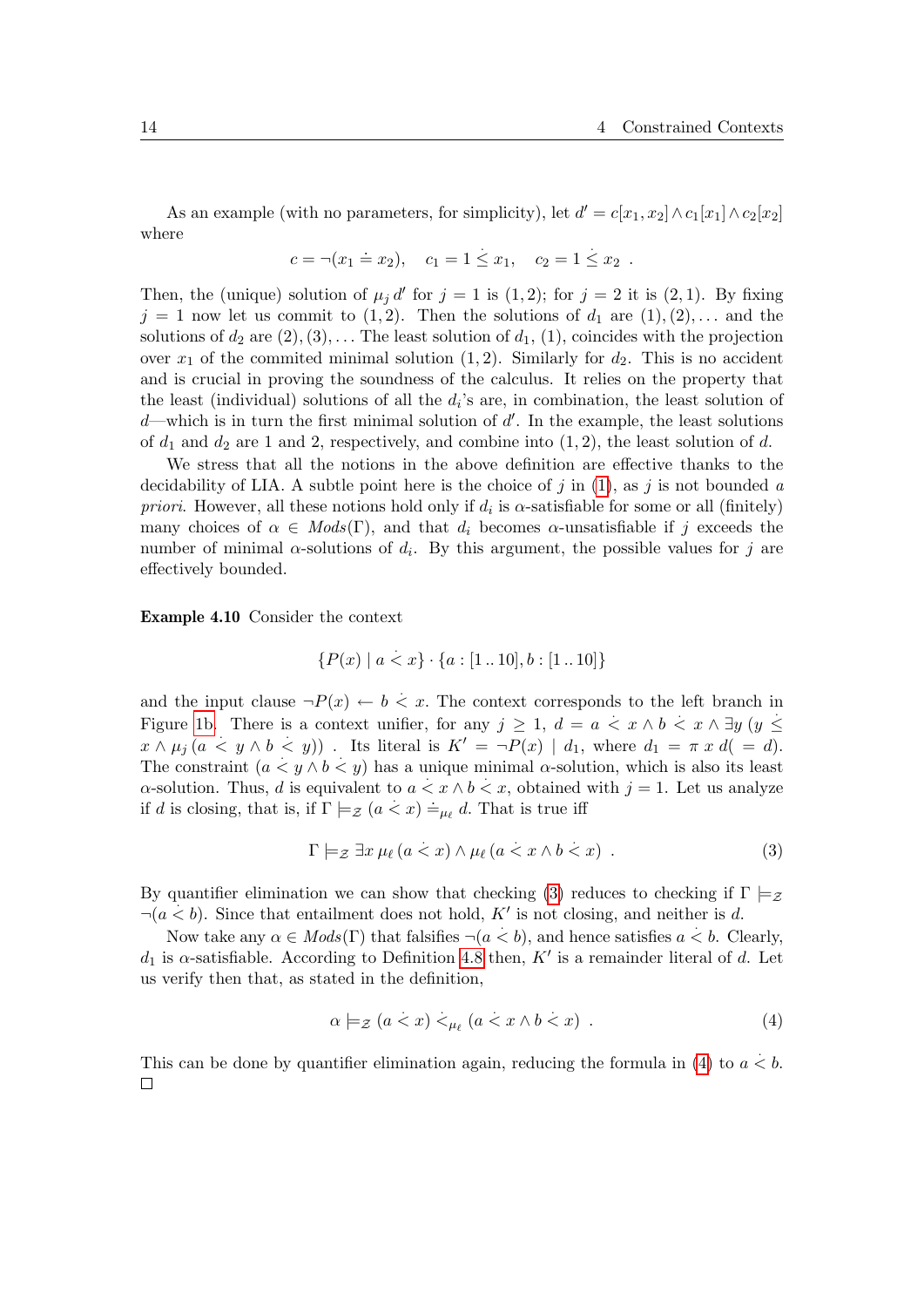### 5 The Calculus

The inference rules of the calculus are defined over triples, sequents, of the form  $\Lambda \cdot \Gamma \vdash \Phi$ where  $\Lambda \cdot \Gamma$  is an admissible context and  $\Phi$  is a set of constrained clauses.

The completeness of the calculus guarantees that each of its branches terminates with failure, i.e., contains the clause  $\square \leftarrow \top$ , when  $\Phi$  is LIA-unsatisfiable. Contrapositively, from any unfailing branch it is possible to extract (possibly in the limit) a set of models for  $\Phi$ . When the branch is finite and ends with a sequent  $\Lambda_n \cdot \Gamma_n \vdash \Phi$ , these models are precisely those denoted by  $\Lambda_n \cdot \Gamma_n$ .

Context unifiers play a crucial role in the evolution of  $\Lambda \cdot \Gamma$ . To illustrate their use, consider a sequent  $\Lambda \cdot \Gamma \vdash \Phi$ . If for some  $\alpha \in Mod(s(\Gamma))$  the structure  $\mathcal{Z}_{\Lambda,\alpha}$  induced by  $\Lambda$ and  $\alpha$  falsifies  $\Phi$ , it must falsify a "ground" instance  $D[m]$  of some clause D in  $\Phi$ . As shown in the appendix, this implies the existence of an  $\alpha$ -productive context unifier d of D against  $\Lambda \cdot \Gamma$  where **m** is an  $\alpha$ -solution of d.

If d has an  $\alpha$ -remainder literal  $K_i' = L(\mathbf{x}_i) | d_i$  not contradictory with the context, the problem with  $D[\mathbf{m}]$  can be fixed by adding  $K'_{i}$  to  $\Lambda$ . In fact, if  $\mathbf{m}_{i}$  is the projection of **m** over  $\mathbf{x}_i$ , then  $K'_i$  will  $\alpha$ -produce  $L_i(\mathbf{m}_i)$  in the new context, as its least solution is no greater than  $\mathbf{m}_i$ .<sup>[12](#page-14-0)</sup> That will make the new  $\mathcal{Z}_{\Lambda,\alpha}$  satisfy  $L_i(\mathbf{m}_i)$  and so  $D[\mathbf{m}]$  as well. This is essentially what the calculus does to  $\Lambda \cdot \Gamma \vdash \Phi$  with the rules Split(d) or Extend(d) introduced below. If each  $\alpha$ -remainder literal of d is contradictory with the context, it will be β-contradictory with  $\Lambda$  for one or more  $\beta \in Mod(s(\Gamma))$ . Then, it is necessary to strengthen Γ to eliminate the offending  $\beta$ 's, which is achieved with the Domain Split(d) rule. Strengthening Γ either makes  $\text{Split}(d)$  or Extend(d) applicable to an  $\alpha$ -remainder literal of d or turns all literals of d into closing ones. In the latter case, the calculus will close the corresponding branch with the  $C\text{lose}(d)$  rule.

#### 5.1 Derivation Rules

The  $M\mathcal{E}(LIA)$  calculus has the following five derivation rules, where the last is optional. Applications of the other rules are subject to certain fairness criteria, explained later. In the rules, the notation  $\Phi, D$  abbreviates  $\Phi \cup \{D\}$ . (Similarly for  $\Lambda, K$  and  $\Gamma, c$ .)

$$
\mathsf{Close}(d) \quad \frac{\Lambda \cdot \Gamma \vdash \Phi, D}{\Lambda \cdot \Gamma \vdash \Phi, D, \Box \leftarrow \top} \quad \text{if} \ \begin{cases} (\Box \leftarrow \top) \notin \Phi \cup \{D\}, \text{ and} \\ d \text{ is a closing context unifier of } D \text{ against } \Lambda \cdot \Gamma. \end{cases}
$$

This rule recognizes that the context not only falsifies some input clause D but is also unfixable, and adds the empty clause as a marker for that.

Split(d)  
\n
$$
\frac{\Lambda \cdot \Gamma \ \vdash \ \Phi, D}{(\Lambda, L_i \mid d_i) \cdot \Gamma \ \vdash \ \Phi, D \quad (\Lambda, \overline{L_i} \mid d_i) \cdot \Gamma \ \vdash \ \Phi, D} \quad \text{if} \ \star
$$

<span id="page-14-0"></span><sup>&</sup>lt;sup>12</sup> This is the analogous of "lifting" in a Herbrand-based theorem proving.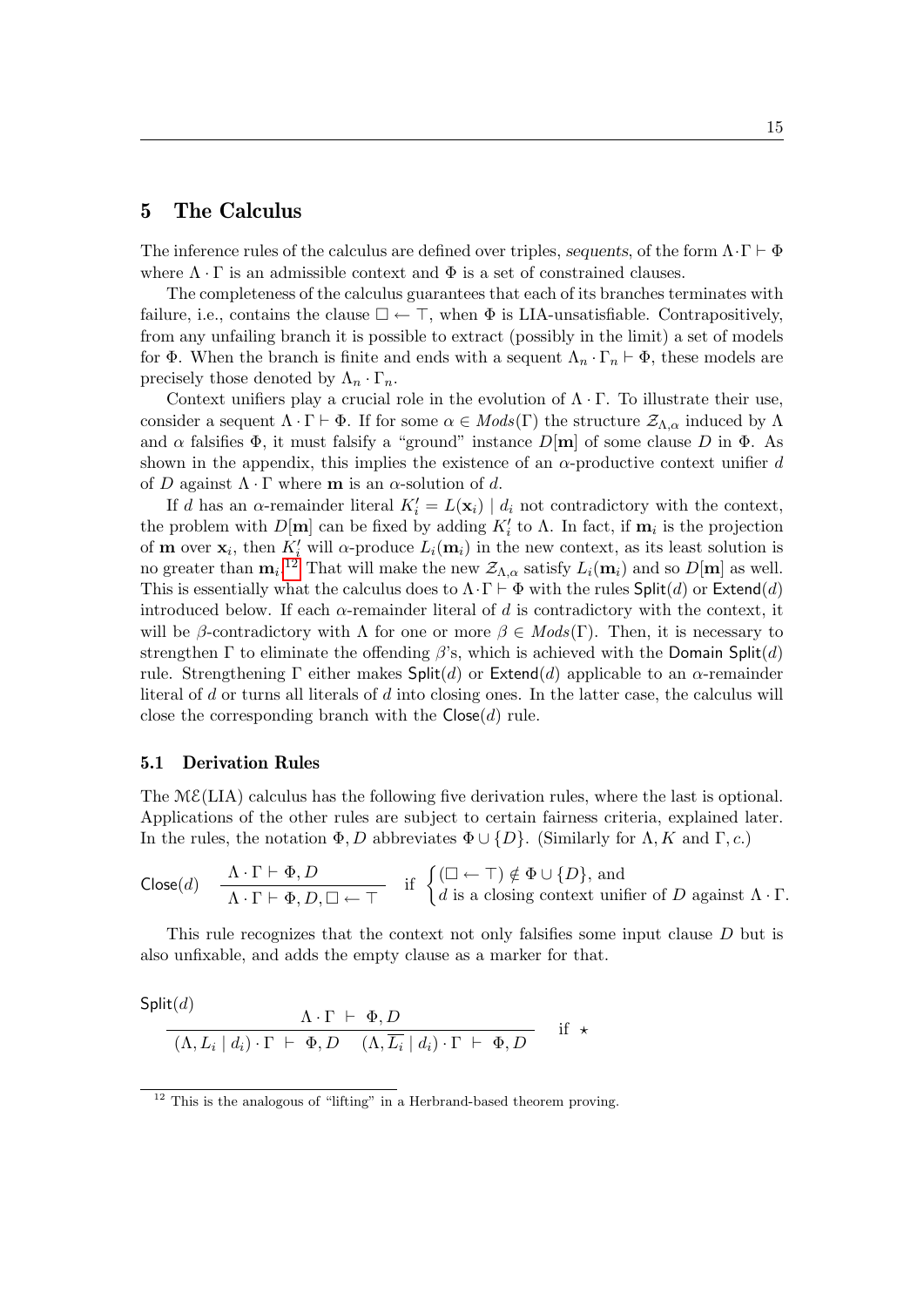where

$$
\star = \begin{cases} d \text{ is a context unifier of } D \text{ against } \Lambda \cdot \Gamma, \\ L_i \mid d_i \text{ is a remainder literal of } d, \text{ and} \\ \text{neither } L_i \mid d_i \text{ nor } \overline{L_i} \mid d_i \text{ is contradictory with } \Lambda \cdot \Gamma. \end{cases}
$$

This rule, analogous to the main rule of the DPLL procedure, derives one of two possible sequents non-deterministically. The left-hand side conclusion chooses to fix the context by adding  $L_i \mid d_i$  to  $\Lambda$ . The right-hand side branch is needed for soundness, in case the left-hand side fix leads to an application of Close. It causes progress in the derivation by making  $L_i | d_i$  F-contradictory with the context, which forces the calculus to consider other alternatives to  $L_i | d_i$ .

$$
\text{Extend}(d) \quad \frac{\Lambda \cdot \Gamma}{(\Lambda, L_i \mid d_i) \cdot \Gamma \vdash \Phi, D} \quad \text{if} \quad \begin{cases} d \text{ is a context unifier of } D \text{ against } \Lambda \cdot \Gamma, \\ L_i \mid d_i \text{ is a remainder literal of } d, \\ \overline{L_i} \mid d_i \text{ is } \Gamma \text{-contradictory with } \Lambda, \text{ and} \\ \text{there is no } K \text{ in } \Lambda \text{ that } \Gamma \text{-extends } L_i \mid d_i. \end{cases}
$$

This rule can be seen as a one-branched Split. If  $\overline{L_i}$  |  $d_i$  is  $\Gamma$ -contradictory with  $Λ$ , the only way to fix the context is to add  $L_i | d_i$  to it. Its last precondition is a redundancy test—which also prevents a repeated application of the rule with the same literal.

To illustrate the need of Extend, suppose  $\Lambda = \{\neg P(x) \mid -1 \leq x, P(x) \mid x : [1..5]\},\$  $\Gamma = \emptyset$  and  $D = P(x) \leftarrow x : [1..7]$ . The clause D is falsified in the (single) induced interpretation<sup>[13](#page-15-0)</sup>. Adding  $P(x) | x : [1, 7]$  to  $\Lambda$  will fix the problem. However, Split cannot be used for that since  $\neg P(x) | x : [1..7]$  is Γ-contradictory with  $\Lambda$ —for having the same least solution, 1, as the constraint of  $P(x) | x : [1..5]$ . Extend will do instead.

Domain Split $(d)$ 

$$
\frac{\Lambda \cdot \Gamma \ \vdash \ \Phi, D}{\Lambda \cdot (\Gamma, c \doteq_{\mu_{\ell}} d_i) \ \vdash \ \Phi, D \quad \Lambda \cdot (\Gamma, \neg (c \doteq_{\mu_{\ell}} d_i)) \ \vdash \ \Phi, D} \quad \text{if} \ \star
$$

where

 $\star =$  $\sqrt{ }$  $\int$  $\overline{\mathcal{L}}$ d is a context unifier of D against  $\Lambda \cdot \Gamma$ , there is a literal  $L_i | d_i$  of d, and there is  $L_i \mid c$  or  $L_i \mid c$  in  $\Lambda$  s.t.  $\alpha \models_{\mathcal{Z}} c \doteq_{\mu_{\ell}} d_i$ , for some  $\alpha \in Mod(s(\Gamma))$ , and  $\Gamma \not\models z \ c \doteq_{\mu_{\ell}} a_i,$ <br> $\Gamma \not\models z \ c \doteq_{\mu_{\ell}} d_i.$ 

The purpose of this rule is to enable later applications of the other rules that are not applicable to the current context. It does that by partitioning the current  $Mods(\Gamma)$ in two non-empty parts.

Observe that adding parameters with finite domains to the input language, as we did, does not increase its expressivity; in principle, they can be eliminated by an exhaustive

<span id="page-15-0"></span><sup>&</sup>lt;sup>13</sup> Because, for instance,  $\neg P(6)$  is true in it.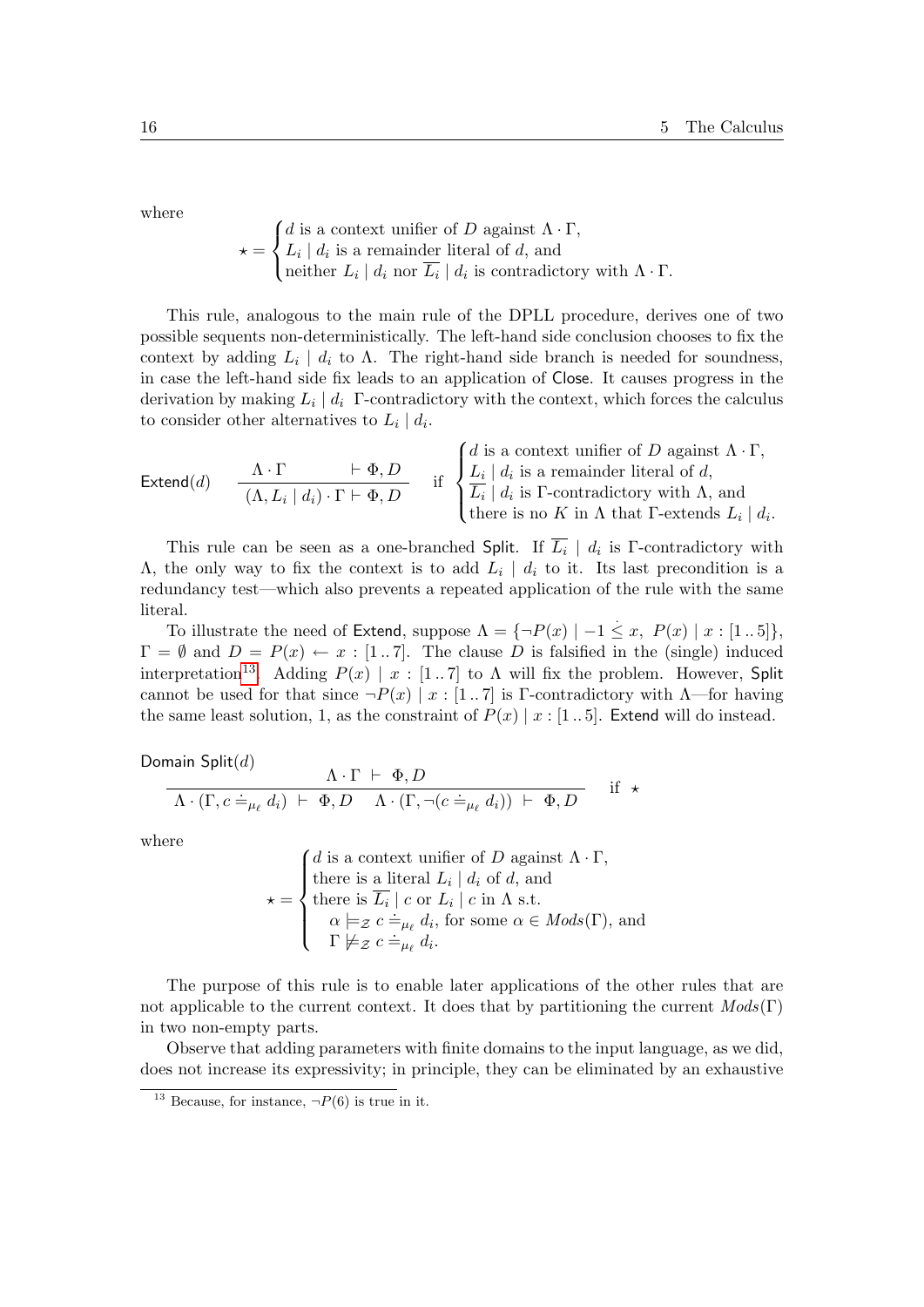case analysis over all the possible values. In practice, however, doing that can be prohibitively expensive, depending on the size of the parameters' domains. In contrast, this calculus treats constants much more efficiently, by doing case analysis on parameters only on demand, as manifested in the applicability conditions of Domain Split.

Ground Split

$$
\frac{\Lambda \cdot \Gamma \ \vdash \ \Phi}{\Lambda \cdot (\Gamma, l) \ \vdash \ \Phi \quad \Lambda \cdot (\Gamma, \overline{l}) \ \vdash \ \Phi} \quad \text{if} \ \star
$$

where

 $\star =$  $\sqrt{ }$  $\left| \right|$  $\mathcal{L}$ l is a ground atomic constraint over the parameters  $\Pi$ ,  $\alpha \models_{\mathcal{Z}} l$ , for some  $\alpha \in Mods(\Gamma)$ , and  $\Gamma\not\models_{\mathcal{Z}} l.$ 

This optional rule adds another, more flexible, way to do case analyses on the parameters. It can improve efficiency in particular when paired with a suitable quantifier elimination procedure for LIA. In that case, one can replace each application of Domain Split, adding a constraint  $[\neg](c =_{\mu_\ell} d_i)$  to Γ, with one application of Ground Split where the chosen ground atomic constraint l is computed from  $[\neg](c \doteq_{\mu_{\ell}} d_i)$  by the QE procedure, and is so that either it or its complement  $\overline{l}$  entails  $c = \mu_{\ell} d_{i}$ . The net effect is that Γ grows only with ground literals, making tests involving it potentially cheaper.

It is not too difficult to see that the non-optional derivation rules are mutually exclusive, in the sense that for a given sequent at most one of them is applicable to the same clause  $D$ , context unifier  $d$ , and literal of  $d$ .

#### 5.2 Derivations

Derivations in the  $M\mathcal{E}(LIA)$  calculus are defined in terms of *derivation trees*, where each node corresponds to a particular application of a derivation rule, and each of the node's children corresponds to one of the conclusions of the rule. More precisely, a derivation tree is a labeled tree inductively defined as follows.

Let  $\Phi$  be an admissible clause set and  $\Gamma$  an admissible set of closed constraints. A one-node tree is a derivation tree (of  $\Phi$  and Γ) iff its root is labeled with an *initial* sequent for  $\Phi$  and  $\Gamma$ , that is, a sequent of the form  $\Lambda \cdot \Gamma \vdash \Phi$ , where  $\Lambda$  contains (only) the constraint literal  $\neg p(\mathbf{x}) \mid -1 \leq \mathbf{x}$  for each free predicate symbol p in  $\Sigma$ . It is easy to see that the context  $\Lambda \cdot \Gamma$  is admissible.

A tree  $T'$  is a derivation tree iff it is obtained from a derivation tree  $T$  by adding to a leaf node N in **T** new children nodes  $N_1, \ldots, N_m$  so that the sequents labeling  $N_1, \ldots, N_m$  can be derived by applying a rule of the calculus to the sequent labeling N. In this case, we say that  $T'$  is derived from  $T$ . When it is convenient and it does not cause confusion, we will identify the nodes of a derivation tree with their labels.[14](#page-16-0)

<span id="page-16-0"></span><sup>&</sup>lt;sup>14</sup>The formal framework of derivation trees over sequents could be simplified to some degree, as the clause set  $\Phi$  does not change and both  $\Lambda$  and  $\Gamma$  only grow with the derivation, but never shrink. The current form can be justified with a view to adding simplification rules later, which will allow to modify or remove elements in  $\Phi$ ,  $\Lambda$  and  $\Gamma$ . Also, the M $\mathcal{E}$ (LIA) calculus will be easier to grasp for readers familiar with the  $M\mathcal{E}$  calculus, which is presented in the same style.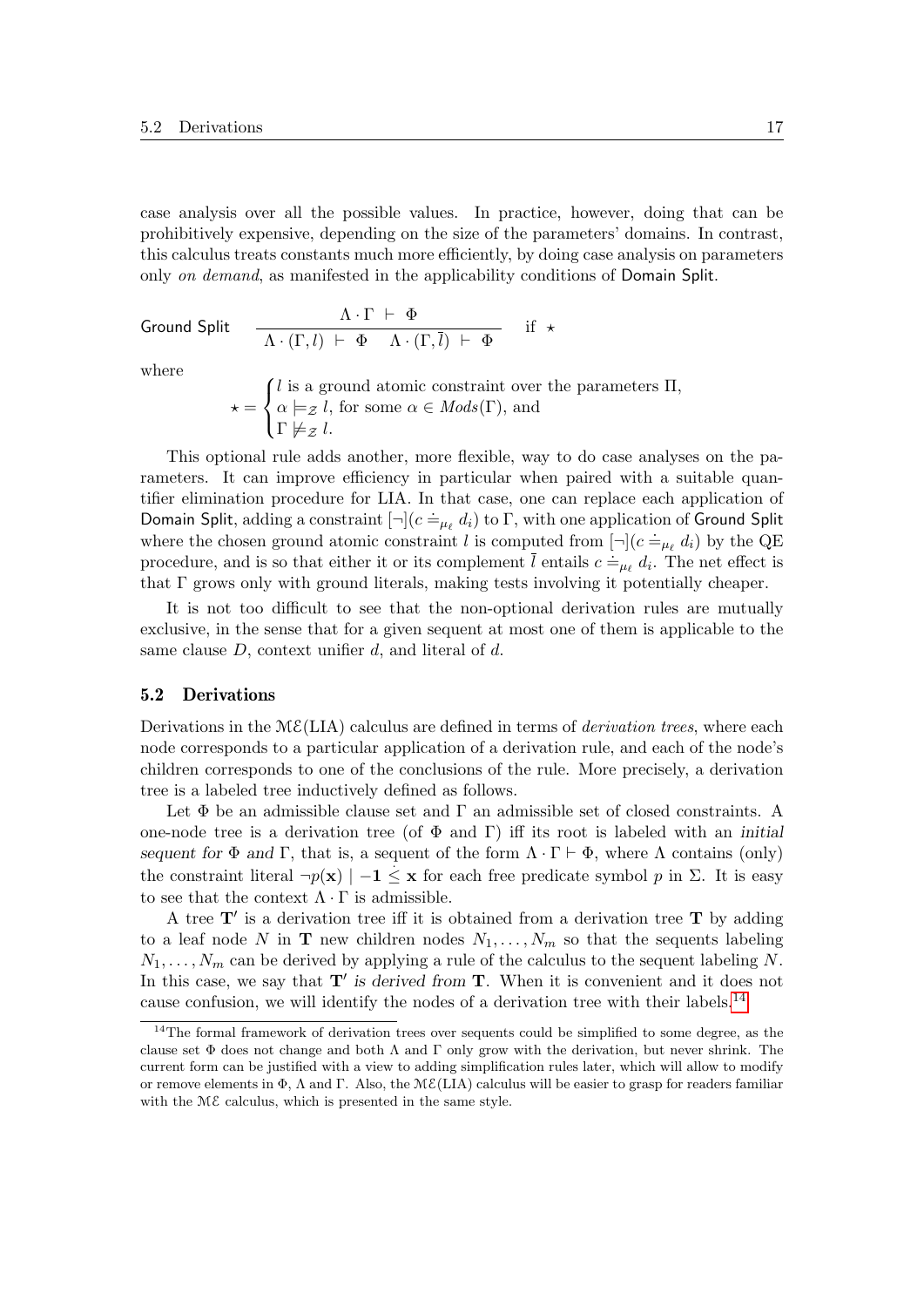We say that a branch in a derivation tree is *closed* if its leaf is labeled by a sequent of the form  $\Lambda \cdot \Gamma \vdash \Phi, \Box \leftarrow \top$ ; otherwise, the branch is open. A derivation tree is closed if each of its branches is closed, and it is open otherwise. We say that a derivation tree (of  $\Phi$  and Γ) is a refutation tree (of  $\Phi$  and Γ) iff it is closed.

**Definition 5.1 (Derivation)** Let  $\Phi$  be an admissible clause set and  $\Gamma$  an admissible set of closed constraints. A derivation (in  $M\mathcal{E}(LIA)$ ) of  $\Phi$  and  $\Gamma$  is a possibly infinite sequence of derivation trees  $\mathcal{D} = (\mathbf{T}_i)_{i \leq \kappa}$ , such that  $\mathbf{T}_0$  is a one-node tree whose root is labeled with an initial sequent for  $\Phi$  and  $\Gamma$ , and for all i with  $0 < i < \kappa$ ,  $\mathbf{T}_i$  is derived from  $\mathbf{T}_{i-1}$ .  $\Box$ 

We say that D is a refutation of  $\Phi$  and  $\Gamma$  iff D is finite and ends with a refutation tree of  $\Phi$  and  $\Gamma$ .

We show below that the  $M\mathcal{E}(LIA)$  calculus is sound and (strongly) complete in the following sense: for all admissible clause sets  $\Phi$  and admissible sets of closed constraints Γ, Φ ∪ Γ is unsatisfiable iff every fair derivation of Φ and Γ is a refutation of Φ and Γ.

# 6 Correctness of the Calculus

#### <span id="page-17-0"></span>6.1 Soundness

<span id="page-17-1"></span>**Proposition 6.1 (Soundness)** For all admissible clause sets  $\Phi$  and admissible sets of closed constraints Γ, if there is a refutation tree of  $\Phi$  and Γ, then  $\Gamma \cup \Phi$  is LIAunsatisfiable.

In essence, and leaving  $\Gamma$  aside, the proof is by first deriving a binary tree over ground, parameter-free literals that reflects the applications of the derivation rules in the construction of the given refutation tree. For instance, a Split application with its new constraint literal  $L(\mathbf{x}) \mid c$  in the left context gives rise to the literal  $L(\mathbf{m})$ , where m is the least  $\alpha$ -solution of c for a given  $\alpha$ . In the resulting tree neighbouring nodes will be labelled with complementary literals, like  $L(\mathbf{m})$  and  $\neg L(\mathbf{m})$ . In the second step it is shown that this binary tree is closed by ground instances from the input set. It is straightforward then to argue that  $\Phi \cup \Gamma$  is LIA-unsatisfiable.

#### 6.2 Fairness

To prove the calculus' completeness we will introduce the notion of an exhausted branch, in essence, a (limit) derivation tree branch that need not be extended any further by the calculus and that is obtained by a fair derivation.

The specific notion of fairness that we adopt is defined formally in the following. For that, it will be convenient to describe a tree  $T$  as the pair  $(N, E)$ , where N is the set of the nodes of  $T$  and  $E$  is the set of the edges of  $T$ . In the rest of the section, we will use  $\kappa$  to denote a countable (possibly infinite) cardinal, and i, j to denote finite cardinals.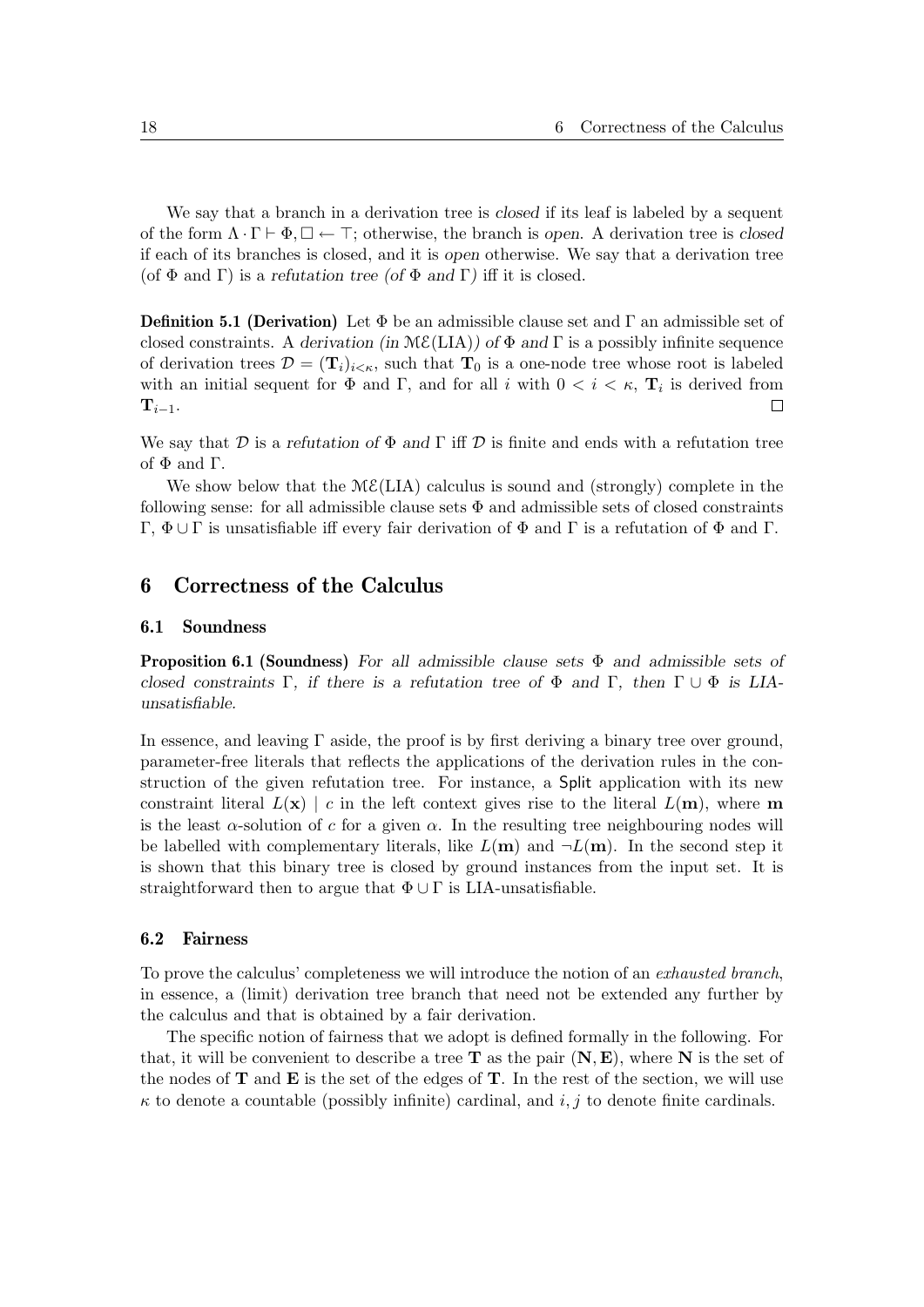Each derivation  $\mathcal{D} = (\mathbf{T}_i)_{i \le \kappa} = ((\mathbf{N}_i, \mathbf{E}_i))_{i \le \kappa}$  in the calculus determines a limit tree  $\mathbf{T} := (\bigcup_{i \leq \kappa} \mathbf{N}_i, \bigcup_{i \leq \kappa} \mathbf{E}_i)$ . It is easy to show that a limit tree of a derivation  $\mathcal{D}$  is indeed a tree. But it will not be a derivation tree unless  $\mathcal D$  is finite.

Definition 6.2 (Limit Context and Clause Set) Let T be the limit tree of some derivation, and let  $\mathbf{B} = (N_i)_{i \leq \kappa}$  be a branch in **T** with  $\kappa$  nodes. Let  $\Lambda_i \cdot \Gamma_i \vdash \Phi_i$  be the sequent labeling node  $N_i$ , for all  $i < \kappa$ . We define the limit context of **B** as  $\Lambda_{\mathbf{B}} \cdot \Gamma_{\mathbf{B}} := (\bigcup_{i \leq \kappa} \Lambda_i) \cdot (\bigcup_{i \leq \kappa} \Gamma_i)$  and the limit clause set of **B** as  $\Phi_{\mathbf{B}} := \bigcup_{i \leq \kappa} \Phi_i$ .  $\Box$ 

Although, strictly speaking,  $\Lambda_B \cdot \Gamma_B$  is not a context because  $\Lambda_B$  may be infinite, for the purpose of the completeness proof we treat it as one. This is possible because all relevant definitions (in particular Definition [4.8\)](#page-12-0) can be applied without change to  $\Lambda_{\mathbf{B}} \cdot \Gamma_{\mathbf{B}}$  as well.

One of the main technical notions needed to prove the calculus' completeness is that of an exhausted branch, in essence, a (limit) derivation tree branch that need not be extended any further. It is based on the notion of redundant context unifiers.

**Definition 6.3 (Redundant Context Unifier)** Let  $\Lambda_1 \cdot \Gamma_1$  and  $\Lambda_2 \cdot \Gamma_2$  be admissible contexts,  $\alpha \in Mod(s(\Gamma_1))$  and D a clause. A context unifier d of D against  $\Lambda_1 \cdot \Gamma_1$  is  $\alpha$ -redundant in  $\Lambda_2 \cdot \Gamma_2$  if

- <span id="page-18-2"></span>1.  $\Lambda_2$   $\alpha$ -produces some literal of d, or
- 2.  $Mods(\Gamma_2) \subsetq Mods(\Gamma_1)$

We say that d is redundant in  $\Lambda_2 \cdot \Gamma_2$  if it is  $\alpha$ -redundant in  $\Lambda_2 \cdot \Gamma_2$  for all  $\alpha \in Mod(s(\Gamma))$ .  $\Box$ 

If condition (1) applies then the interpretation induced by  $\Lambda_2$  and  $\alpha$  will already satisfy  $D<sup>15</sup>$  $D<sup>15</sup>$  $D<sup>15</sup>$  There is no point then considering a derivation rule application based on that d. Condition (2) allows us to discard an existing derivation rule application when the constraints in  $\Gamma$  are strengthened.

Now, an exhausted (limit) branch (i) satisfies whenever Split, Extend or Domain Split is applicable to some of its sequents, based on an  $\alpha$ -productive context unifier, then this context unifier is  $\alpha$ -redundant in the context of some later sequent (a sequent more distant from the root), (ii) cannot be applied Close, and (iii) does not contain  $\square \leftarrow \top$ .

<span id="page-18-1"></span>**Definition 6.4 (Exhausted branch)** Let **T** be a limit tree, and let **B** =  $(N_i)_{i \leq \kappa}$  be a branch in **T** with  $\kappa$  nodes. For all  $i < \kappa$ , let  $\Lambda_i \cdot \Gamma_i \vdash \Phi_i$  be the sequent labeling node  $N_i$ . The branch **B** is exhausted if for all  $D \in \Phi_B$  and for all  $i < \kappa$  all of the following hold:

(i) For all  $\alpha \in Mods(\Gamma_B)$ , if Split(d), Extend(d) or Domain Split(d) is applicable to  $\Lambda_i \cdot \Gamma_i \vdash \Phi_i$  with selected clause  $D \in \Phi_i$ , where d is an  $\alpha$ -productive context unifier of D against  $\Lambda_i \cdot \Gamma_i$ , then there is  $j \geq i$  with  $j < \kappa$  such that d is  $\alpha$ -redundant in  $\Lambda_j \cdot \Gamma_j$ .

<span id="page-18-0"></span><sup>15</sup>Lemmas [4.5](#page-11-2) and [4.7](#page-11-4) in the Appendix provide a formal explanation for that.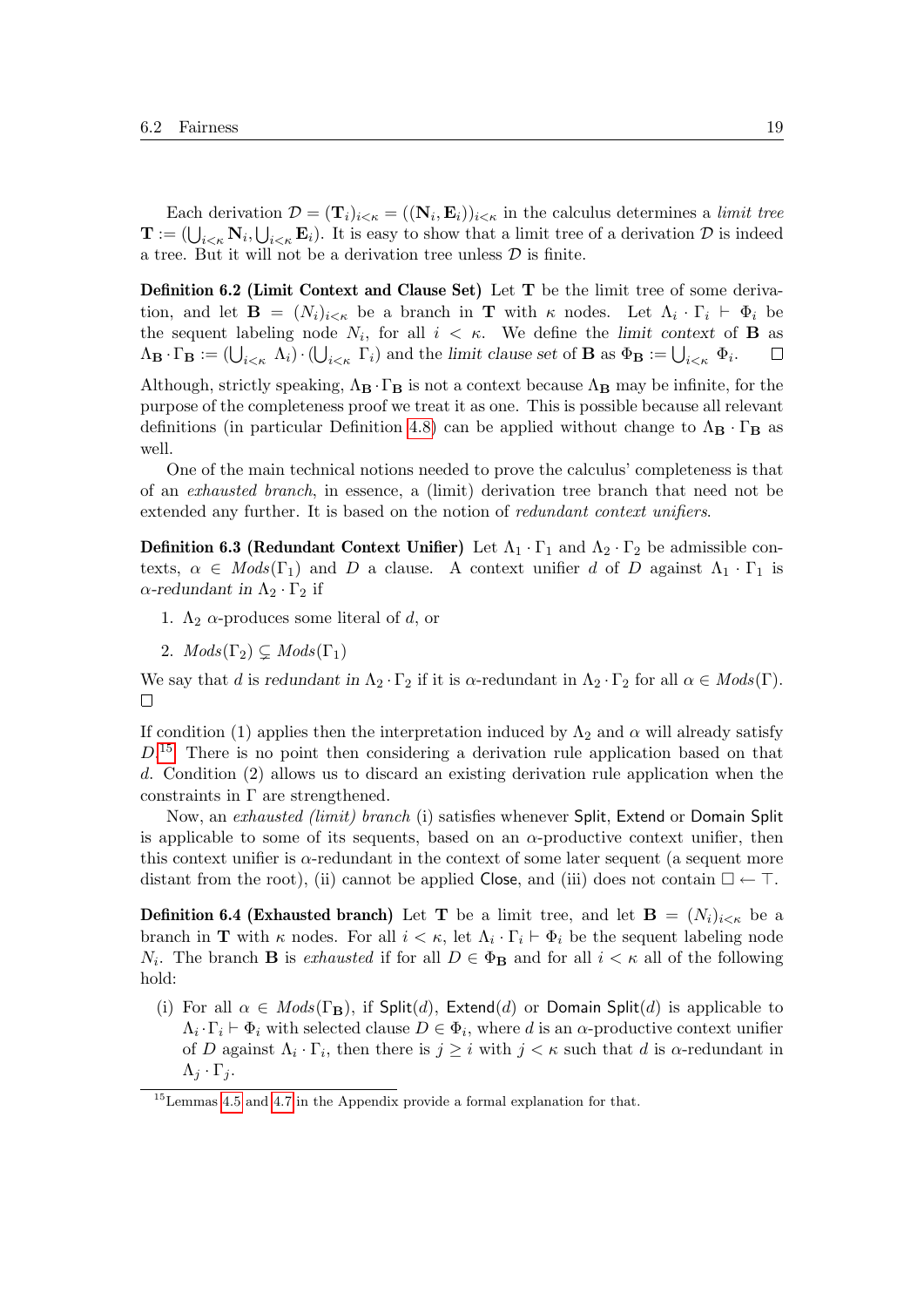(ii) Close(d) is not applicable to  $\Lambda_i \cdot \Gamma_i \vdash \Phi_i$ , for selected clause  $D \in \Phi_i$  and any productive context unifier d of D against  $\Lambda_i \cdot \Gamma_i$ .

(iii)  $D \neq (\square \leftarrow \top)$ .

 $\Box$ 

As a consequence of the fact that any (admissible) context never  $\alpha$ -produces both a context literal and its complement (Lemma [4.5\)](#page-11-2) it follows that d is an  $\alpha$ -productive context unifier if and only if it is not  $\alpha$ -redundant in  $\Lambda \cdot \Gamma$ . Definition [6.4](#page-18-1) requires us to consider ( $\alpha$ )-productive context unifiers only, where  $\alpha \in Mod(s(\Gamma))$ . It follows that these (and only these) context unifiers are indeed non-redundant in the current context and need consideration.

Definition 6.5 (Fairness) A limit tree of a derivation is *fair* if it is a refutation tree or it has an exhausted branch. A derivation is fair if its limit tree is fair.  $\Box$ 

We point out that fair derivations in the sense above exist and are computable for any set of Σ-clauses. A naive fair proof procedure, for instance, grows a branch until the conditions (ii) and (iii) in Definition [6.4](#page-18-1) are violated, and turns to another branch to work on, if any, or otherwise applies the next Split, Extend or Domain Split taken from a FIFO queue, unless its context unifier is redundant. A similar proof procedure has been described for the ME calculus in [\[BFT06\]](#page-21-9).

#### <span id="page-19-3"></span>6.3 Completeness

For the rest of the section, let  $\Phi$  be an admissible clause set,  $\Gamma$  a finite set of admissible closed constraints, and assume that  $\mathcal D$  is a fair derivation of  $\Phi$  and  $\Gamma$  that is not a refutation. Observe that  $\mathcal{D}'$ 's limit tree must have at least one exhausted branch. We denote this branch by  $\mathbf{B} = (N_i)_{i \leq \kappa}$ . Then, by  $\Lambda_i \cdot \Gamma_i \vdash \Phi_i$ , we will always mean the sequent labeling the node  $N_i$  in **B**, for all  $i < \kappa$ , and  $\Lambda_0 \cdot \Gamma_0 \vdash \Phi_0$  is an initial sequent for Φ and Γ.

<span id="page-19-1"></span>**Lemma 6.6** For all  $i < \kappa$ ,  $\Gamma_i$  is satisfiable, and there is an  $i < \kappa$  such that for all  $j \geq i$ ,  $\Gamma_i = \Gamma_j = \Gamma_B.$ 

<span id="page-19-0"></span>The following proposition is the main result for proving the calculus complete.

**Proposition 6.7 (Model Construction)** If  $(\Box \leftarrow \top) \notin \Phi_B$  then, for every  $\alpha \in Mods(\Gamma_B)$ ,  $\mathcal{Z}_{\Lambda_{\mathbf{B}},\alpha}$  is a model of  $\Phi_{\mathbf{B}}$ .

It is worth noting that Proposition [6.7](#page-19-0) never holds for the trivial reason that  $\Gamma_{\mathbf{B}}$  is unsatisfiable.

<span id="page-19-2"></span>The completeness of the calculus is a consequence of Proposition [6.7](#page-19-0) and Lemma [6.6.](#page-19-1) We state it here in its contrapositive form to underline the model computation ability of  $M\mathcal{E}(LIA)$ .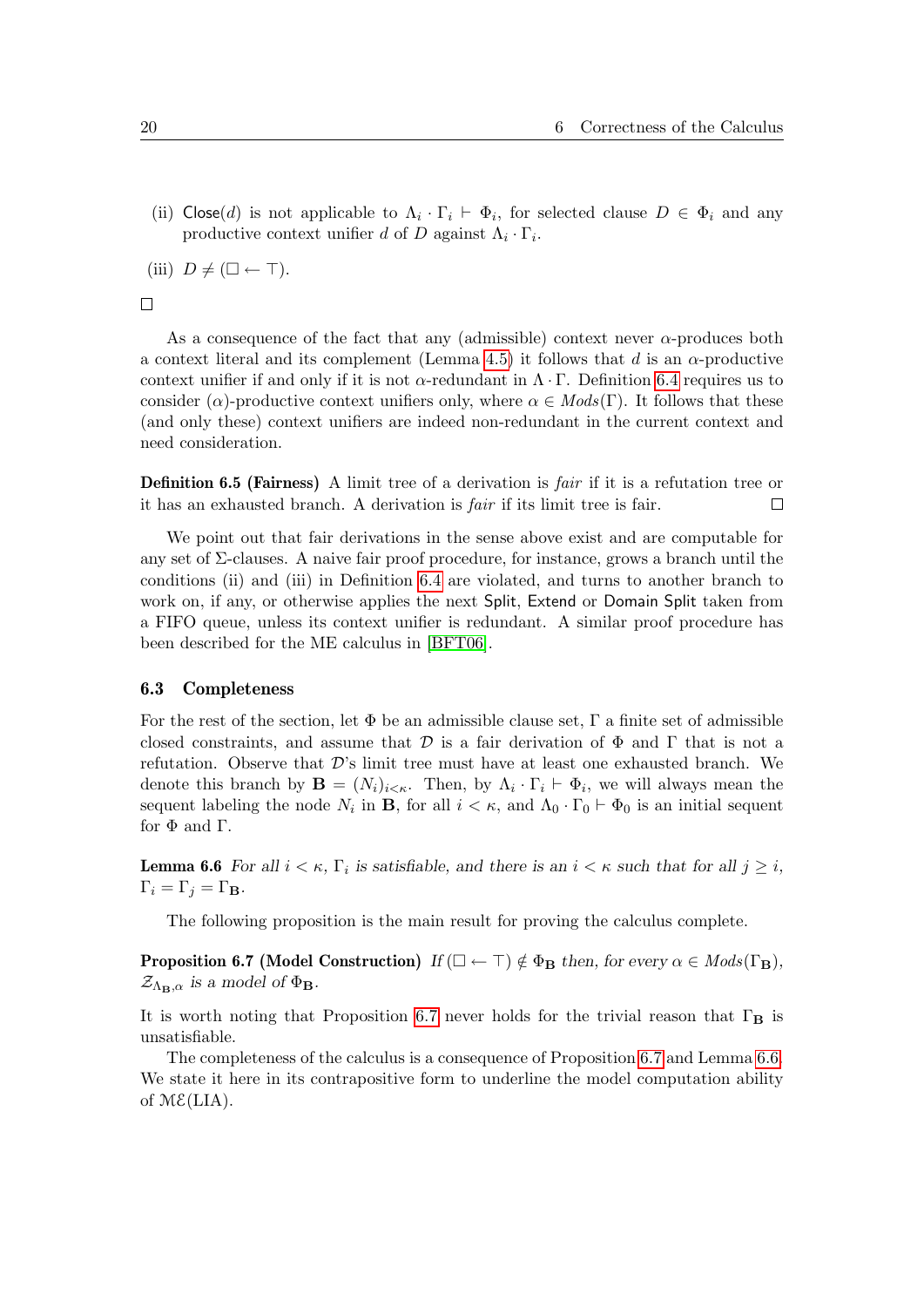**Theorem 6.8 (Completeness)** Let D be a fair derivation of  $\Phi$  and  $\Gamma$  with limit tree **T**. If **T** is not a refutation tree, then  $\Phi \cup \Gamma$  is satisfiable; more specifically, for every exhausted branch **B** of **T** and for every  $\alpha \in Mods(\Gamma_{\mathbf{B}}), \mathcal{Z}_{\Lambda_{\mathbf{B}},\alpha}$  is a model of  $\Phi \cup \Gamma$ .

Note that the theorem includes a proof convergence result, that *every* fair derivation of an unsatisfiable clause set is a refutation. In practical terms, it implies that as long as a derivation strategy guarantees fairness, the order of application of the rules of the calculus is irrelevant for proving an input clause set unsatisfiable, giving to the  $M\mathcal{E}(LIA)$ calculus the same flexibility enjoyed by the DPLL calculus at the propositional level.

Proof. Assume that  $\mathbf T$  is not a refutation tree and let  $\mathbf B$  be an exhausted branch of  $\mathbf T$ . By definition,  $(\Box \leftarrow \top) \notin \Phi_{\mathbf{B}}$ .

By Lemma [6.6,](#page-19-1)  $\Gamma_{\mathbf{B}}$  is satisfiable. Chose any  $\alpha \in Mods(\Gamma_{\mathbf{B}})$  arbitrarily. With Proposition [6.7](#page-19-0) conclude that  $\mathcal{Z}_{\Lambda_{\mathbf{B}},\alpha}$  is a model of  $\Phi_{\mathbf{B}}$ .

The only derivation rule that manipulates the  $\Phi_i$ 's is Close, by adding  $\square \leftarrow \top$ , but Close was not applied, as  $(\Box \leftarrow \top) \notin \Phi_B$ . It follows  $\Phi_B = \Phi_i$ , for all  $i < \kappa$ , and so  $\mathcal{Z}_{\Lambda_{\mathbf{B}},\alpha}$  is a model of  $\Phi_0$  ( =  $\Phi$ ), too. (\*)

From the definition of the derivation rules it follows that  $\Gamma_0 \subseteq \Gamma_{\mathbf{B}}$ . With  $\alpha \in$  $Mods(\Gamma_{\mathbf{B}})$  it follows that  $\alpha \in Mods(\Gamma_0)$  (=  $Mods(\Gamma)$ ). By definition,  $\mathcal{Z}_{\Lambda_{\mathbf{B}},\alpha}$  agrees with α on the parameters. With (\*) it follows that  $\mathcal{Z}_{\Lambda_{\mathbf{B}},\alpha}$  is a model of  $\Phi \cup \Gamma$ , as desired.  $\Box$ 

When the branch **B** in Theorem [6.8](#page-19-2) is finite,  $\Lambda_B$  coincides with the context  $\Lambda_n \cdot \Gamma_n$ , say, in B's leaf. From a model computation perspective, this is a very important fact because it means that a model of the original clause set—or rather, a finite representation of it,  $\Lambda_n \cdot \Gamma_n$ —is readily available at the end of the derivation; it does not have to be computed from the branch, as in other model generation calculi.

## 7 Conclusions and Further Work

We have presented a basic version of  $M\mathcal{E}(LIA)$ , a new calculus for a logic with restricted quantifiers and linear integer constraints. The calculus allows one to reason with certain useful extensions of linear integer arithmetic with relations and finite domain constants. With the restriction of variables to finite domains, implementations of the calculus have potential applications in formal methods and in planning, where they can scale better than current decision procedures based on weaker logics, such as propositional logic or function-free clause logic.

We are working on extending the set of derivation rules with rules analogous to the unit-propagation rule of DPLL, which are crucial for producing efficient implementations. With that goal, we are also working on refinements of the calculus that reduce the cost of processing LIA-constraints. We stress though that the basic version presented here is already geared toward efficiency for featuring a (semantically justified) redundancy criterion, by reduction to LIA's ordering constraints, that allows one to avoid inferences with clause instances satisfied by one of the current candidate models.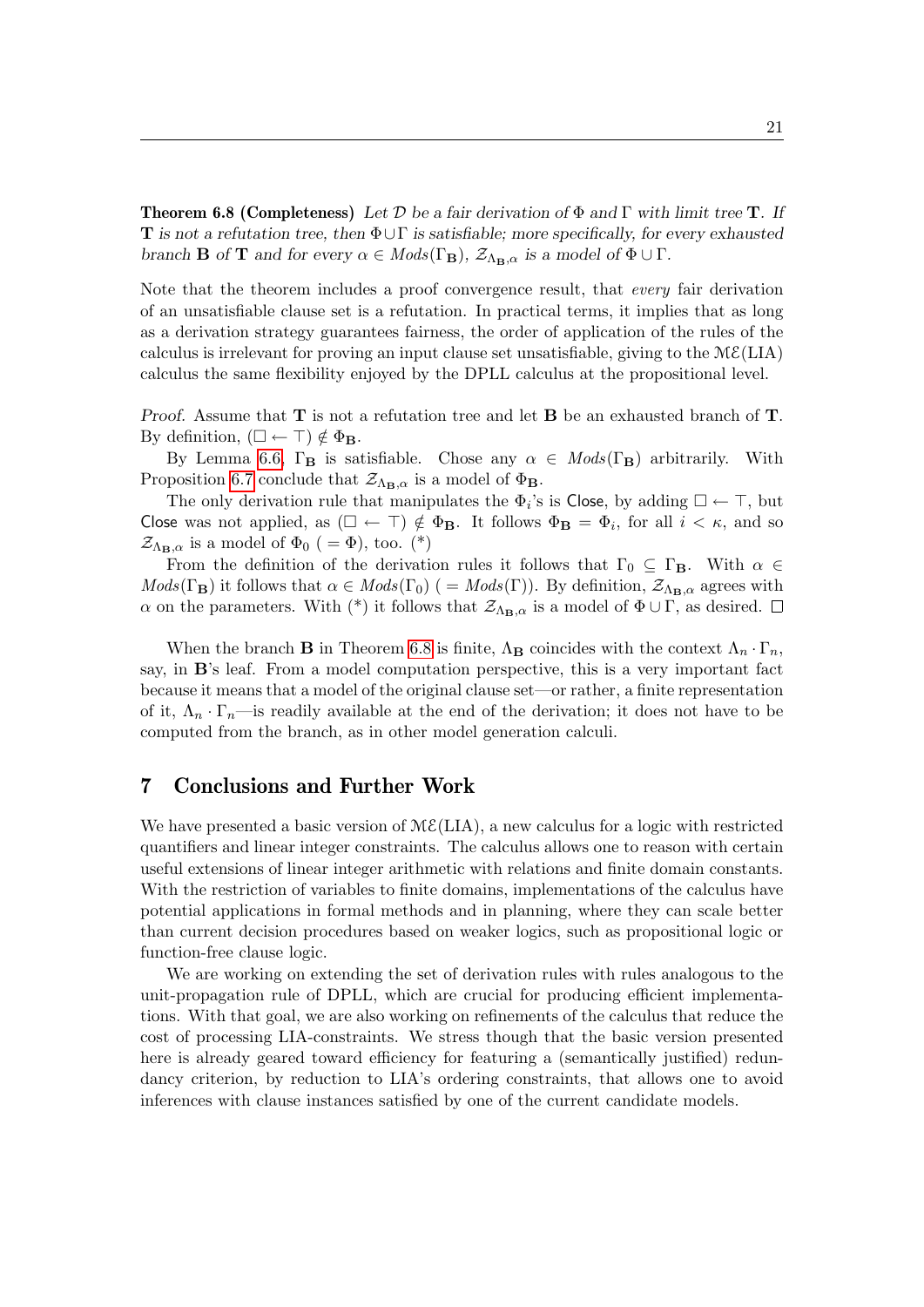## References

<span id="page-21-4"></span>

| [Bau98] | Peter Baumgartner. Theory Reasoning in Connection Calculi, volume 1527 |
|---------|------------------------------------------------------------------------|
|         | of Lecture Notes in Artificial Intelligence. Springer, 1998.           |

- <span id="page-21-8"></span>[Bau07] Peter Baumgartner. Logical engineering with instance-based methods. In Frank Pfenning, editor, CADE-21 – The 21st International Conference on Automated Deduction, volume 4603 of Lecture Notes in Artificial Intelligence, pages 404–409. Springer, 2007.
- <span id="page-21-2"></span>[BFdNT07] Peter Baumgartner, Alexander Fuchs, Hans de Nivelle, and Cesare Tinelli. Computing finite models by reduction to function-free clause logic. Journal of Applied Logic, 2007. In Press.
- <span id="page-21-9"></span>[BFT06] Peter Baumgartner, Alexander Fuchs, and Cesare Tinelli. Implementing the model evolution calculus. International Journal of Artificial Intelligence Tools, 15(1):21–52, 2006.
- <span id="page-21-6"></span>[BGW94] Leo Bachmair, Harald Ganzinger, and Uwe Waldmann. Refutational theorem proving for hierachic first-order theories. Appl. Algebra Eng. Commun. Comput, 5:193–212, 1994.
- <span id="page-21-3"></span>[BT03] Peter Baumgartner and Cesare Tinelli. The Model Evolution Calculus. In Franz Baader, editor, CADE-19 – The 19th International Conference on Automated Deduction, volume 2741 of Lecture Notes in Artificial Intelligence, pages 350–364. Springer, 2003.
- <span id="page-21-1"></span>[Bür90] H.J. Bürckert. A Resolution Principle for Clauses with Constraints. In Mark E. Stickel, editor, 10th International Conference on Automated Deduction, LNAI 449, pages 178–192, Kaiserslautern, FRG, July 24–27, 1990. Springer-Verlag.
- <span id="page-21-0"></span>[GBT07] Yeting Ge, Clark Barrett, and Cesare Tinelli. Solving quantified verification conditions using satisfiability modulo theories. In F. Pfenning, editor, Proceedings of the 21st International Conference on Automated Deduction (CADE-21), Bremen, Germany, Lecture Notes in Computer Science. Springer, 2007.
- <span id="page-21-5"></span>[GK06] H. Ganzinger and K. Korovin. Theory Instantiation. In Proceedings of the 13 Conference on Logic for Programming Artificial Intelligence Reasoning  $(LPAR'06)$ , volume 4246 of Lecture Notes in Computer Science, pages 497– 511. Springer, 2006.
- <span id="page-21-7"></span>[KV07] K. Korovin and A. Voronkov. Integrating linear arithmetic into superposition calculus. In Computer Science Logic (CSL'07), volume 4646 of Lecture Notes in Computer Science, pages 223–237. Springer, 2007.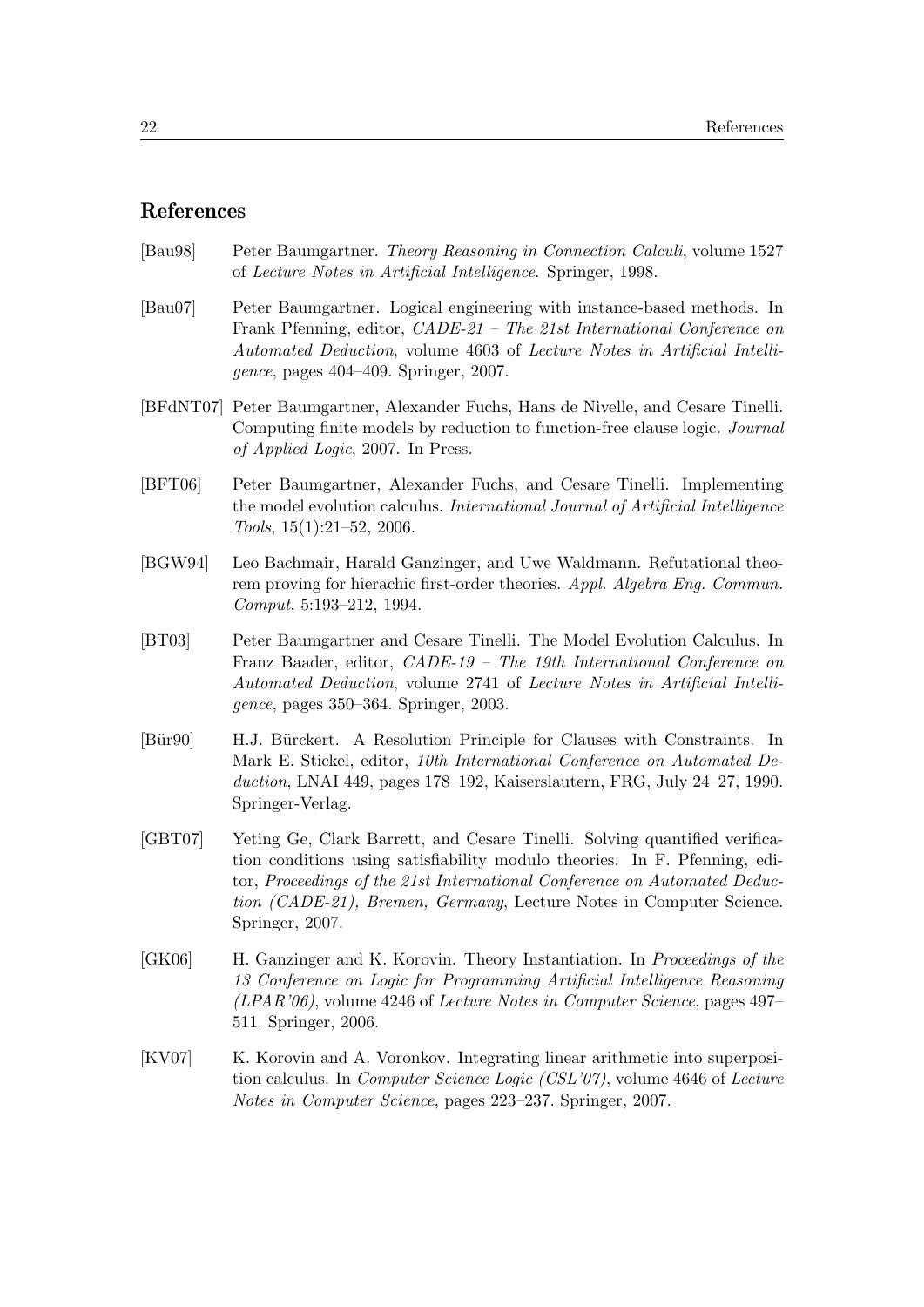- <span id="page-22-3"></span>[NOT06] Robert Nieuwenhuis, Albert Oliveras, and Cesare Tinelli. Solving SAT and SAT Modulo Theories: from an Abstract Davis-Putnam-Logemann-Loveland Procedure to DPLL $(T)$ . Journal of the ACM, 53(6):937-977, November 2006.
- <span id="page-22-1"></span>[NP07] Juan Antonio Navarro Peréz. Encoding and Solving Problems in Effectively Propositional Logic. PhD thesis, The University of Manchester, 2007.
- <span id="page-22-2"></span>[NR01] Robert Nieuwenhuis and Albert Rubio. Paramodulation-based theorem proving. In John Alan Robinson and Andrei Voronkov, editors, Handbook of Automated Reasoning, pages 371–443. Elsevier and MIT Press, 2001.
- <span id="page-22-0"></span>[Sti85] M.E. Stickel. Automated Deduction by Theory Resolution. Journal of Automated Reasoning, 1:333–355, 1985.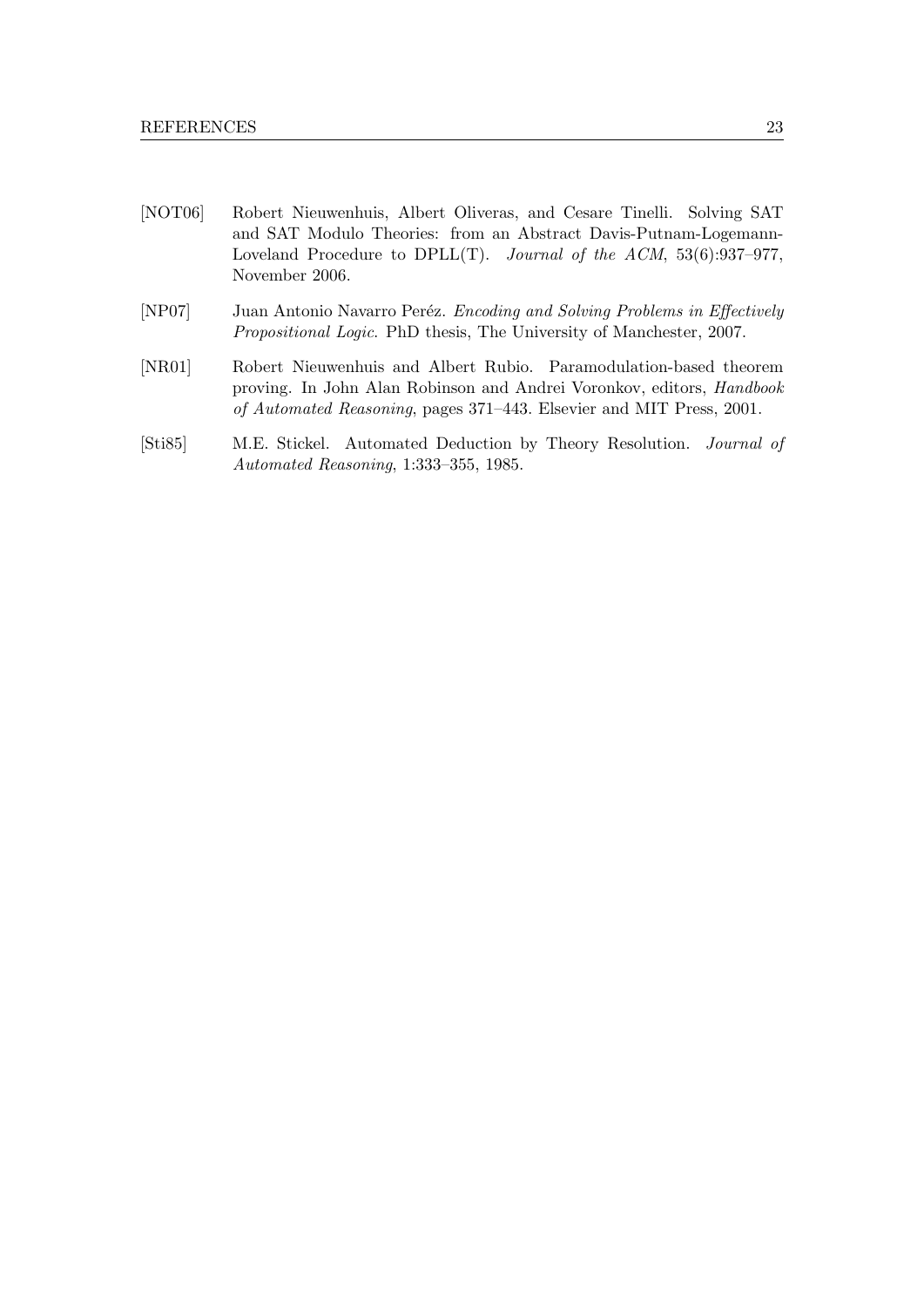### A Proofs

#### A.1 Section [3](#page-6-0)

**Lemma [3.1](#page-7-1)** Let  $\alpha$  be an assignment and c an admissible constraint. Then, there is an  $n \geq 0$  such that  $\mu_1 c, \ldots, \mu_n c$  have unique, pairwise different  $\alpha$ -solutions, which are all minimal  $\alpha$ -solutions of c. Furthermore, for all  $k > n$ ,  $\mu_k c$  is not  $\alpha$ -satisfiable.

Proof. Let  $m_1, \ldots, m_n$  be all minimal  $\alpha$ -solutions of c, for some  $n \geq 0$ . They exist because  $c$  is admissible. Without loss of generality assume they are ordered lexicographically, i.e.  $\mathbf{m}_i \leq_{\ell} \mathbf{m}_j^{16}$  $\mathbf{m}_i \leq_{\ell} \mathbf{m}_j^{16}$  $\mathbf{m}_i \leq_{\ell} \mathbf{m}_j^{16}$  whenever  $1 \leq i \leq j \leq n$ .

To prove the first part of the lemma it suffices to show that  $m_k$  is the unique  $\alpha$ solution of  $\mu_k c$ , for all  $k = 1, \ldots, n$ . It then follows that these solutions are pairwise different, because  $\mathbf{m}_1, \ldots, \mathbf{m}_n$  are all different.

The case  $n = 0$  being trivial, we assume  $n > 0$  and prove the statement by induction on k, for all  $k = 1, \ldots, n$ .

If  $k = 1$  then recall that by assumption  $\mathbf{m}_1$  is the least of all minimal  $\alpha$ -solutions of c. This fact is expressed in our constraint language as the constraint  $\mu_{\ell}(\mu c)$  ( =  $\mu_1 c$ ), which has exactly one  $\alpha$ -solution,  $m_1$ .

If  $k > 1$  then assume by induction that  $\mathbf{m}_1, \ldots, \mathbf{m}_{k-1}$  are the unique  $\alpha$ -solution of  $\mu_1 c, \ldots \mu_{k-1} c$ , respectively. We have to prove this for  $\mu_k c$ .

By assumption,  $\mathbf{m}_k$  is a minimal  $\alpha$ -solution of c (the k-th one). Thus,  $\mathbf{m}_k$  is an  $\alpha$ -solution of  $\mu c$ . Because  $\mathbf{m}_1, \ldots, \mathbf{m}_n$  are all pairwise different, it follows with the induction hypothesis (and  $k \leq n$ ) that  $m_k$  is not an  $\alpha$ -solution of any of the constraints  $\mu_1 c, \ldots, \mu_{k-1} c$ . Thus  $\mathbf{m}_k$  is an  $\alpha$ -solution of  $\neg(\mu_1 c) \wedge \cdots \wedge \neg(\mu_{k-1} c)$ . It follows that  $\mathbf{m}_k$  is an  $\alpha$ -solution of the conjunction  $c' = \neg(\mu_1 c) \wedge \cdots \wedge \neg(\mu_{k-1} c) \wedge (\mu c)$ .

For the induction step it suffices to show that  $\mathbf{m}_k$  is the least  $\alpha$ -solution of  $c'$ . Because then, with  $\mu_k c = \mu_\ell c'$  it follows with the definition of the  $\mu_\ell$ -operator that  $\mathbf{m}_k$  is the unique  $\alpha$ -solution of  $\mu_k c$ .

By way of contradiction, assume there is a least  $\alpha$ -solution **m** of  $c'$  with **m**  $\neq$  **m**<sub>k</sub>. We consider two (exhaustive) cases.

In the first case  $m_k <_\ell m$ . This is a direct contradiction to the assumption that m is the least  $\alpha$ -solution of c.

In the second case  $m \leq_{\ell} m_k$ . Because m is a (least)  $\alpha$ -solution of c', m is in particular an  $\alpha$ -solution of its conjunct ( $\mu c$ ). In other words, **m** is a minimal  $\alpha$ -solution of c'. Further, recall that  $\mathbf{m}_1, \ldots, \mathbf{m}_k, \ldots, \mathbf{m}_n$  are all minimal  $\alpha$ -solutions and that they are lexicographically ordered. Altogether, with  $m < m_k$  it follows that  $m = m_j$ , for some  $1 \leq j \leq k$ . By the induction hypothesis,  $\mathbf{m}_j$  is an  $\alpha$ -solution of  $\mu_j c$ . On the other hand, with **m** and thus also  $\mathbf{m}_j$  being a solution of  $\mu_k c$ ,  $\mathbf{m}_j$  is also an  $\alpha$ -solution of  $\mu_k c$ 's conjunct  $\neg(\mu_i c)$ . A plain contradiction.

From the contradictions in both cases conclude  $\mathbf{m} = \mathbf{m}_k$ , which remained to be shown for the first part.

<span id="page-23-0"></span><sup>&</sup>lt;sup>16</sup> $\leq_\ell$  denotes the lexicographic ordering on integer tuples, and  $\lt_\ell$  its strict subset.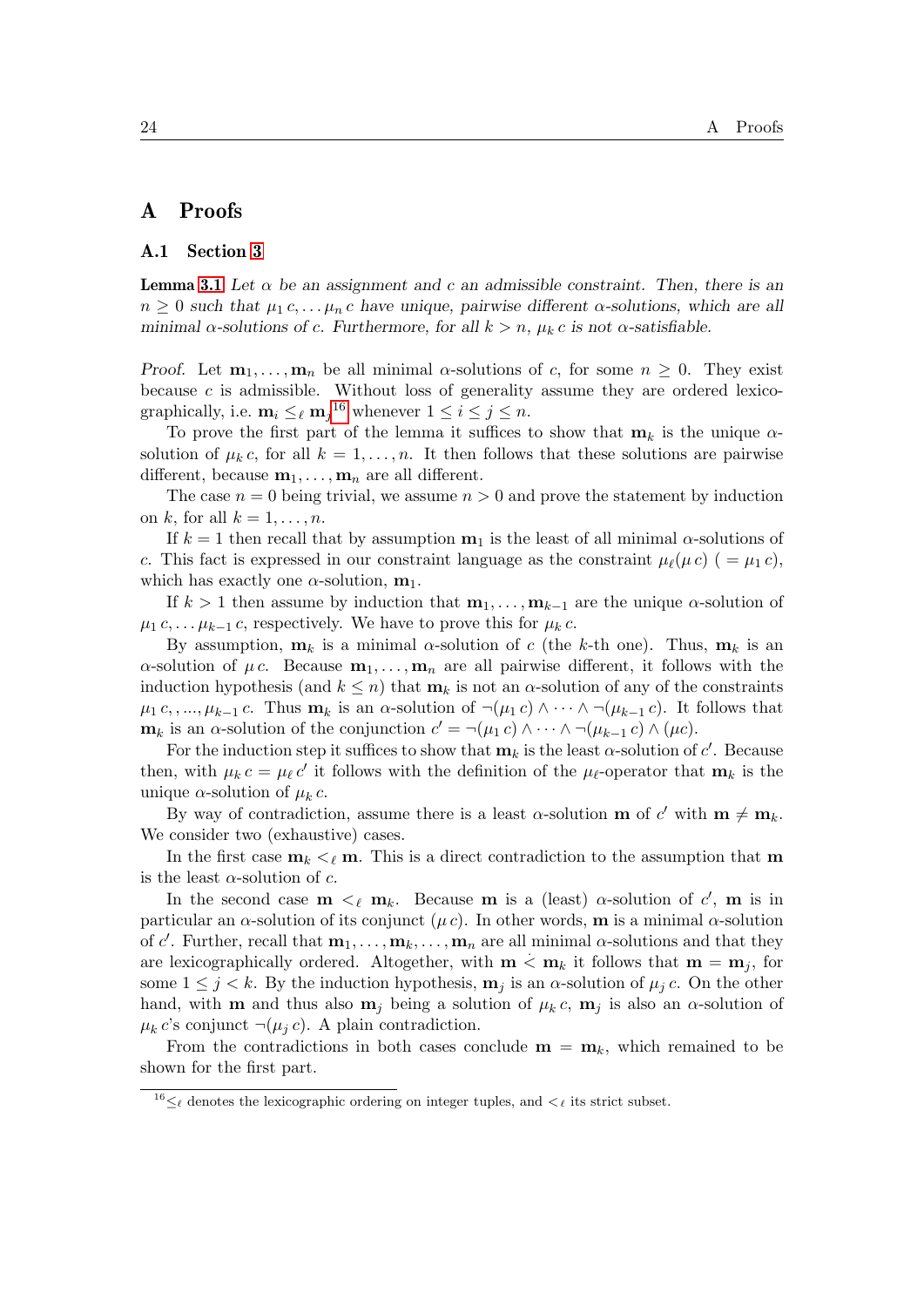It remains to show that  $\mu_k c$  is not  $\alpha$ -satisfiable, for all  $k > n$ . This, however, is clear with the first part, because any such  $\alpha$ -solution **m** would provide a minimal  $\alpha$ -solution for c that is different to each of  $m_1, \ldots, m_n$ . However  $m_1, \ldots, m_n$  was assumed to consist of *all* minimal  $\alpha$ -solutions.  $\Box$ 

#### A.2 Section [4](#page-9-1)

**Lemma [4.5](#page-11-2) (Consistent α-Productivity)** Let  $\Lambda \cdot \Gamma$  be an admissible context and  $\alpha \in \mathbb{R}$ Mods(Γ). For any context literal  $L(\mathbf{x}) \mid c$ ,  $\Lambda$  cannot  $\alpha$ -produce both  $L(\mathbf{x}) \mid c$  and its complement  $\overline{L}(\mathbf{x}) \mid c$ .

Proof. Suppose, by contradiction,  $\Lambda$  α-produces both  $L(\mathbf{x})$  | c and its complement  $\overline{L}(\mathbf{x})$  | c, for some context literal  $\overline{L}(\mathbf{x})$  | c. Then there need to be two context literals  $K = L(\mathbf{x}) | c_1$  and  $K' = \overline{L}(\mathbf{x}) | c_2$  in  $\Lambda$  that  $\alpha$ -produce  $L(\mathbf{x}) | c$  and  $\overline{L}(\mathbf{x}) | c$  wrt.  $\Lambda$ , respectively. By definition of  $\alpha$ -productivity, K and K'  $\alpha$ -cover these literals and so  $c_1$ and  $c_2$  must be  $\alpha$ -satisfiable. Now, with Lemma [3.2](#page-8-0) three cases apply: if  $\alpha \models z \ c_1 \models_{\mu_\ell} c_2$ then  $\Lambda \cdot \Gamma$  would be contradictory, which is impossible by admissibility; if  $\alpha \models_{\mathcal{Z}} c_1 <_{\mu_\ell} c_2$ then K cannot  $\alpha$ -produce  $L(\mathbf{x}) \mid c$ , and if otherwise  $\alpha \models_{\mathcal{Z}} c_2 \prec_{\mu_{\ell}} c_1$  then K' cannot  $\alpha$ -produce  $\overline{L}(\mathbf{x})$  | c. Both cases contradict the assumption made.  $\Box$ 

**Lemma [4.9](#page-12-4) (Lifting)** Let  $\Lambda \cdot \Gamma$  be an admissible context,  $\alpha \in Mod(s(\Gamma), D[\mathbf{x}] = L_1(\mathbf{x}_1) \vee$  $\cdots \vee L_k(\mathbf{x}_k) \leftarrow c[\mathbf{x}]$  with  $k \geq 1$  a constrained clause, and **m** a vector of constants from Z. If  $\mathcal{Z}_{\Lambda,\alpha}$  falsifies D[m], then there is an α-productive context unifier d of D against  $\Lambda \cdot \Gamma$  where **m** is an  $\alpha$ -solution of d.

*Proof.* Suppose that  $\mathcal{Z}_{\Lambda,\alpha}$  falsifies  $D[m]$ . This means:

- 1.  $\mathcal{Z}_{\Lambda,\alpha}$  satisfies  $c[m]$ , and, as  $\mathcal{Z}_{\Lambda,\alpha}$  agrees with  $\alpha$  on the parameters,  $\alpha \models z c[m]$ .
- 2.  $\mathcal{Z}_{\Lambda,\alpha}$  satisfies  $\overline{L_i(\mathbf{m}_i)}$ , for all  $i=1,\ldots,k$ , where  $\mathbf{m}_i$  is the projection of  $\mathbf m$  over the variables  $\mathbf{x}_i$ .

From (2) and with Lemma [4.7,](#page-11-4) it follows that  $\Lambda$  α-produces  $\overline{L_i}(\mathbf{m}_i)$ . That is, there are context literals  $L_i(\mathbf{x}_i) \mid c_i$  in  $\Lambda$  that  $\alpha$ -produce  $L_i(\mathbf{m}_i)$ , or, better said, the normalized versions  $\overline{L_i}(\mathbf{x}_i) | \mathbf{x}_i = \mathbf{m}_i$ . With Definition [4.2](#page-10-0) it follows  $\alpha \models z \ \nabla (\mathbf{x}_i = \mathbf{m}_i \rightarrow c_i)$ . Equivalently,  $\alpha \models_{\mathcal{Z}} c_i[m_i]$ . Together with (1) above it follows  $\alpha \models_{\mathcal{Z}} d'[m]$ , where

$$
d'[\mathbf{x}] \stackrel{\text{def}}{=} c[\mathbf{x}] \wedge c_1[\mathbf{x}_1] \wedge \cdots \wedge c_k[\mathbf{x}_k] .
$$

Because **m** is an  $\alpha$ -solution of d' there is also a minimal  $\alpha$ -solution **m**' of d' that is less or equal (in the component-wise ordering) than m. With Lemma [3.1](#page-7-1) this minimal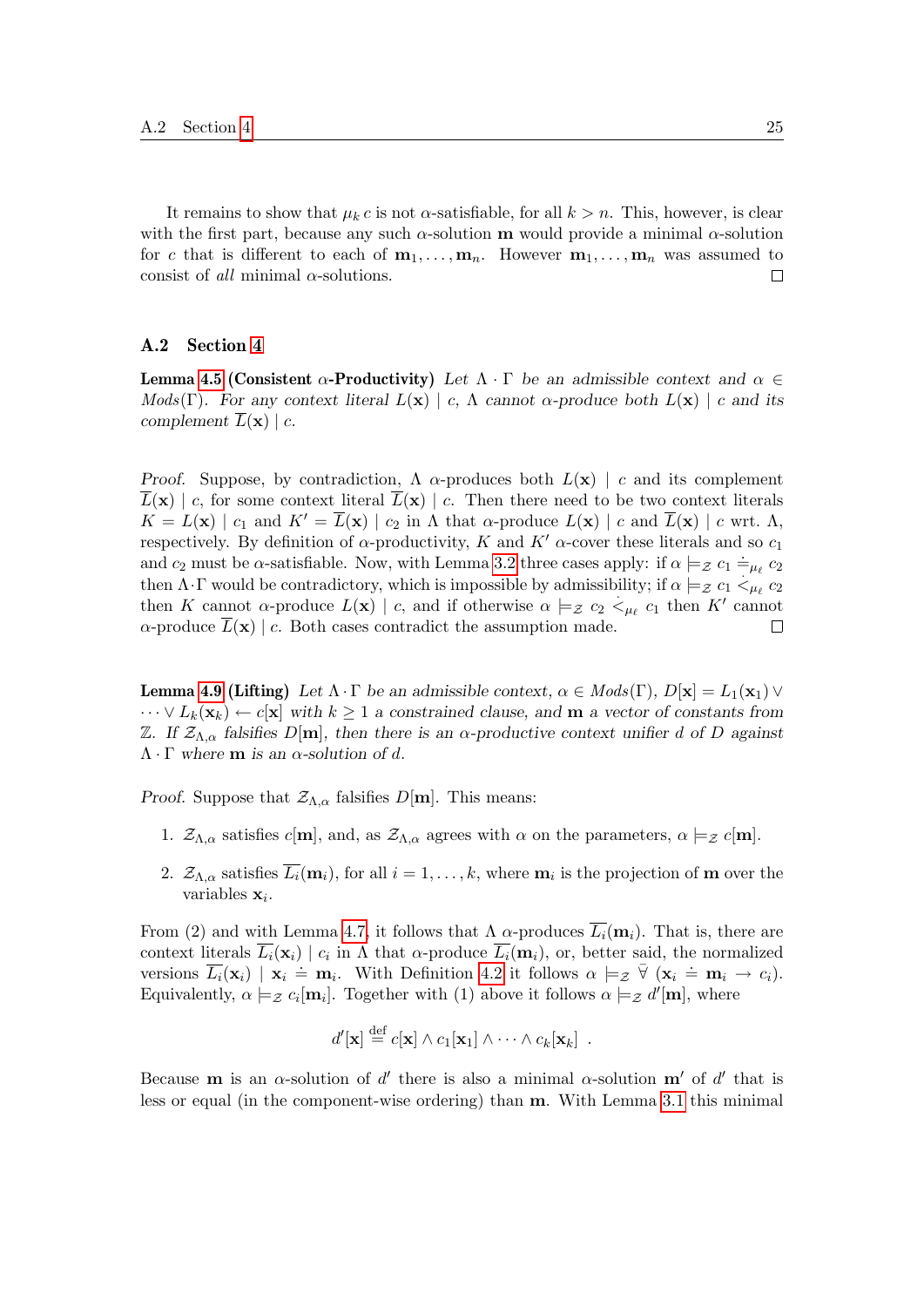solution can be characterized by a constraint. More precisely, there is a  $k \geq 1$  such that  $\mathbf{m}'$  is the only  $\alpha$ -solution of  $\mu_k d'$ . But then, it follows that  $\mathbf{m}$  is an  $\alpha$ -solution of

$$
d[\mathbf{x}] = d'[\mathbf{x}] \wedge \exists \mathbf{y} \ (\mu_k d'[\mathbf{y}]) \wedge \mathbf{y} \leq \mathbf{x} \ .
$$

In other words, d is a context unifier of D against  $\Lambda \cdot \Gamma$  where **m** is an  $\alpha$ -solution of d.

It remains to show that d is  $\alpha$ -productive and that **m** is an  $\alpha$ -solution of d. Let, for all  $i = 1, \ldots, k$ ,

$$
K_i = \overline{L_i}(\mathbf{x}_i) \mid c_i, \text{ and}
$$
  

$$
K'_i = L_i(\mathbf{x}_i) \mid d_i, \text{ where } d_i = \pi \mathbf{x}_i d.
$$

We have to show that  $K_i$   $\alpha$ -produces  $\overline{K'_i} = \overline{L_i}(\mathbf{x}_i) | d_i$  wrt.  $\Lambda$ .

First we have to show that  $K_i$   $\alpha$ -covers  $\overline{K'_i}$ , i.e., (i)  $\alpha \models_{\mathcal{Z}} \exists d_i$ , and (ii)  $\alpha \models_{\mathcal{Z}} d_i \rightarrow c_i$ . Regarding (i),  $\alpha \models_{\mathcal{Z}} d[m]$  from above entails that d is  $\alpha$ -satisfiable. Its projection over the variables  $x_i$  is an  $\alpha$ -solution of  $d_i$ , by definition. The claim (ii) follows immediately from the fact that  $d_i$  is stronger than  $c_i$  ( $c_i$  is an element in the conjunction d).

It remains to show that there is no  $L_i(\mathbf{x}_i) | e_i$  in  $\Lambda$  that  $\alpha$ -covers  $L_i(\mathbf{x}_i) | d_i$  and such that  $\alpha \models_{\mathcal{Z}} c_i \lt_{\mu_{\ell}} e_i$ . It is not difficult to see that  $\Lambda$  cannot contain such a literal  $L_i(\mathbf{x}_i) \mid e_i$ , because, if it did,  $L_i(\mathbf{x}_i) \mid c_i$  would not  $\alpha$ -produce  $L_i(\mathbf{m}_i)$  wrt. A as concluded above.  $\Box$ 

#### A.3 Section [6.1](#page-17-0)

To prove soundness we have to show that whenever there is a refutation of  $\Phi$  and  $\Gamma$ then  $\Gamma \cup \Phi$  is LIA-unsatisfiable.

To prove the result, we need to take the context literals  $\Lambda$  into account as they evolve in the refutation. To this end, for a given parameter evaluation  $\alpha$  we define a set  $\Lambda^{\mu_{\ell}(\alpha)}$ of parameter-free, ground unit clauses as follows.

$$
(L(\mathbf{x}) \mid c)^{\mu_{\ell}(\alpha)} \stackrel{\text{def}}{=} \begin{cases} L(\mathbf{m}) & \text{if } \alpha \models_{\mathcal{Z}} \mu_{\ell} c[\mathbf{m}/\mathbf{x}] \\ \top & \text{otherwise} \end{cases}
$$

$$
\Lambda^{\mu_{\ell}(\alpha)} \stackrel{\text{def}}{=} \{ K^{\mu_{\ell}(\alpha)} \leftarrow \top \mid K \in \Lambda \}
$$

As noted earlier, if a constraint  $c[x]$  is  $\alpha$ -satisfiable then its least solution **m**, a vector of integer constants, is uniquely defined. Then, and only then it holds  $\alpha \models_{\mathcal{Z}} \mu_{\ell} c[m]$ . This guarantees that  $(L(\mathbf{x}) | c)^{\mu_{\ell}(\alpha)}$  is well-defined. In words then, the clause set  $\Lambda^{\mu_{\ell}(\alpha)}$ ist obtained from the context literals by instantiating these with their least solution for a given parameter valuation  $\alpha$ , if existent.

Let  $\alpha$  be a parameter valuation. We say that a sequent  $\Lambda \cdot \Gamma \vdash \Phi$  is  $\mu_{\ell}$ -satisfiable iff for some parameter valuation  $\alpha$ ,  $\Lambda^{\mu_{\ell}(\alpha)}\cup\Gamma\cup\Phi$  is LIA-satisfiable in some  $\Sigma$ -interpretation that agrees with  $\alpha$  on the parameters.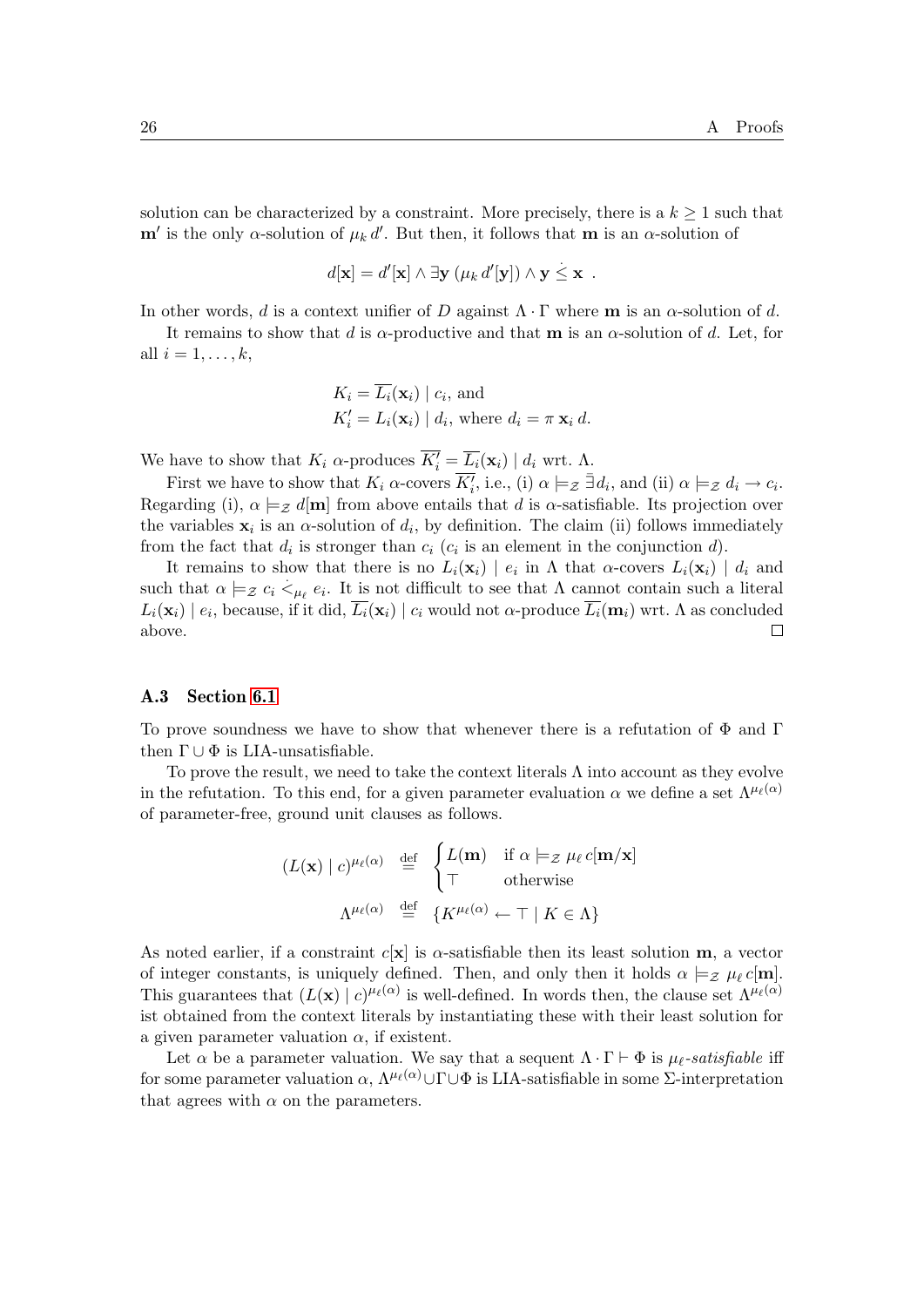Recall that derivations always start with an initial sequent  $\Lambda \cdot \Gamma \vdash \Phi$  for  $\Phi$  and Γ, where Λ contains (only) the constraint literal  $\neg P(x)$  | −1 ≤ x for each predicate symbol P in Σ. It follows that the initial sequent  $\Lambda \cdot \Gamma \vdash \Phi$  is  $\mu_{\ell}$ -satisfiable iff  $\Gamma \cup \Phi$ is LIA-satisfiable. This is immediate, as by admissibility the minimal solution of each constrained literal in  $\Lambda$  is of the form  $\neg P(-1)$ , while each variable of a clause in  $\Phi$  is restricted to solutions  $\geq 0$ .

To prove soundness it therefore suffices to show that whenever there is a refutation of  $\Phi$  and Γ, then the initial sequent  $\Lambda \cdot \Gamma \vdash \Phi$  is  $\mu_{\ell}$ -unsatisfiable (not  $\mu_{\ell}$ -satisfiable).

<span id="page-26-0"></span>**Lemma A.4** For each rule of the  $M\mathcal{E}(LIA)$  calculus, if the premise of the rule is  $\mu_{\ell}$ satisfiable, then one of its conclusions is  $\mu_{\ell}$ -satisfiable as well.

Proof. We carry out a case analysis wrt. the derivation rule applied.

Close) The premise of  $\textsf{Close}(d)$  has the form  $\Lambda \cdot \Gamma \vdash \Phi, D$ , while its conclusion has the form  $\Lambda \cdot \Gamma \vdash \Phi, D, \Box \leftarrow \top$ , where d is a closing context unifier of D against  $\Lambda \cdot \Gamma$ . As  $\Lambda \cdot \Gamma \vdash \Phi, D, \Box \leftarrow \top$  is  $\mu_{\ell}$ -unsatisfiable, we must show that  $\Lambda \cdot \Gamma \vdash \Phi, D$  is  $\mu_{\ell}$ unsatisfiable as well. Equivalently, we must show that for all parameter valuations  $\alpha$ ,  $\Lambda^{\mu_{\ell}(\alpha)} \cup \Gamma \cup \Phi \cup \{D\}$  is LIA-unsatisfiable in all  $\Sigma$ -interpretations that agree with  $\alpha$  on the parameters.

Let  $\alpha$  be any parameter valuation. If  $\alpha \notin Mod_{S}(\Gamma)$  then there is no  $\Sigma$ -interpretation that agrees with  $\alpha$  on the parameters and that satisfies Γ. In this case the claim follws trivially. Hence assume from now on  $\alpha \in Mod(s(\Gamma)).$ 

As  $d[\mathbf{x}] = d'[\mathbf{x}] \wedge \exists \mathbf{y}$   $(\mu_j d'[\mathbf{y}]) \wedge \mathbf{y} \leq \mathbf{x}$ , for some  $j \geq 1$ , where  $d' = c \wedge c_1 \wedge \cdots \wedge c_k$  is a closing context unifier of  $D[\mathbf{x}] = L_1(\mathbf{x}_1) \vee \cdots \vee L_k(\mathbf{x}_k) \leftarrow c[\mathbf{x}]$  against  $\Lambda \cdot \Gamma$ , there are context literals  $\overline{L_i}(\mathbf{x}_i)|c_i$  for  $1 \leq i \leq k$ , with  $\Gamma \models z \ c_i \doteq_{\mu_\ell} d_i$ . With  $\alpha \in Mod(s(\Gamma))$ , thus,  $\alpha \models_{\mathcal{Z}} c_i \doteq_{\mu_{\ell}} d_i.$ 

With the definition of  $\dot{=}_{\mu_{\ell}}$  it follows that  $d_i$  is  $\alpha$ -satisfiable, and thus so is d. Because d is stronger than d' and d' is stronger than  $c_i$ ,  $c_i$  is  $\alpha$ -satisfiable, too. It follows  $(\overline{L_i}(\mathbf{x}_i) \mid c_i)^{\mu_\ell(\alpha)} = \overline{L_i}(\mathbf{m}_i)$ , where  $\mathbf{m}_i$  is the least  $\alpha$ -solution of  $c_i$ . That is,  $\Lambda^{\mu_\ell(\alpha)}$ includes the clauses  $\overline{L_i}(\mathbf{m}_i) \leftarrow \top$ , for all  $i = 1, \ldots, k$ .

Consider the definition of  $d_i$ ,

$$
d_i = \pi \mathbf{x}_i \left( d'[\mathbf{x}] \wedge \exists \mathbf{y} \left( \mu_j d'[\mathbf{y}] \right) \wedge \mathbf{y} \leq \mathbf{x} \right) .
$$

Let **n** be the least  $\alpha$ -solution of d. The constraint  $\mu_{\ell} d_i$  then has exactly one  $\alpha$ -solution which projects out  $\mathbf{n}_i$  from  $\mathbf{n}$ . With  $\alpha \models z \ c_i \doteq_{\mu_\ell} d_i$  it follows in current terminology that  $\alpha \models_{\mathcal{Z}} \mathbf{m}_i \doteq \mathbf{n}_i$ .

Consider the clause instance  $D[n] = L_1(n_1) \vee \cdots \vee L_k(n_k) \leftarrow c[n]$ . Because n is an  $\alpha$ -solution of d (the least one), and d is stronger than c, **n** is an  $\alpha$ -solution of c, too. But then, any Σ-model Z of  $\Lambda^{\mu_{\ell}(\alpha)} \cup \Gamma \cup \Phi \cup \{D\}$  (and in particular of D) that agrees with  $\alpha$  on the parameters must assign true to  $L_1(\mathbf{n}_1) \vee \cdots \vee L_k(\mathbf{n}_k)$ . However, with  $\alpha \models_{\mathcal{Z}} \mathbf{m}_i \doteq \mathbf{n}_i$  and the fact that  $\Lambda^{\mu_{\ell}(\alpha)}$  includes the clauses  $\overline{L_i}(\mathbf{m}_i) \leftarrow \top$ , for all  $i = 1, \ldots, k$  such a model Z cannot exist, which remained to be shown.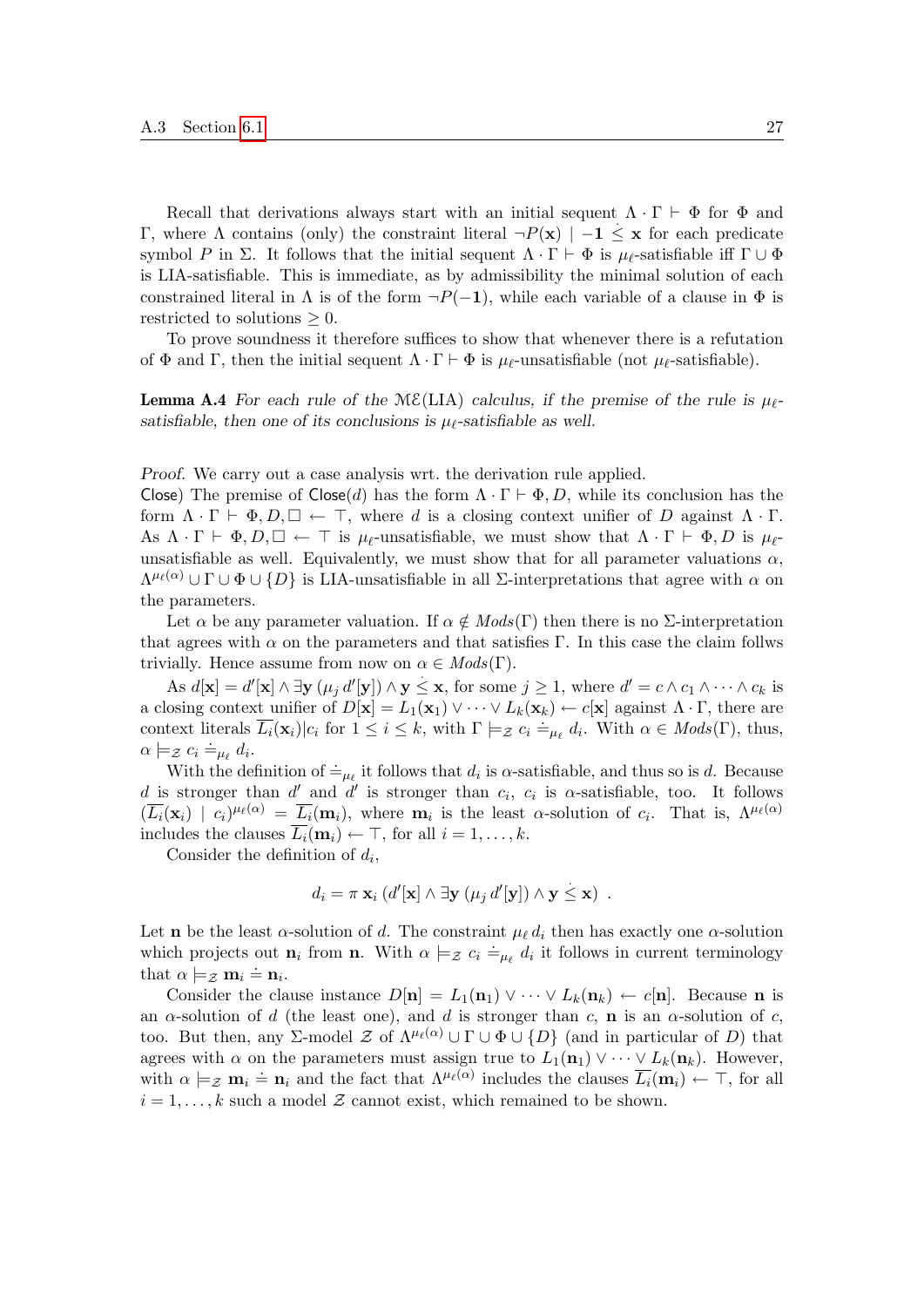Split) The premise of Split(d) has the form  $\Lambda \cdot \Gamma \vdash \Phi$ , while its conclusions have respectively the form  $(\Lambda, L_i | d_i) \cdot \Gamma \vdash \Phi$  and  $(\Lambda, L_i | d_i) \cdot \Gamma \vdash \Phi$ . Suppose that  $\Lambda \cdot \Gamma \vdash \Phi, D$  is  $\mu_{\ell}$ -satisfiable. Then there must be a parameter valuation  $\alpha$  such that  $\Lambda^{\mu_{\ell}(\alpha)}\cup\Gamma\cup\Phi\cup\{D\}$ is LIA-satisfiable in some  $\Sigma$ -interpretation  $\mathcal Z$  that agrees with  $\alpha$  on the parameters.

Now, if  $d_i$  is not  $\alpha$ -satisfiable then  $(L_i | d_i)^{\mu_\ell(\alpha)} = \top = (\overline{L_i} | d_i)^{\mu_\ell(\alpha)}$  and it is easy to see that  $\mu_{\ell}$ -satisfiability is preserved even for both conclusions.

If on the other hand  $d_i$  is  $\alpha$ -satisfiable then  $(L_i \mid d_i)^{\mu_\ell(\alpha)} = L_i(\mathbf{m}_i)$  and  $(\overline{L_i} \mid d_i)$  $d_i)^{\mu_\ell(\alpha)} = \overline{L_i}(\mathbf{m}_i)$ , for some integer vector  $\mathbf{m}_i$ . Thus  $\mathcal Z$  must satisfy either  $\Lambda^{\mu_\ell(\alpha)} \cup$  $\{L_i(\mathbf{m}_i) \leftarrow \top\} \cup \Gamma \cup \Phi \cup \{D\}$  or  $\Lambda^{\mu_\ell(\alpha)} \cup \{\overline{L_i}(\mathbf{m}_i) \leftarrow \top\} \cup \Gamma \cup \Phi \cup \{D\}.$ 

In conclusion in any case one of the consequences is  $\mu_{\ell}$ -satisfiable.

Extend) The premise of Extend(d) has the form  $\Lambda \cdot \Gamma \vdash \Phi, D$ , while its conclusion has the form  $(\Lambda, L_i | d_i) \cdot \Gamma \vdash \Phi, D$ , where  $\overline{L_i} | d_i$  is  $\Gamma$ -contradictory with  $\Lambda$ .

Suppose that  $\Lambda \cdot \Gamma \vdash \Phi$ , D is  $\mu_{\ell}$ -satisfiable. Then there must be a parameter valuation α such that  $\Lambda^{\mu(\alpha)} \cup \Gamma \cup \Phi \cup \{D\}$  is LIA-satisfiable in some Σ-interpretation  $\mathcal Z$  that agrees with  $\alpha$  on the parameters. It follows that  $\alpha \in Mod(s(\Gamma))$  (because otherwise Z cannot satisfy  $\Gamma$ ).

As  $\overline{L_i}$  |  $d_i$  is Γ-contradictory with  $\Lambda$ , with the same argumentation as for Close(d) above it follows that (in particular)  $\mathcal Z$  cannot LIA-satisfy  $\Lambda^{\mu_\ell(\alpha)} \cup \{ \overline{L_i}(\mathbf{m}_i) \leftarrow \top \} \cup \Gamma \cup$  $\Phi\cup\{D\}$ . Hence Z must LIA-satisfy  $\Lambda^{\mu(\alpha)}\cup\{L_i(m_i)\leftarrow\top\}\cup\Gamma\cup\Phi\cup\{D\}$ . Equivalently,  $(\Lambda, L_i | d_i) \cdot \Gamma \vdash \Phi, D$  is  $\mu_{\ell}$ -satisfiable, which was to be shown.

Domain Split) The premise of Domain Split has the form  $\Lambda \cdot \Gamma \vdash \Phi, D$ , while its conclusions both and pherical products of both and pherical state form  $\Lambda \cdot (\Gamma, c \doteq_{\mu_{\ell}} d_i) \vdash \Phi, D$  and  $\Lambda \cdot (\Gamma, \neg (c \doteq_{\mu_{\ell}} d_i)) \vdash \Phi, D$ , where  $\alpha \models z \ c \doteq_{\mu_{\ell}} d_i \text{ for some } \alpha \in Mods(\Gamma).$ 

Suppose that  $\Lambda \cdot \Gamma \vdash \Phi$ , D is  $\mu_{\ell}$ -satisfiable. Then there must be a parameter valuation α such that  $\Lambda^{\mu_{\ell}(\alpha)}\cup\Gamma\cup\Phi\cup\{D\}$  is LIA-satisfiable in some Σ-interpretation  $\mathcal Z$  that agrees with  $\alpha$  on the parameters.

As Z agrees with  $\alpha$  on the parameters, if  $\alpha \models_{\mathcal{Z}} c \doteq_{\mu_{\ell}} d_i$  then Z satisfies  $c \doteq_{\mu_{\ell}}$ d<sub>i</sub>. And if  $\alpha \not\models z \ c \doteq_{\mu_{\ell}} d_i$  then  $\alpha \models z \neg (c \doteq_{\mu_{\ell}} d_i)$  and so Z satisfies  $\neg (c \doteq_{\mu_{\ell}} d_i)$ . Corresponding to the case that applies, it follows that one of the consequences is  $\mu_{\ell}$ satisfiable.

Ground Split) The proof for this case is very similar to the case of Domain Split and is omitted.  $\Box$ 

**Proposition [6.1](#page-17-1) (Soundness)** For all admissible clause sets  $\Phi$  and admissible sets of closed constraints Γ, if there is a refutation tree of  $\Phi$  and Γ, then  $\Gamma \cup \Phi$  is LIAunsatisfiable.

Proof. Let **T** be a refutation tree of  $\Phi$  and  $\Gamma$ . As observed in the beginning of Section [6.1,](#page-17-0) to prove that  $\Gamma \cup \Phi$  is LIA-unsatisfiable it suffices to prove that the initial sequent  $\Lambda \cdot \Gamma \vdash \Phi$ is  $\mu_{\ell}$ -unsatisfiable, i.e. the sequent in the root of **T**.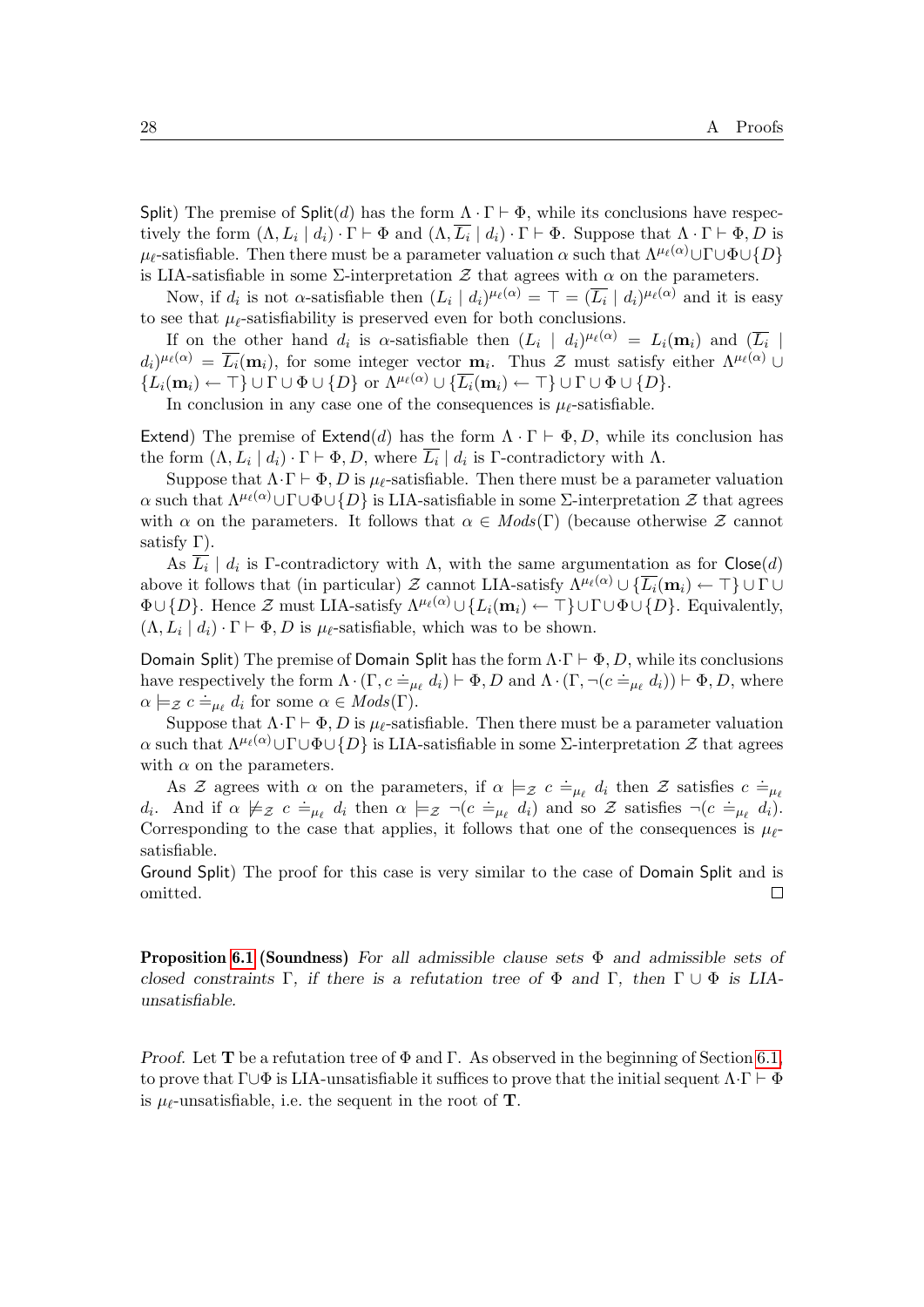If **T** has only one node N, the root, then the clause set  $\Phi$  of the initial sequent must contain  $\square\leftarrow\top,$  and hence  $\Gamma\cup\Phi$  is trivially LIA-unsatisfiable.  $^{17}$  $^{17}$  $^{17}$ 

If  **has more than one node**  $N$ **, we can assume by induction that all the children** nodes of N are  $\mu_{\ell}$ -unsatisfiable. But then we can conclude that N is  $\mu_{\ell}$ -unsatisfiable as well by the contrapositive of Lemma [A.4.](#page-26-0)  $\Box$ 

#### A.4 Section [6.3](#page-19-3)

We assume the same setup as in Section [6.3.](#page-19-3) That is,  $\Phi$  is an admissible clause set,  $\Gamma$  a finite set of admissible closed constraints,  $\mathcal D$  is a fair derivation of  $\Phi$  and  $\Gamma$  that is not a refutation,  $\mathbf{B} = (N_i)_{i \leq \kappa}$  is an exhausted branch in its limit tree, and  $\Lambda_i \cdot \Gamma_i \vdash \Phi_i$  means the sequent labeling the node  $N_i$  in **B**, for all  $i < \kappa$ .

**Lemma [6.6](#page-19-1)** For all  $i < \kappa$ ,  $\Gamma_i$  is satisfiable, and there is an  $i < \kappa$  such that for all  $j \geq i$ ,  $\Gamma_i = \Gamma_j = \Gamma_B.$ 

Proof. First we show that  $\Gamma_i$  is satisfiable, for all  $i < \kappa$ . This however follows easily from the facts that, by definition,  $\Gamma_0$  (=  $\Gamma$ ) is satisfiable, and that the only derivation rules that can manipulate the  $\Gamma_i$ 's, Domain Split and Ground Split, preserve satisfiability (and admissibility) in both conclusions. This is guaranteed by the last condition in the definition of each rule.

Note that the constraint added by Domain Split or Ground Split to its context has the effect of strictly strengthening a finite range constraint for one or more parameters (recall that by admissibility every parameter is restricted to a finite range). Because the signature  $\Pi$  for parameters is finite, and satisfiability of the  $\Gamma_i$ 's is preserved, these strengthenings can occur only finitely many times. Thus, for some  $i < \kappa$  and all  $j \geq i$ ,  $\Box$  $\Gamma_i = \Gamma_j = \Gamma_B$  and it follows that  $\Gamma_B$  is satisfiable.

We need an additional lemma.

<span id="page-28-1"></span>**Lemma A.7 (Persistent Productivity)** Let  $K_1$  be a context literal in  $\Lambda_{\mathbf{B}}$ ,  $K_2$  a context literal and  $\alpha \in Mods(\Gamma_{\mathbf{B}})$ . If  $K_1 \alpha$ -produces  $K_2$  wrt.  $\Lambda_{\mathbf{B}}$  then there is an  $i < \kappa$  such that for all  $j \geq i$ ,  $K_1$  is in  $\Lambda_j$  and  $K_1$   $\alpha$ -produces  $K_2$  wrt.  $\Lambda_j$ . Furthermore,  $\alpha \in Mod_s(\Gamma_j)$ .

Proof. That  $K_1$  is in  $\Lambda_{\mathbf{B}}$  entails that  $K_1$  is in  $\Lambda_i$ , for some  $i < \kappa$ . As derivations only grow contexts (but never shrink them), it follows that  $K_1$  is in  $\Lambda_j$ , for all  $j \geq i$ . For the same reason, from  $\alpha \in Mods(\Gamma_{\mathbf{B}})$  it follows  $\alpha \in Mods(\Gamma_i)$ .

Suppose, ad absurdum, that  $K_1$  does not  $\alpha$ -produce  $K_2$  wrt.  $\Lambda_k$ , for some  $k \geq j$ . This means that there is a context literal  $L(\mathbf{x}) \mid d$  in  $\Lambda_k$  that  $\alpha$ -covers  $L(\mathbf{x}) \mid c_2$  and such that  $\alpha \models_{\mathcal{Z}} c_1 \lt_{\mu_{\ell}} d$ . That K is in  $\Lambda_k$  entails, by construction, that K is in  $\Lambda_{\mathbf{B}}$ , too. But then,  $K_1$  does not  $\alpha$ -produce  $K_2$  wrt.  $\Lambda_{\mathbf{B}}$  either, a plain contradiction to what was concluded above.  $\Box$ 

<span id="page-28-0"></span><sup>&</sup>lt;sup>17</sup>Admissible clause sets cannot contain  $\Box \leftarrow \top$ , but the proof holds true even if they did.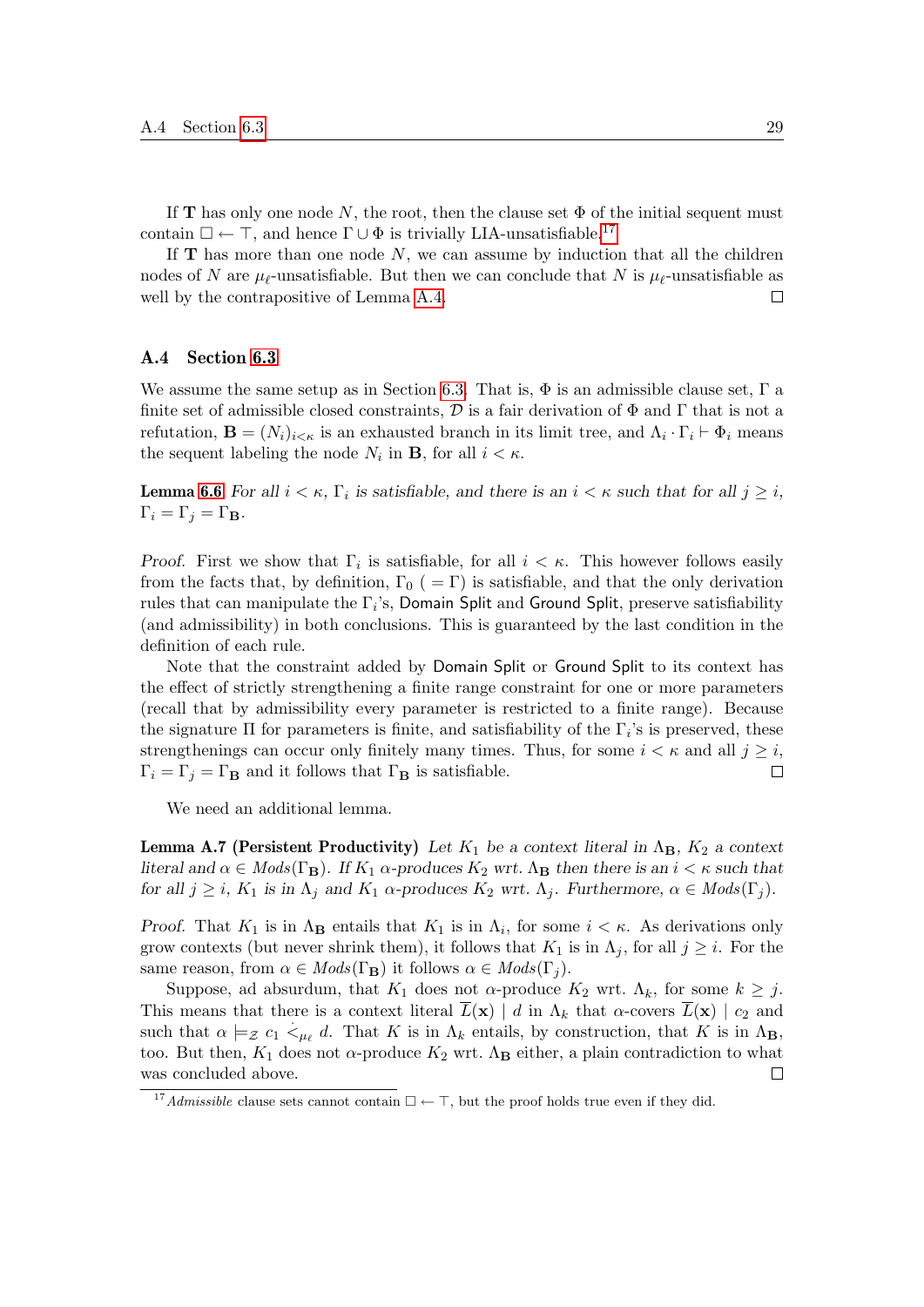As said, the following proposition is the main result for proving the calculus complete.

**Proposition [6.7](#page-19-0) (Model Construction)** If  $(\Box \leftarrow \top) \notin \Phi_B$  then, for every  $\alpha \in Mods(\Gamma_B)$ ,  $\mathcal{Z}_{\Lambda_{\mathbf{B}},\alpha}$  is a model of  $\Phi_{\mathbf{B}}$ .

Proof. Assume that  $(\Box \leftarrow \top) \notin \Phi_B$ . Chose any  $\alpha \in Mods(\Gamma_B)$  arbitrarily.

Clearly,  $\Lambda_{\mathbf{B}} \cdot \Gamma_{\mathbf{B}}$  is admissible and hence  $\mathcal{Z}_{\Lambda_{\mathbf{B}},\alpha}$  is indeed defined. Suppose ad absurdum that  $\mathcal{Z}_{\Lambda_{\mathbf{B}},\alpha}$  is not a model of  $\Phi_{\mathbf{B}}$ . This means that there is a constrained clause  $D[\mathbf{x}] = L_1(\mathbf{x}_1) \vee \cdots \vee L_k(\mathbf{x}_k) \leftarrow c[\mathbf{x}]$  with  $k \geq 1$  from  $\Phi_\mathbf{B}$  that is falsified by  $\mathcal{Z}_{\Lambda_{\mathbf{B}},\alpha}$  (it holds  $k \geq 1$  because the clause set  $\Phi$  is admissible). That is, there is a vector **m** of constants from Z such that  $D[m]$  is falsified by  $\mathcal{Z}_{\Lambda,\alpha}$ . By Lemma [4.9](#page-12-4) then there is an α-productive context unifier d of D against  $Λ$ B · Γ<sub>B</sub> where m is an α-solution of d. For later use note that thus d is  $\alpha$ -satisfiable.

The next step in the proof is to argue with Definition [6.4](#page-18-1) (exhausted branch) and arrive at a contradiction in each case of an exhaustive case analysis. This case analysis has to be prepared a little, though.

That D is in  $\Phi_{\mathbf{B}}$  entails that  $D \in \Phi_i$ , for all  $i < \kappa$ . From the fact that d is an  $\alpha$ -productive context unifier of D against  $\Lambda_{\mathbf{B}} \cdot \Gamma_{\mathbf{B}}$  it follows with Lemma [A.7,](#page-28-1) by taking the maximum of the indices  $\iota$  obtained from it, that there is an  $\iota < \kappa$  such that for all  $j \geq \iota$ , d is an  $\alpha$ -productive context unifier of D against  $\Lambda_j \cdot \Gamma_j$ . More specifically, in current notation, the context literals  $K_i$ , for  $i = 1, ..., k$ , all are in  $\Lambda_j$  and  $K_i$   $\alpha$ -produces  $\overline{K_i'}$  wrt.  $\Lambda_j$ . Furthermore, with  $\alpha \in Mods(\Gamma_j)$  and Lemma [4.5](#page-11-2) it follows that  $\Lambda_j$  does not  $\alpha$ -produce any literal  $K_i'$  of d.

Now fix any such  $j \geq \iota$  big enough that it also satisfies  $\Gamma_{j'} = \Gamma_{\mathbf{B}}$ , for all  $j' \geq j$ . Such an index j must exist by Lemma [6.6.](#page-19-1)

Together, in terms of Definition [6.3](#page-18-2) we have now shown that,

<span id="page-29-0"></span>for all 
$$
j' \geq j
$$
, d is not  $\alpha$ -redundant in  $\Lambda_{j'} \cdot \Gamma_{j'}$ . (5)

The conclusion [\(5\)](#page-29-0) will lead to various contradictions below.

From Definition [6.4-](#page-18-1)(ii) it follows that  $\text{Close}(d)$  is not applicable to  $\Lambda_i \cdot \Gamma_j \vdash \Phi_j$  with selected clause D. Thus there is a literal  $L_i(\mathbf{x}_i) \mid d_i$  of d that is not  $\Gamma_j$ -contradictory with  $\Lambda_j$ . (Such a literal must exist because  $k \geq 1$ .) In particular, thus,  $\Gamma_j \not\models z$   $c_i \doteq_{\mu_\ell} d_i$ , where  $c_i$  and  $d_i$  are as in Definition [4.8.](#page-12-0)

We analyze this situation wrt. the parameter valuation  $\alpha$  from above, by a case analysis whether  $\alpha \models z$   $c_i \doteq_{\mu_\ell} d_i$  holds, or not.

**1.**  $\alpha \models_{\mathcal{Z}} c_i \doteq_{\mu_\ell} d_i$ . Recall that j was chosen big enough so that (in particular)  $\Gamma_j = \Gamma_B$ . From  $\alpha \in Mods(\Gamma_B)$  it follows  $\alpha \in Mods(\Gamma_j)$ . Then it is easy to see that Domain Split(d) is applicable to  $\Lambda_i \cdot \Gamma_i \vdash \Phi_i$  with selected clause D (by virtue of the context unifier literal  $L_i(\mathbf{x}_i) \mid d_i$ ). By Definition [6.4-](#page-18-1)(i) then, d must be α-redundant in  $\Lambda_{j'} \cdot \Gamma_{j'}$ , for some  $j' \geq j$ . This is a direct contradiction to [\(5\)](#page-29-0). Hence case (1) is impossible.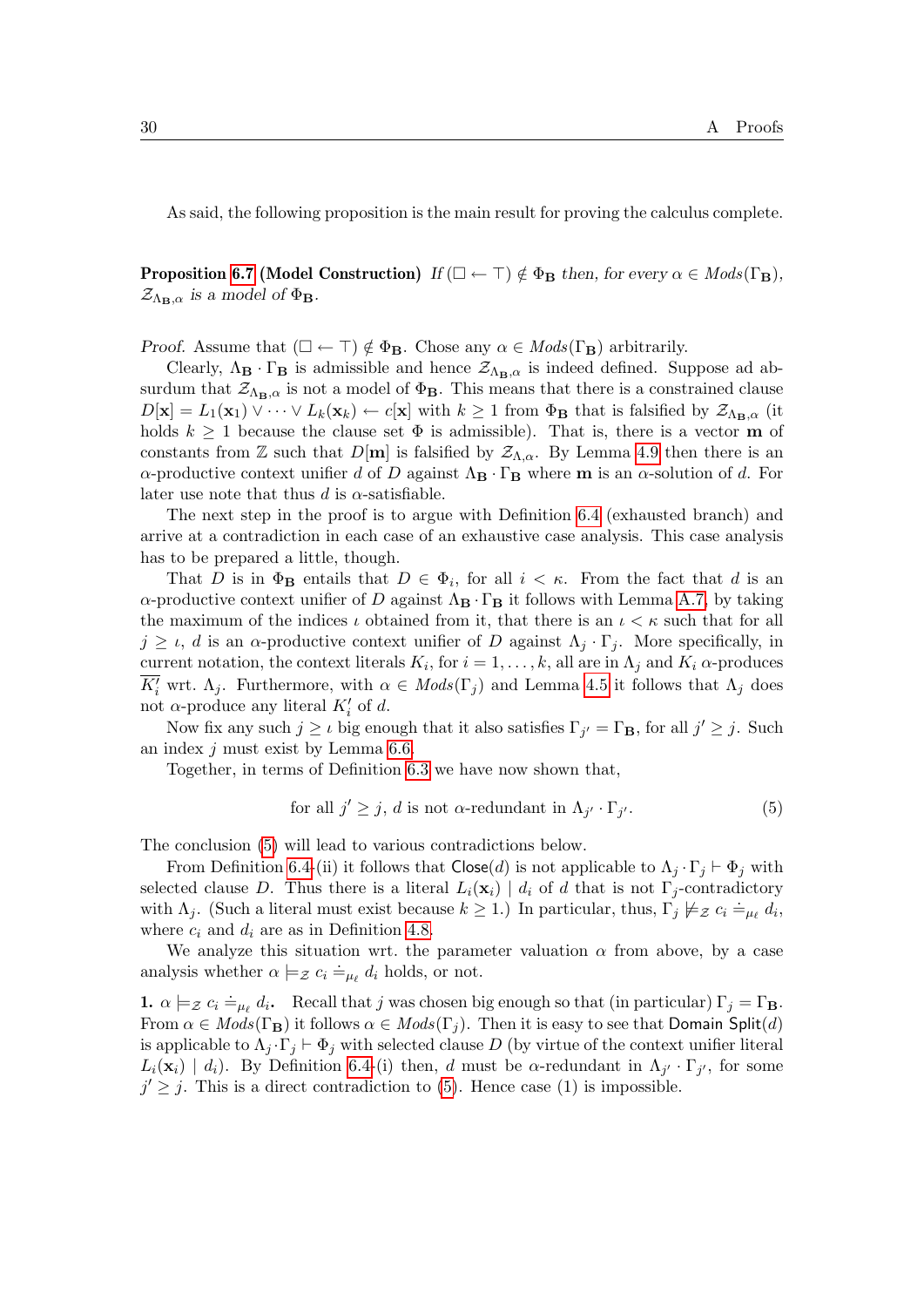**2.**  $\alpha \not\models z \ c_i \doteq_{\mu_\ell} d_i$ . From the application of Lemma [4.9](#page-12-4) above we know that d and hence  $d_i$  is  $\alpha$ -satisfiable. In the terminology of Definition [4.8](#page-12-0) then, the literal  $L_i(\mathbf{x}_i) | d_i$ of d is a remainder literal. Various subcases apply.

**2.1.**  $L_i(\mathbf{x}_i) \mid d_i$  is contradictory with  $\Lambda_j \cdot \Gamma_j$ . This means that there is a context literal  $\overline{L_i}(\mathbf{x}_i) \mid c$  in  $\Lambda_j$  and a parameter evaluation  $\alpha' \in Mods(\Gamma_j)$  such that  $\alpha' \models_{\mathcal{Z}} c \doteq_{\mu_{\ell}} d_i$ . Recall from above  $\Gamma_j \not\models z c_i \doteq_{\mu_\ell} d_i$ . But then, Domain Split(d) is applicable to  $\Lambda_j \cdot \Gamma_j$ with context unifier literal  $L_i(\mathbf{x}_i) | d_i$ . Again by Definition [6.4-](#page-18-1)(i) then, d must be  $\alpha$ redundant in  $\Lambda_{j'} \cdot \Gamma_{j'}$ , for some  $j' \geq j$ . This is a direct contradiction to [\(5\)](#page-29-0). Hence case  $(2.1)$  is impossible.

### **2.2.**  $L_i(\mathbf{x}_i) \mid d_i$  is not contradictory with  $\Lambda_j \cdot \Gamma_j$ .

**2.2.1.**  $\overline{L_i}(\mathbf{x}_i) \mid d_i$  is contradictory with  $\Lambda_j \cdot \Gamma_j$ .

**2.2.1.1.**  $L_i(\mathbf{x}_i) | d_i$  is  $\Gamma_j$ -contradictory with  $\Lambda_j$ . Suppose that there is a  $L_i(\mathbf{x}_i) | e_i$  in  $\Lambda_j$  that, for all  $\alpha' \in Mods(\Gamma_j)$ ,  $\alpha'$ -extends  $L_i(\mathbf{x}_i) \mid d_i$ . (This will lead to a contradiction.)

Thus, in particular,  $L_i(\mathbf{x}_i) | e_i \alpha$ -extends  $L_i(\mathbf{x}_i) | d_i$ . By Definition [4.1](#page-9-2) then,  $L_i(\mathbf{x}_i) |$  $e_i$   $\alpha$ -covers  $L_i(\mathbf{x}_i) \mid d_i$  and  $\alpha \models z \ e_i \doteq_{\mu_\ell} d_i$ . The assumption for case (2) is  $\alpha \not\models z \ c_i \doteq_{\mu_\ell} d_i$  $d_i$ . From above we know that  $d_i$  is  $\alpha$ -satisfiable. Because  $d_i$  is stronger than  $c_i$ ,  $c_i$  is  $\alpha$ -satisfiable, too. By Lemma [3.2](#page-8-0) then,  $\alpha \models z \ c_i \ <_{\mu_\ell} d_i$  or  $\alpha \models z \ d_i \ <_{\mu_\ell} c_i$ . However,  $d_i$  is stronger than  $c_i$ , which makes the latter case impossible. Thus,  $\alpha \models z \ c_i \lt_{\mu_\ell} d_i$ . With  $\alpha \models z \ e_i \models_{\mu_\ell} d_i$  it follows  $\alpha \models z \ c_i \leq_{\mu_\ell} e_i$ .

Alltogether then, by virtue of  $L_i(\mathbf{x}_i) | e_i$  in  $\Lambda_j$ , this means that  $L_i(\mathbf{x}_i) | c_i$  cannot  $\alpha$ -produce  $L_i(\mathbf{x}_i) \mid d_i$  wrt.  $\Lambda_j$ . This is a contradiction to the conclusion above that d is an  $\alpha$ -productive context unifier of D against  $\Lambda_j \cdot \Gamma_j$ , for all  $j \geq \iota$ .

Thus, there is no  $L_i(\mathbf{x}_i) \mid e_i$  in  $\Lambda_j$  that, for all  $\alpha' \in Mod(s(\Gamma_j), \alpha'$ -extends  $L_i(\mathbf{x}_i) \mid d_i$ . But then, Extend(d) is applicable to  $\Lambda_j \cdot \Gamma_j$  with remainder literal  $L_i(\mathbf{x}_i) \mid d_i$ . Again by Definition [6.4-](#page-18-1)(i) then, d must be  $\alpha$ -redundant in  $\Lambda_{j'} \cdot \Gamma_{j'}$ , for some  $j' \geq j$ , a direct contradiction to  $(5)$ . Hence case  $(2.2.1.1)$  is impossible.

**2.2.1.2.**  $L_i(\mathbf{x}_i) \mid d_i$  is not  $\Gamma_j$ -contradictory with  $\Lambda_j$ . The assumption of case (2.2.1), that  $L_i(\mathbf{x}_i)$  |  $d_i$  is contradictory with  $\Lambda_j \cdot \Gamma_j$ , means that there is a context literal  $L_i(\mathbf{x}_i) \mid c$  in  $\Lambda_j$  and a parameter evaluation  $\alpha' \in Mods(\Gamma_j)$  such that  $\alpha' \models z \ c \models_{\mu_\ell} d_i$ . That  $\overline{L_i}(\mathbf{x}_i) \mid d_i$  is not  $\Gamma_j$ -contradictory with  $\Lambda_j$  entails in particular  $\Gamma_j \not\models z c_i \doteq_{\mu_\ell} d_i$ . But then, Domain Split(d) is applicable to  $\Lambda_j \cdot \Gamma_j$  with remainder literal  $L_i(\mathbf{x}_i) \mid d_i$ , and the same argumentation as in case (1) applies.

**2.2.2.**  $\overline{L_i}(\mathbf{x}_i)$  |  $d_i$  is not contradictory with  $\Lambda_j \cdot \Gamma_j$ . Here, neither  $L_i(\mathbf{x}_i)$  |  $d_i$  nor  $\overline{L_i}(\mathbf{x}_i)$  |  $d_i$  is contradictory with  $\Lambda_j \cdot \Gamma_j$ . But then, Split(d) is applicable to  $\Lambda_j \cdot \Gamma_j$ with remainder literal  $L_i(\mathbf{x}_i) \mid d_i$ . Once more by Definition [6.4-](#page-18-1)(i) then, d must be